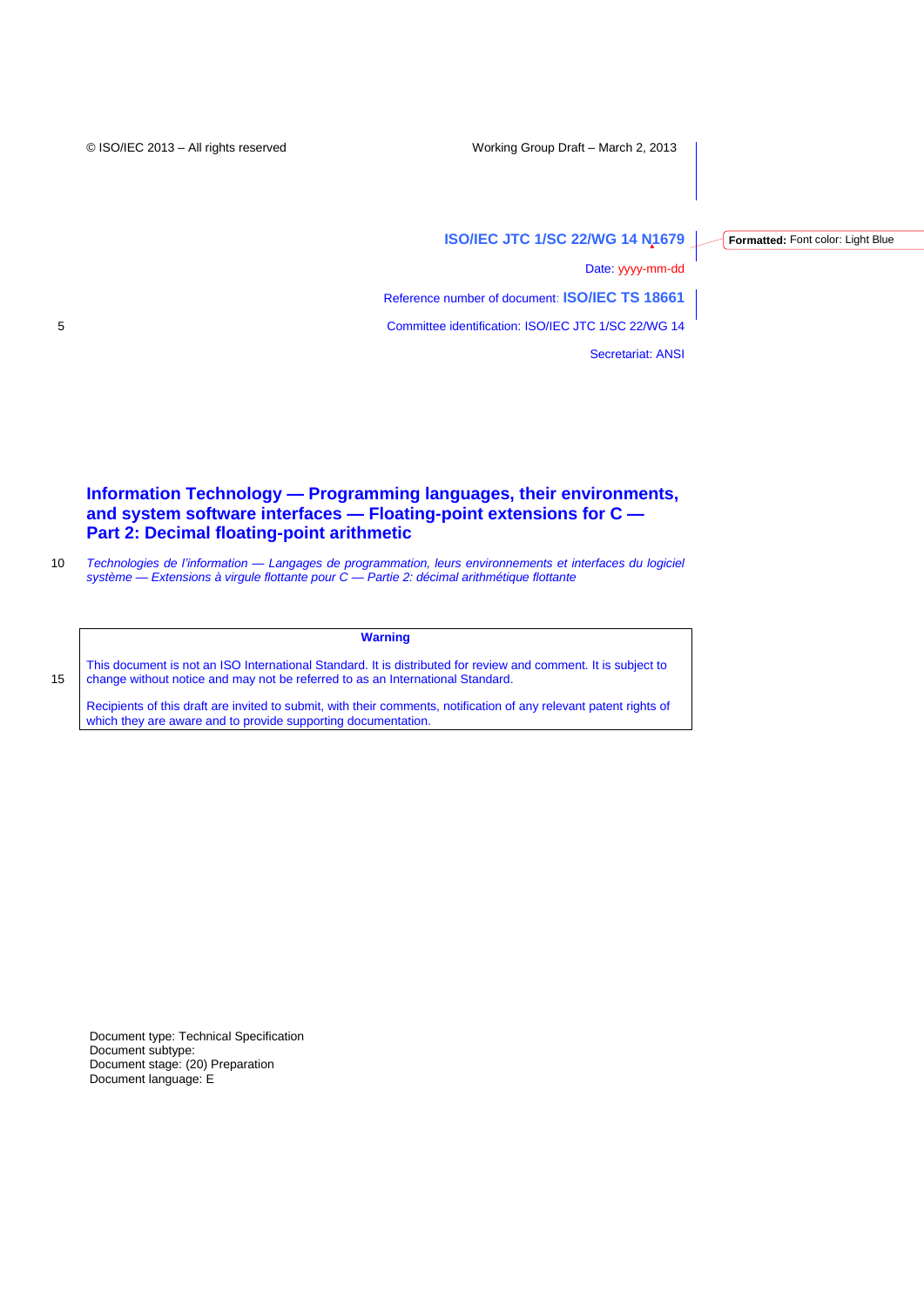# **Copyright notice**

This ISO document is a working draft or committee draft and is copyright-protected by ISO. While the reproduction of working drafts or committee drafts in any form for use by participants in the ISO standards development process is permitted without prior permission from ISO, neither this document 5 nor any extract from it may be reproduced, stored or transmitted in any form for any other purpose without prior written permission from ISO. Requests for permission to reproduce this document for the purpose of selling it should be addressed as shown below or to ISO's member body in the country of the requester: *ISO copyright office* 10 *Case postale 56 CH-1211 Geneva 20 Tel. +41 22 749 01 11 Fax + 41 22 749 09 47 E-mail copyright@iso.org Web www.iso.org* 15 Reproduction for sales purposes may be subject to royalty payments or a licensing agreement.

Violators may be prosecuted.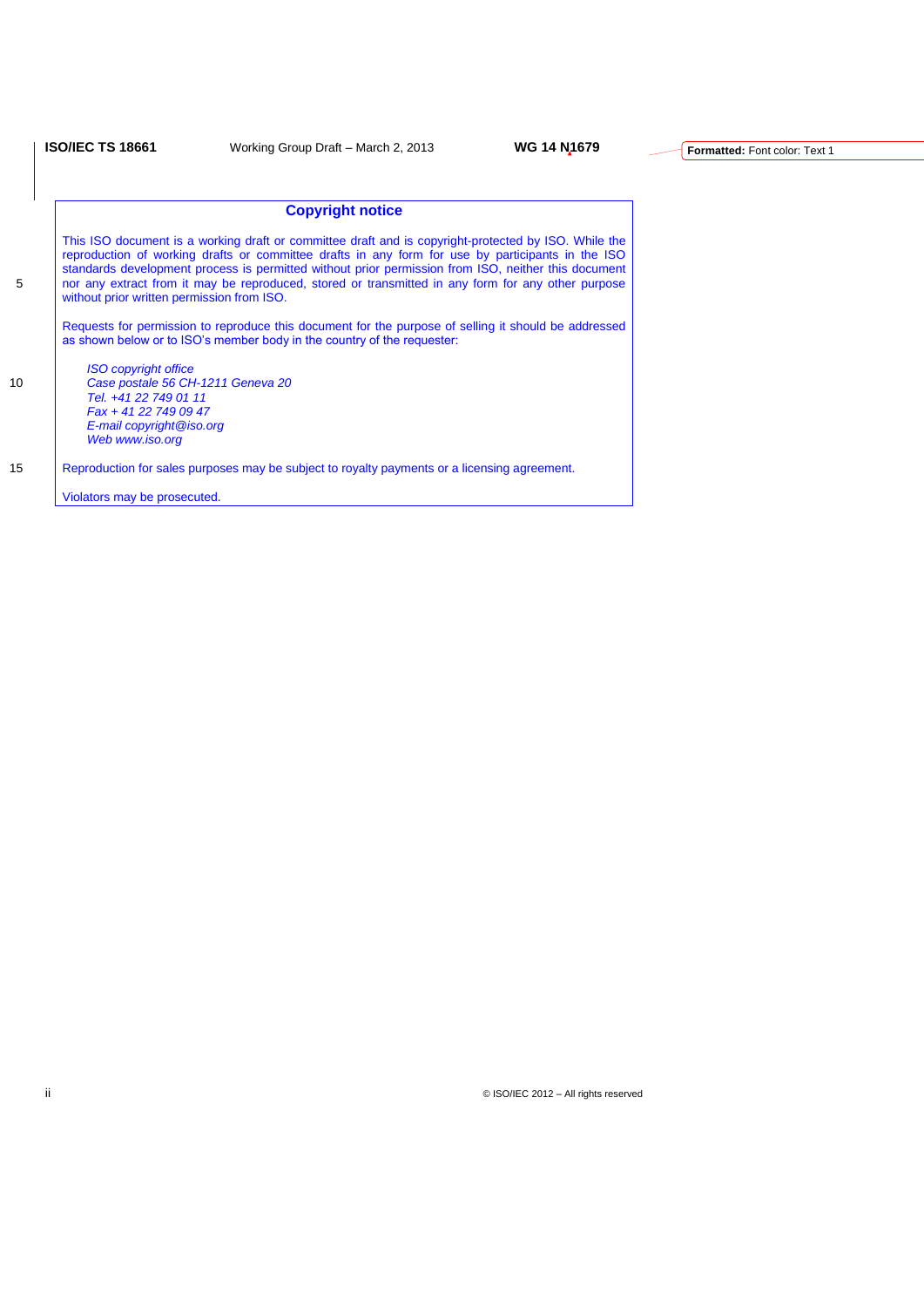# **Contents**

# Page

| 5  |                                                                                                             |
|----|-------------------------------------------------------------------------------------------------------------|
|    | 1                                                                                                           |
|    | $\mathbf{2}$                                                                                                |
| 10 | 3                                                                                                           |
|    | 4                                                                                                           |
|    | 5                                                                                                           |
|    | 6                                                                                                           |
|    | 7                                                                                                           |
| 15 | 8                                                                                                           |
|    | g<br>9.1<br>9.2<br>Conversions among decimal floating types, and between decimal floating types and generic |
| 20 | 9.3<br>9.4<br>9.5                                                                                           |
| 25 | 10<br>11<br>11.1<br>11.2<br>11.3<br>11.4                                                                    |
| 30 | 12<br>12.1<br>12.2<br>12.3<br>12.4                                                                          |
| 35 | 12.5<br>12.6<br>12.7<br>12.8                                                                                |
| 40 |                                                                                                             |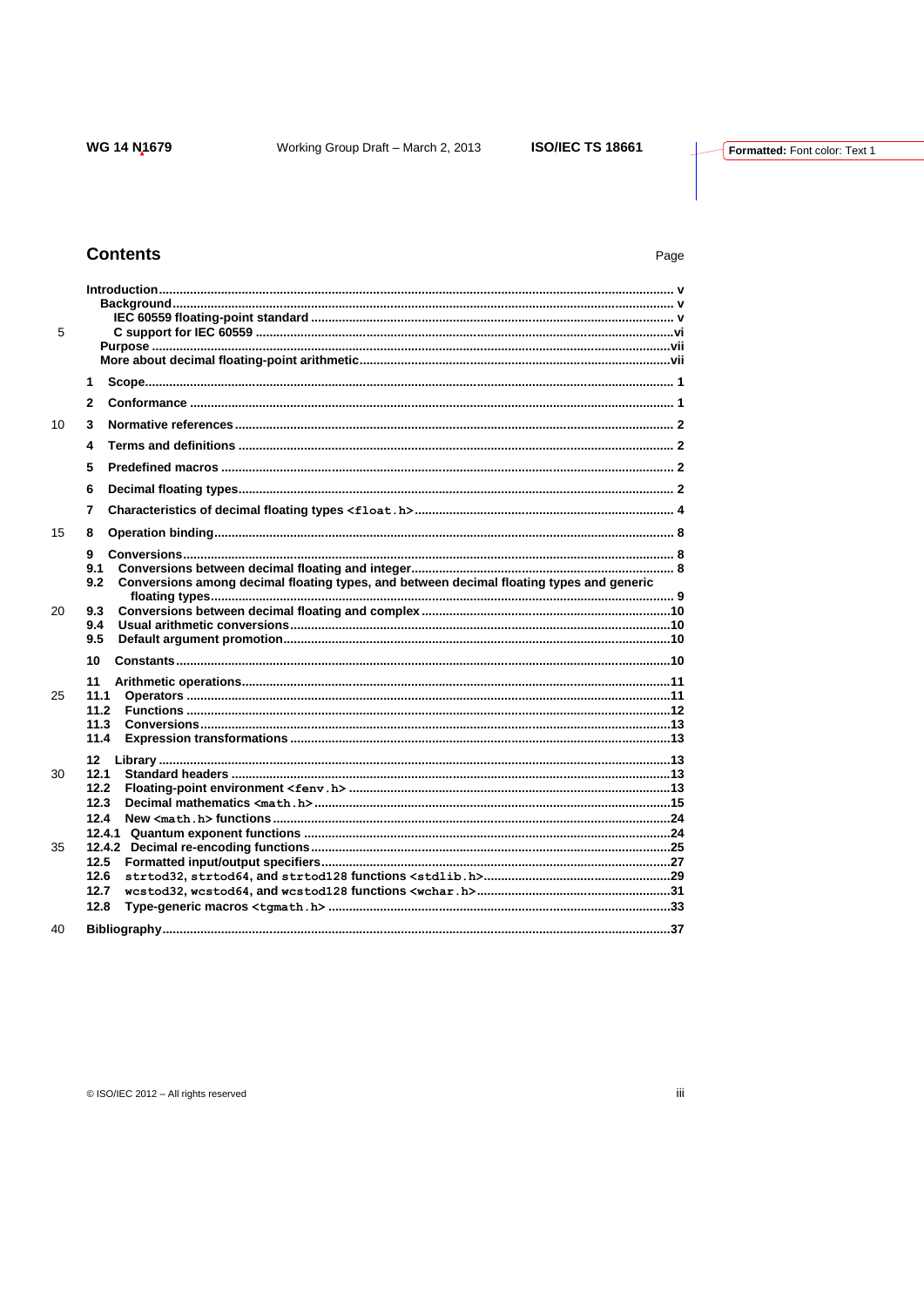**ISO/IEC TS 18661** Working Group Draft – March 2, 2013 **WG 14 N1679**

## **Foreword**

ISO (the International Organization for Standardization) is a worldwide federation of national standards bodies (ISO member bodies). The work of preparing International Standards is normally carried out through ISO technical committees. Each member body interested in a subject for which a technical committee has been 5 established has the right to be represented on that committee. International organizations, governmental and non-governmental, in liaison with ISO, also take part in the work. ISO collaborates closely with the International Electrotechnical Commission (IEC) on all matters of electrotechnical standardization.

International Standards are drafted in accordance with the rules given in the ISO/IEC Directives, Part 2.

The main task of technical committees is to prepare International Standards. Draft International Standards 10 adopted by the technical committees are circulated to the member bodies for voting. Publication as an International Standard requires approval by at least 75 % of the member bodies casting a vote.

Attention is drawn to the possibility that some of the elements of this document may be the subject of patent rights. ISO shall not be held responsible for identifying any or all such patent rights.

ISO/IEC TS 18661 was prepared by Technical Committee ISO JTC 1, *Information Technology*, Subcommittee 15 SC 22, *Programming languages, their environments, and system software interfaces*.

ISO/IEC TS 18661 consists of the following parts, under the general title *Floating-point extensions for C*:

- *Part 1: Binary floating-point arithmetic*
- *Part 2: Decimal floating-point arithmetic*
- *Part 3: Interchange and extended types*
- 20 *Part 4: Supplemental functions*
	- *Part 5: Supplemental attributes*

Part 1 updates ISO/IEC 9899:2011 (*Information technology — Programming languages, their environments and system software interfaces — Programming Language C*), Annex F in particular, to support all required features of ISO/IEC/IEEE 60559:2011 (*Information technology — Microprocessor Systems — Floating-point*  25 *arithmetic*).

Part 2 supersedes ISO/IEC TR 24732:2009 (Information technology – Programming languages, their environments and system software interfaces – Extension for the programming language C to support decimal floating-point arithmetic).

Parts 3-5 specify extensions to ISO/IEC 9899:2011 for features recommended in ISO/IEC/IEEE 60559:2011.

iv © ISO/IEC 2012 – All rights reserved

30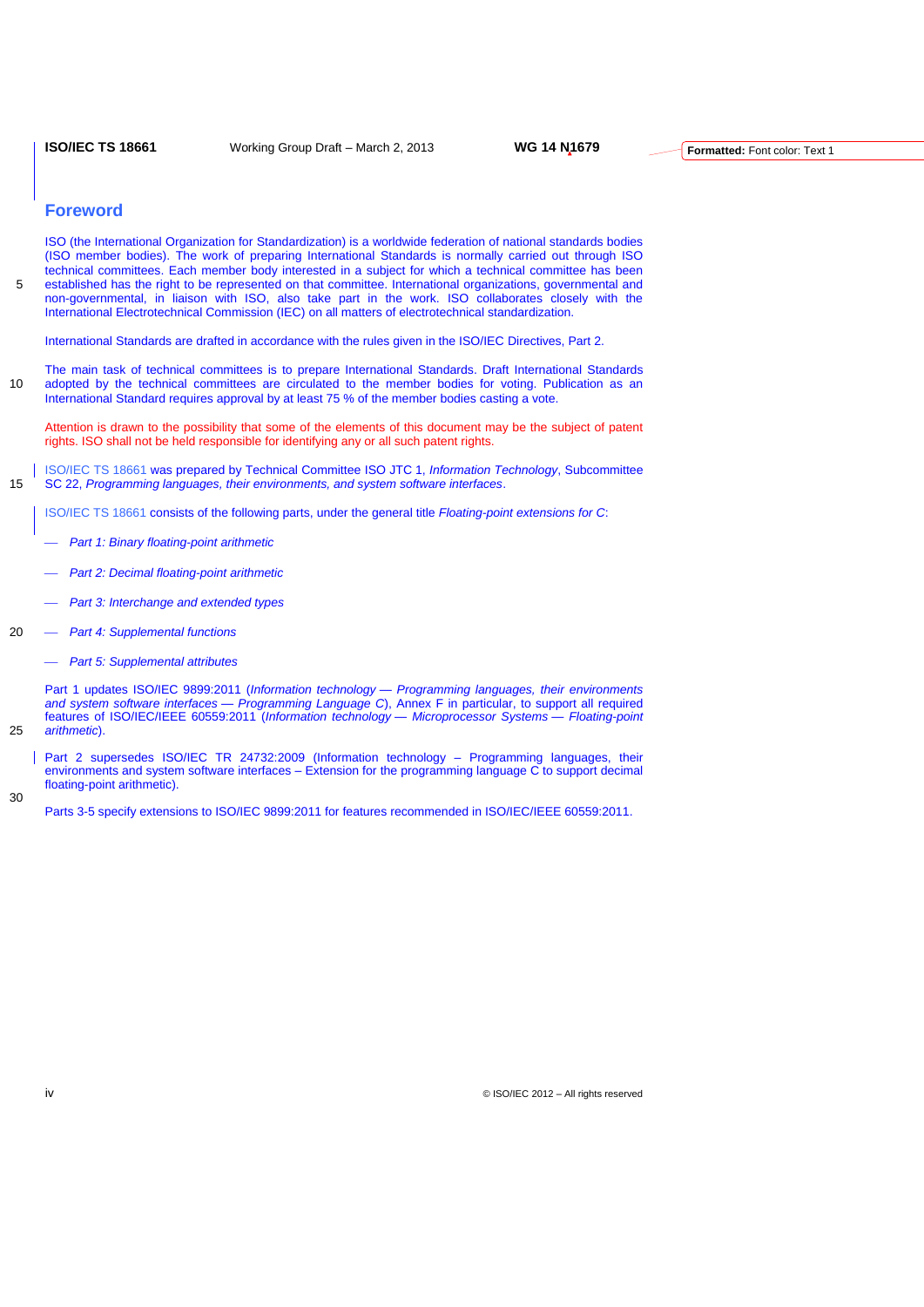## **Introduction**

## **Background**

## **IEC 60559 floating-point standard**

The IEEE 754-1985 standard for binary floating-point arithmetic was motivated by an expanding diversity in 5 floating-point data representation and arithmetic, which made writing robust programs, debugging, and moving programs between systems exceedingly difficult. Now the great majority of systems provide data formats and arithmetic operations according to this standard. The IEC 60559:1989 international standard was equivalent to the IEEE 754-1985 standard. Its stated goals were:

- 1 Facilitate movement of existing programs from diverse computers to those that adhere to this 10 standard.
	- 2 Enhance the capabilities and safety available to programmers who, though not expert in numerical methods, may well be attempting to produce numerically sophisticated programs. However, we recognize that utility and safety are sometimes antagonists.
- 3 Encourage experts to develop and distribute robust and efficient numerical programs that are 15 portable, by way of minor editing and recompilation, onto any computer that conforms to this standard and possesses adequate capacity. When restricted to a declared subset of the standard, these programs should produce identical results on all conforming systems.
	- Provide direct support for
		- a. Execution-time diagnosis of anomalies
- 20 b. Smoother handling of exceptions
	- c. Interval arithmetic at a reasonable cost
	- 5 Provide for development of
		- a. Standard elementary functions such as exp and cos
		- b. Very high precision (multiword) arithmetic
- 25 c. Coupling of numerical and symbolic algebraic computation
	- 6 Enable rather than preclude further refinements and extensions.

To these ends, the standard specified a floating-point model comprising:

- *formats* for binary floating-point data, including representations for Not-a-Number (NaN) and signed infinities and zeros
- 30
- *operations* basic arithmetic operations (addition, multiplication, etc.) on the format data to compose a well-defined, closed arithmetic system (It also specified conversions between floating-point formats and decimal character sequences, and a few auxiliary operations.)
- 35
- *context* status flags for detecting exceptional conditions (invalid operation, division by zero, overflow, underflow, and inexact) and controls for choosing different rounding methods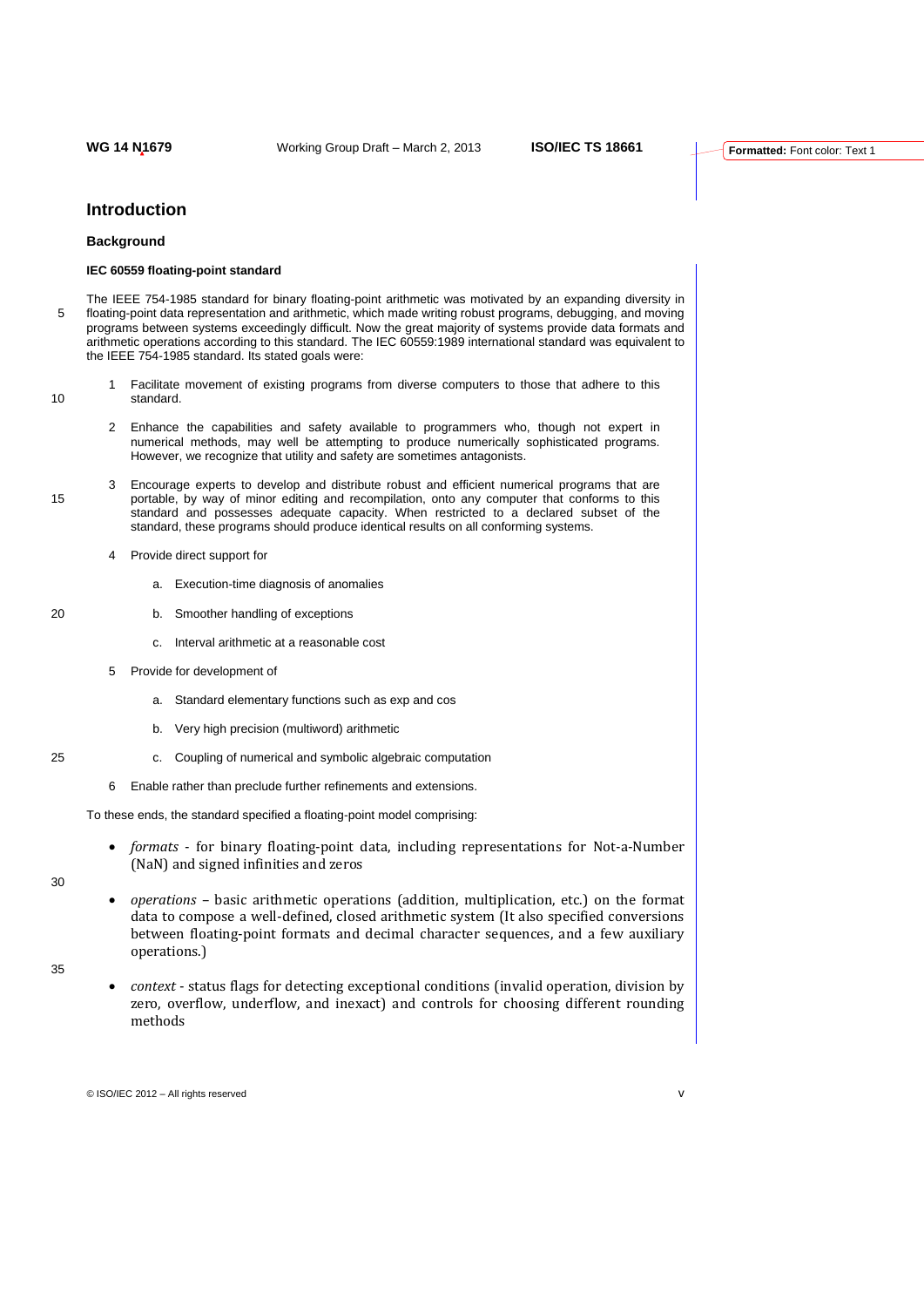The IEC 60559:2011 international standard is equivalent to the IEEE 754-2008 standard for floating-point arithmetic, which is a major revision to IEEE 754-1985.

The revised standard specifies more formats, including decimal as well as binary. It adds a 128-bit binary format to its basic formats. It defines extended formats for all of its basic formats. It specifies data interchange 5 formats (which may or may not be arithmetic), including a 16-bit binary format and an unbounded tower of wider formats. To conform to the floating-point standard, an implementation must provide at least one of the basic formats, along with the required operations.

The revised standard specifies more operations. New requirements include -- among others -- arithmetic operations that round their result to a narrower format than the operands (with just one rounding), more 10 conversions with integer types, more inquiries and comparisons, and more operations for managing flags and modes. New recommendations include an extensive set of mathematical functions and seven reduction functions for sums and scaled products.

The revised standard places more emphasis on reproducible results, which is reflected in its standardization of more operations. For the most part, behaviors are completely specified. The standard requires conversions 15 between floating-point formats and decimal character sequences to be correctly rounded for at least three more decimal digits than is required to distinguish all numbers in the widest supported binary format; it fully specifies conversions involving any number of decimal digits. It recommends that transcendental functions be correctly rounded.

The revised standard requires a way to specify a constant rounding direction for a static portion of code, with 20 details left to programming language standards. This feature potentially allows rounding control without incurring the overhead of runtime access to a global (or thread) rounding mode.

Other features recommended by the revised standard include alternate methods for exception handling, controls for expression evaluation (allowing or disallowing various optimizations), support for fully reproducible results, and support for program debugging.

25 The revised standard, like its predecessor, defines it model of floating-point arithmetic in the abstract. It neither defines the way in which operations are expressed (which might vary depending on the computer language or other interface being used), nor does it define the concrete representation (specific layout in storage, or in a processor's register, for example) of data or context, except that it does define specific encodings that are to be used for data that may be exchanged between different implementations that 30 conform to the specification.

IEC 60559 does not include bindings of its floating-point model for particular programming languages. However, the revised standard does include guidance for programming language standards, in recognition of the fact that features of the floating-point standard, even if well supported in the hardware, are not available to users unless the programming language provides a commensurate level of support. The implementation's 35 combination of both hardware and software determines conformance to the floating-point standard.

#### **C support for IEC 60559**

The C standard specifies floating-point arithmetic using an abstract model. The representation of a floatingpoint number is specified in an abstract form where the constituent components (sign, exponent, significand) of the representation are defined but not the internals of these components. In particular, the exponent range, 40 significand size, and the base (or radix) are implementation defined. This allows flexibility for an implementation to take advantage of its underlying hardware architecture. Furthermore, certain behaviors of operations are also implementation defined, for example in the area of handling of special numbers and in exceptions.

The reason for this approach is historical. At the time when C was first standardized, before the floating-point 45 standard was established, there were various hardware implementations of floating-point arithmetic in common use. Specifying the exact details of a representation would have made most of the existing implementations at the time not conforming.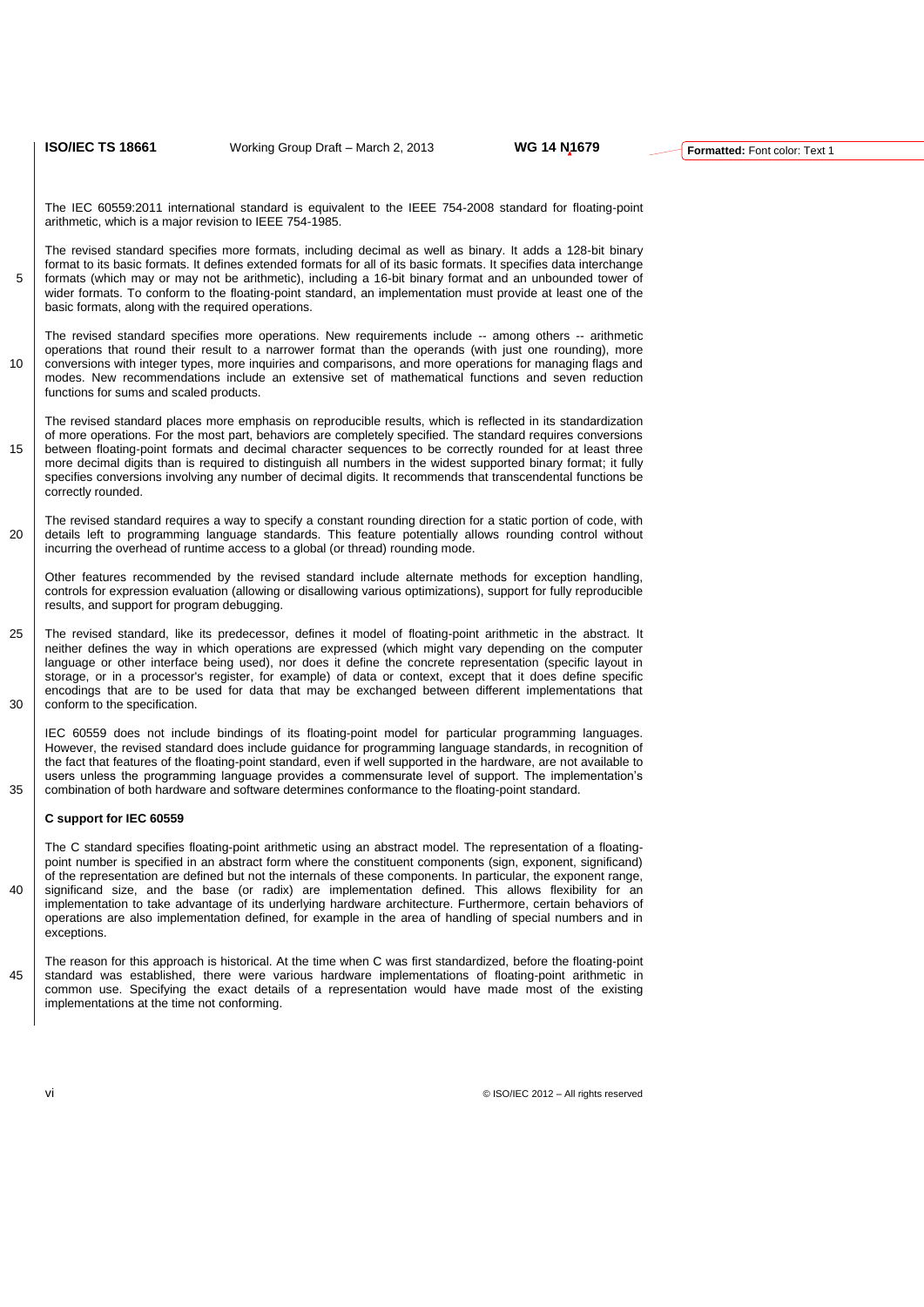Beginning with ISO/IEC 9899:1999 (C99), C has included an optional second level of specification for implementations supporting the floating-point standard. C99, in conditionally normative Annex F, introduced nearly complete support for the IEC 60559:1989 standard for binary floating-point arithmetic. Also, C99's informative Annex G offered a specification of complex arithmetic that is compatible with IEC 60559:1989.

5 ISO/IEC 9899:2011 (C11) includes refinements to the C99 floating-point specification, though is still based on IEC 60559:1989. C11 upgrades Annex G from "informative" to "conditionally normative".

ISO/IEC Technical Report 24732:2009 introduced partial C support for the decimal floating-point arithmetic in IEC 60559:2011. TR 24732, for which technical content was completed while IEEE 754-2008 was still in the later stages of development, specifies decimal types based on IEC 60559:2011 decimal formats, though it 10 does not include all of the operations required by IEC 60559:2011.

#### **Purpose**

The purpose of this Technical Specification is to provide a C language binding for IEC 60559:2011, based on the C11 standard, that delivers the goals of IEC 60559 to users and is feasible to implement. It is organized into five Parts.

- 15 Part 1 provides suggested changes to C11 that cover all the requirements, plus some basic recommendations, of IEC 60559:2011 for binary floating-point arithmetic. C implementations intending to support IEC 60559:2011 are expected to conform to conditionally normative Annex F as enhanced by the suggested changes in Part 1.
- Part 2, this document, enhances TR 24732 to cover all the requirements, plus some basic recommendations, 20 of IEC 60559:2011 for decimal floating-point arithmetic. C implementations intending to provide an extension for decimal floating-point arithmetic supporting IEC 60559-2011 are expected to conform to Part 2.

Part 3 (Interchange and extended types), Part 4 (Supplementary functions), and Part 5 (Supplementary attributes) cover recommended features of IEC 60559-2011. C implementations intending to provide extensions for these features are expected to conform to the corresponding Parts.

#### 25 **More about decimal floating-point arithmetic**

Most of today's general-purpose computing architectures provide binary floating-point arithmetic in hardware. Binary floating-point is an efficient representation that minimizes memory use, and is simpler to implement than floating-point arithmetic using other bases. It has therefore become the norm for scientific computations, with almost all implementations following the IEEE 754 standard for binary floating-point arithmetic (and the 30 equivalent international ISO/IEC 60559 standard).

However, human computation and communication of numeric values almost always uses decimal arithmetic and decimal notations. Laboratory notes, scientific papers, legal documents, business reports and financial statements all record numeric values in decimal form. When numeric data are given to a program or are displayed to a user, conversion between binary and decimal is required. There are inherent rounding errors 35 involved in such conversions; decimal fractions cannot, in general, be represented exactly by binary floatingpoint values. These errors often cause usability and efficiency problems, depending on the application.

These problems are minor when the application domain accepts, or requires results to have, associated error estimates (as is the case with scientific applications). However, in business and financial applications, computations are either required to be exact (with no rounding errors) unless explicitly rounded, or be 40 supported by detailed analyses that are auditable to be correct. Such applications therefore have to take special care in handling any rounding errors introduced by the computations.

The most efficient way to avoid conversion error is to use decimal arithmetic. Currently, the IBM z/Architecture (and its predecessors since System/360) is a widely used system that supports built-in decimal arithmetic. Prior to the IBM System z10 processor, however, this provided integer arithmetic only, meaning that every 45 number and computation has to have separate scale information preserved and computed in order to maintain the required precision and value range. Such scaling is difficult to code and is error-prone; it affects execution time significantly, and the resulting program is often difficult to maintain and enhance.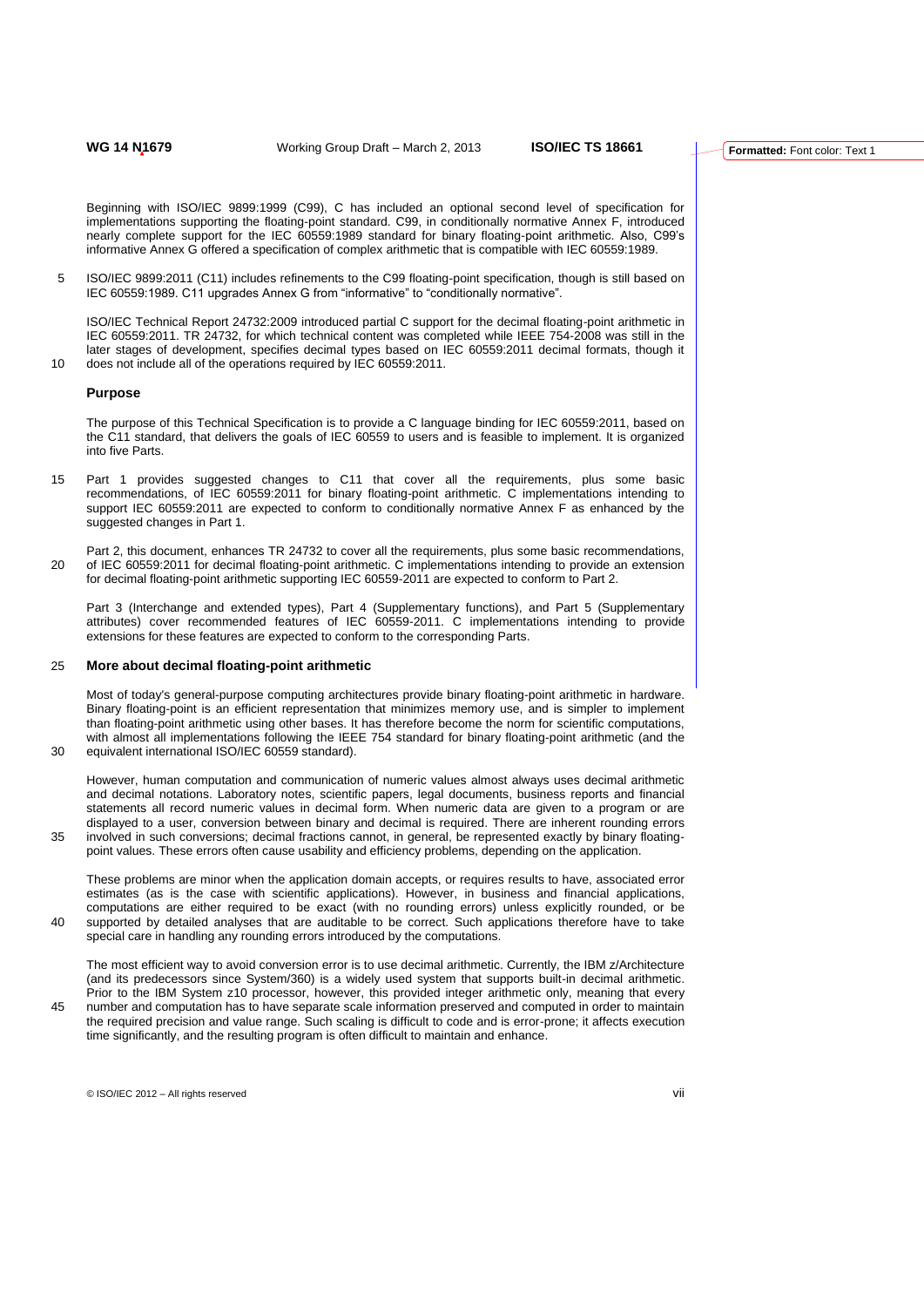**ISO/IEC TS 18661** Working Group Draft – March 2, 2013 **WG 14 N1679**

Even though the hardware may not provide decimal arithmetic operations, the support can still be emulated by software. Programming languages used for business applications either have native decimal types (such as PL/I, COBOL, REXX, C#, or Visual Basic) or provide decimal arithmetic libraries (such as the BigDecimal class in Java). The arithmetic used in business applications, nowadays, is almost invariably decimal floating-5 point; the COBOL 2002 ISO standard, for example, requires that all standard decimal arithmetic calculations

use 32-digit decimal floating-point.

The IEEE has recognized the importance of this. Decimal floating-point formats and arithmetic are major new features in the IEEE 754:2008 standard and its international equivalent IEC 60559:2011.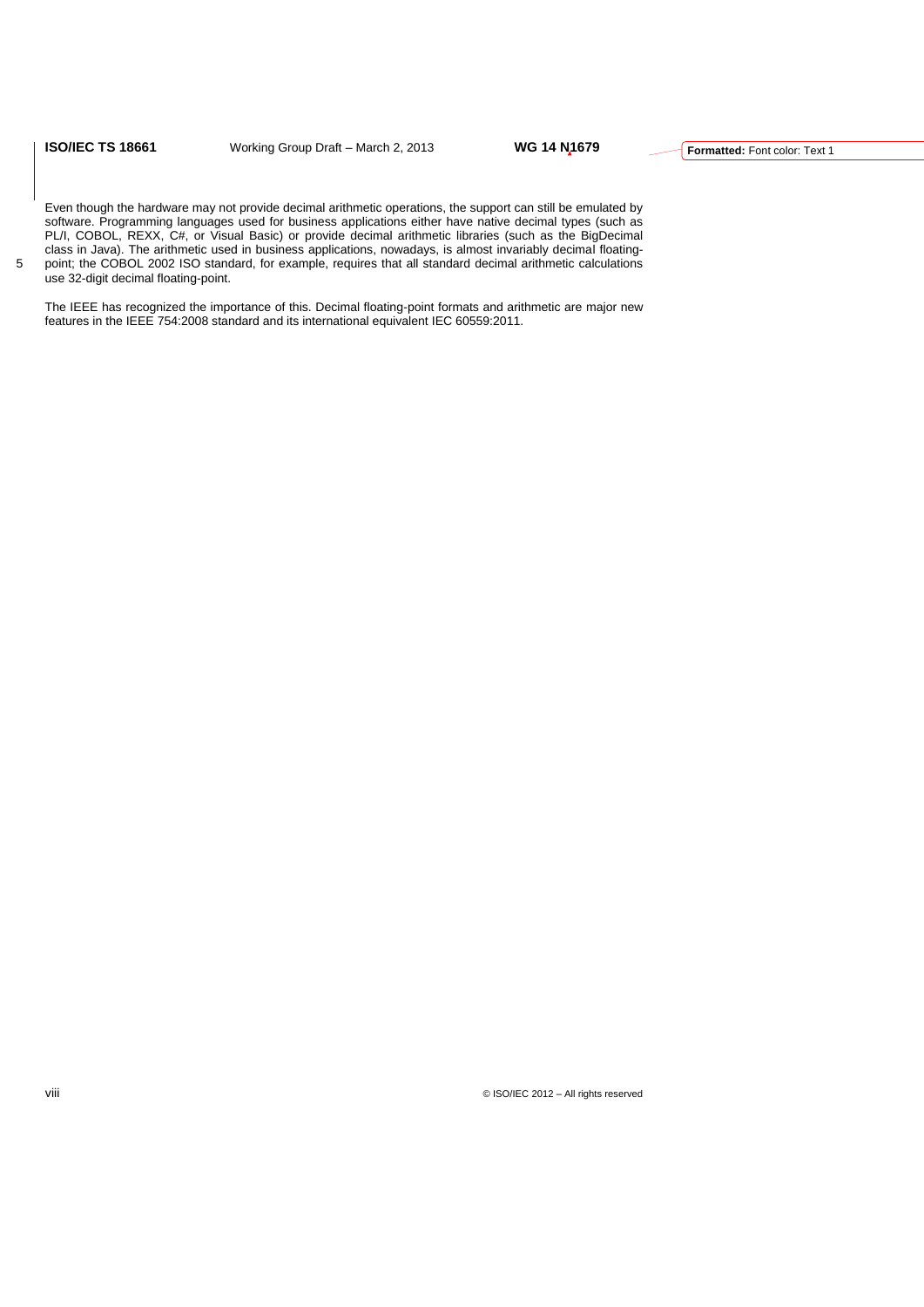# **Information Technology — Programming languages, their environments, and system software interfaces — Floating-point extensions for C — Part 2: Decimal floating-point arithmetic**

### 5 **1 Scope**

This document, Part 2 of ISO/IEC Technical Specification 18661, extends programming language C, as specified in IEC 9899:2011 (C11), to support decimal floating-point arithmetic conforming to ISO/IEC/IEEE 60559:2011. It covers all requirements of IEC 60559 as they pertain to C decimal floating types.

This document supersedes ISO/IEC TR 24732:2009 (Information technology – Programming languages, their 10 environments and system software interfaces – Extension for the programming language C to support decimal floating-point arithmetic).

This document does not cover binary floating-point arithmetic (which is covered in Part 1 of ISO/IEC TS 18661), nor most other optional features of IEC 60559.

## **2 Conformance**

- 15 An implementation conforms to Part 2 of Technical Specification 18661 if all the following are true:
	- a) It meets the requirements for a conforming implementation of C11 with all the suggested changes to C11, as specified in Part 2 of Technical Specification 18661.
- b) It meets the requirements of the following clauses of C11 Annex F as modified by the 20 suggested changes, as specified in Parts 1 and 2 of Technical Specification 18661:
	- F.2.1 Infinities and NaNs
	- F.3 Operations (see clause 8 below)
	- F.4 Floating to integer conversions
- 25 F.6 The return statement
	- F.7 Contracted expressions
	- F.8 Floating-point environment
	- F.9 Optimization
- 30
- F.10 Mathematics **<math.h>** (see clause 8 below)

For the purpose of specifying these conformance requirements, the macros, functions, and values mentioned in the clauses listed above are understood to refer to the corresponding macros, functions, and values defined in this document for decimal floating types. Likewise, the "rounding direction mode" is understood to refer 35 to the rounding direction mode for decimal floating-point arithmetic.

c) It defines **\_\_STDC\_IEC\_60559\_DFP\_\_** to **201**ymm**L.**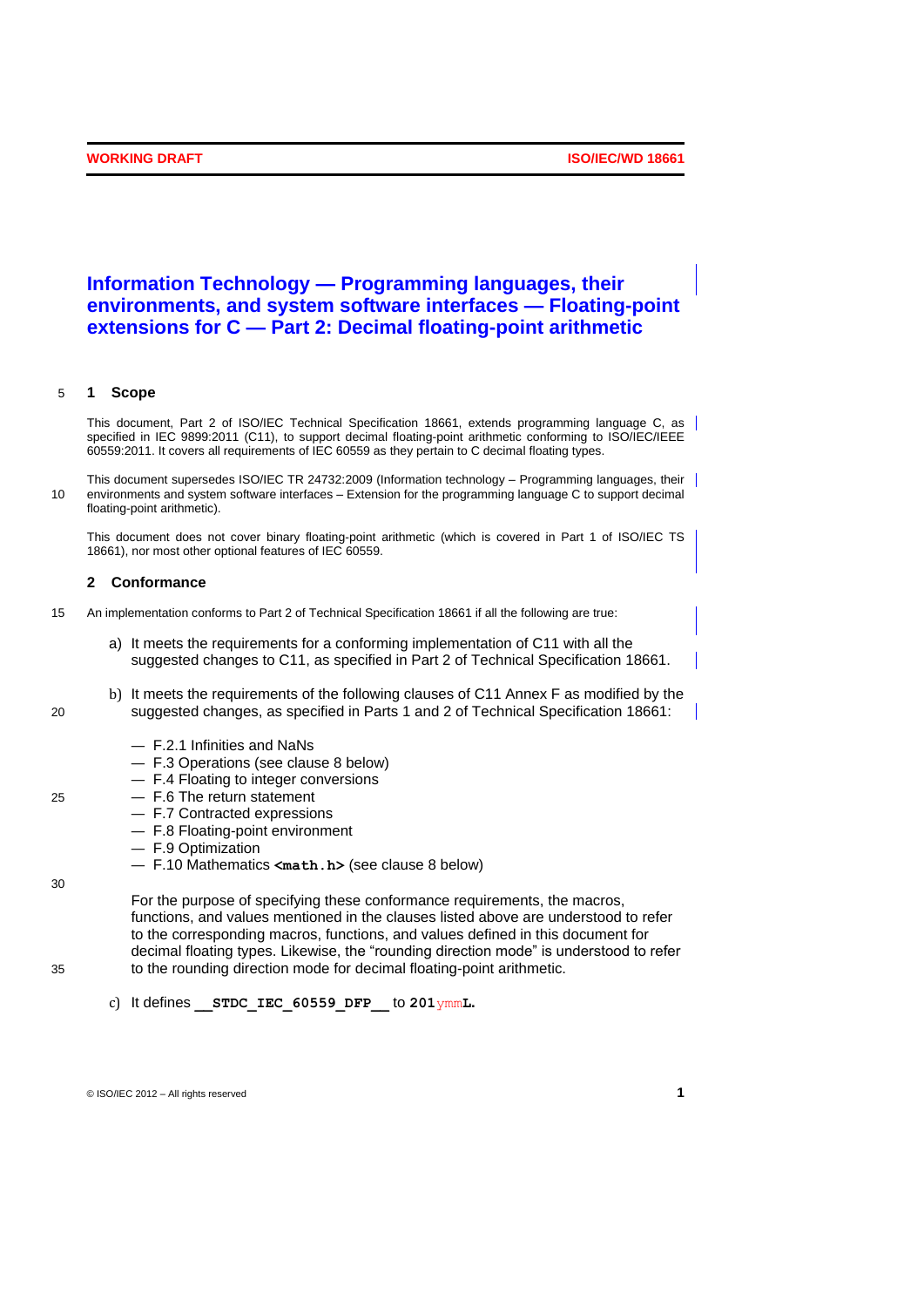**NOTE** Conformance to Part 2 of Technical Specification 18661 does not include all the requirements of Part 1. An implementation may conform to either or both of Parts 1 and 2.

## **3 Normative references**

The following referenced documents are indispensable for the application of this document. Only the editions 5 cited apply.

ISO/IEC 9899:2011, *Information technology — Programming languages, their environments and system software interfaces — Programming Language C*

ISO/IEC/IEEE 60559:2011, *Information technology — Microprocessor Systems — Floating-point arithmetic* (with identical content to IEEE 754-2008, *IEEE Standard for Floating-Point Arithmetic*. The Institute of 10 Electrical and Electronic Engineers, Inc., New York, 2008)

ISO/IEC TS 18661-1:yyyy, *Information technology – Programming languages, their environments and system software interfaces – Floating-point extension for C – Part 1: Binary floating-point arithmetic*

### **4 Terms and definitions**

For the purposes of this document, the terms and definitions given in ISO/IEC 9899:2011 and ISO/IEC/IEEE 15 60559:2011 and the following apply.

#### **4.1 C11**

standard ISO/IEC 9899:2011, *Information technology — Programming languages, their environments and system software interfaces — Programming Language C*

## 20 **5 Predefined macros**

The following suggested change to C11 replaces **\_\_STDC\_DEC\_FP\_\_**, the conformance macro for decimal floating-point arithmetic specified in TR 24732, with **STDC\_IEC\_60559\_DFP**\_, for consistency with the conformance macro for Part 1 of Technical Specification 18661. Note that an implementation may continue to define **\_\_STDC\_DEC\_FP\_\_**, so that programs that use **\_\_STDC\_DEC\_FP\_\_** may remain valid under the 25 | suggested changes in Part 2 of Technical Specification 18661.

## **Suggested change to C11:**

In 6.10.8.3#1, add:

**STDC IEC 60559 DFP** The integer constant 201ymmL, intended to indicate support of decimal floating types and operations according to IEC 60559.

30 The library functions, macros, and types defined in this Part of Technical Specification 18661 are defined by their respective headers if the macro **\_\_STDC\_WANT\_IEC\_18661\_EXT2\_\_** is defined at the point in the source file where the appropriate header is first included.

## **6 Decimal floating types**

This Part of Technical Specification 18661 introduces three decimal floating types, designated as 35 **\_Decimal32**, **\_Decimal64** and **\_Decimal128**. The set of values of type **\_Decimal32** is a subset of the set  $\overline{\phantom{a}}$  of values of the type **Decimal64**; the set of values of the type **Decimal64** is a subset of the set of values of the type **Decimal128**.

Within the type hierarchy, decimal floating types are basic types, real types and arithmetic types.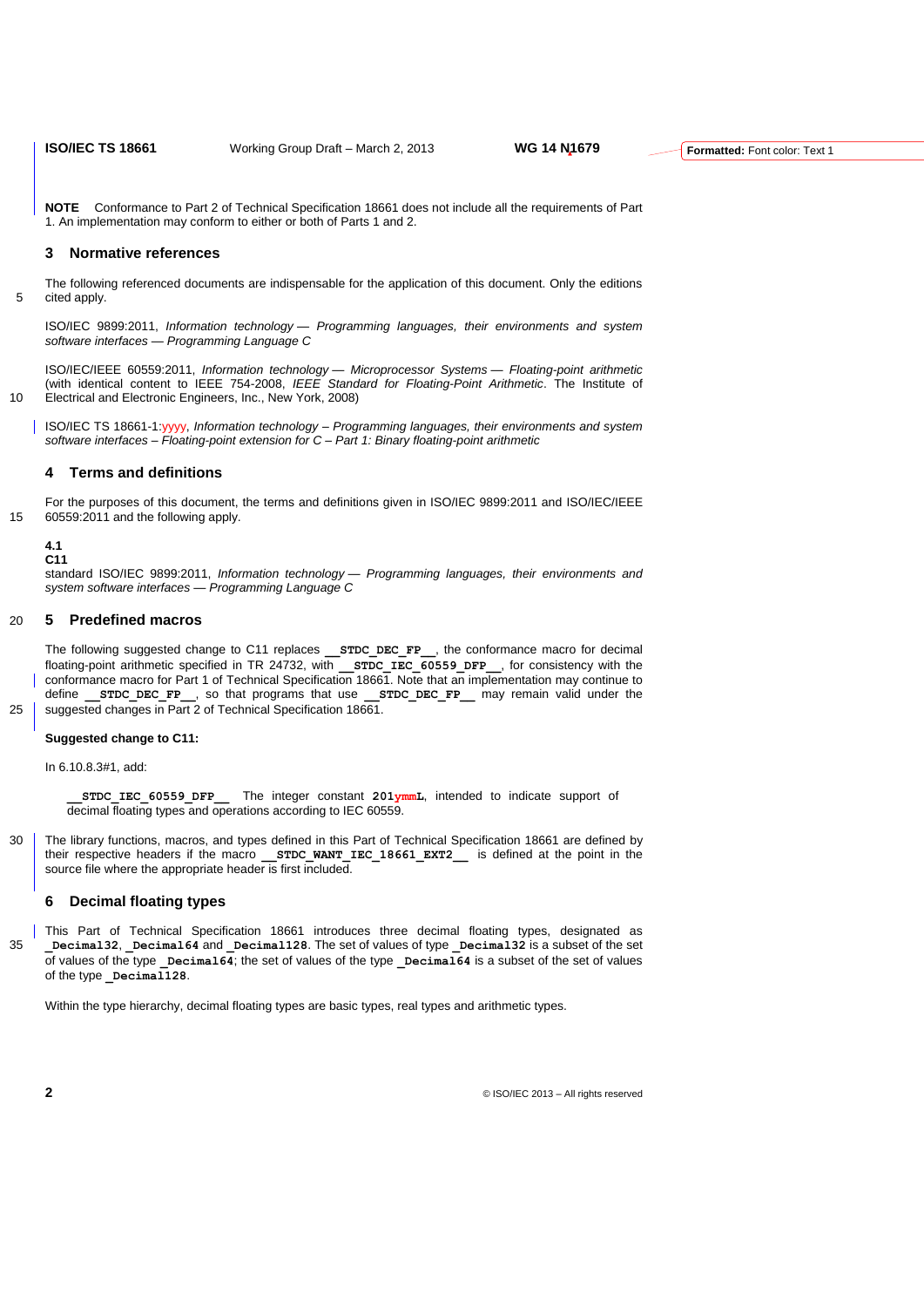The types **float**, **double**, and **long double** are also called generic floating types for the purpose of Technical Specification 18661.

Note: C does not specify a radix for **float**, **double**, and **long double**. An implementation can choose the representation of **float**, **double**, and **long double** to be the same as the decimal floating types. In any 5 case, the decimal floating types are distinct from **float**, **double**, and **long double** regardless of the representation.

Note: This Part of Technical Specification 18661 does not define decimal complex types or decimal imaginary types. The three complex types remain as **float \_Complex**, **double \_Complex**, and **long double \_Complex**, and the three imaginary types remain as **float \_Imaginary**, **double \_Imaginary**, and **long** 

10 **double** Imaginary.

## **Suggested changes to C11:**

Change the first sentence of 6.2.5#10 from:

[10] There are three *real floating types,* designated as **float, double,** and **long double**

to:

15 [10] There are three *generic floating types*, designated as **float**, **double**, and **long double**.

Add the following paragraphs after 6.2.5#10:

[10a] There are three *decimal floating types*, designated as **\_Decimal32**, **\_Decimal64**, and **\_Decimal128**. The set of values of the type **\_Decimal32** is a subset of the set of values of the type **\_Decimal64**; the set of values of the type **\_Decimal64** is a subset of the set of values of the type 20 **\_Decimal128**. Decimal floating types are real floating types.

[10b] Together, the generic floating types and the decimal floating types comprise the *real floating types*.

In 6.2.5#10a, attach a footnote to the wording:

The set of values of the type **Decimal32** 

25 where the footnote is:

\*) The 32-bit format is a storage-only format in IEC 60559.

Add the following to 6.4.1 Keywords:

*keyword*: **\_Decimal32** 30 **\_Decimal64 \_Decimal128**

Add the following to 6.7.2 Type specifiers:

*type-specifier*: 35 **\_Decimal32 \_Decimal64 \_Decimal128**

Add the following bullets in 6.7.2#2 Constraints:

40 — **\_Decimal32**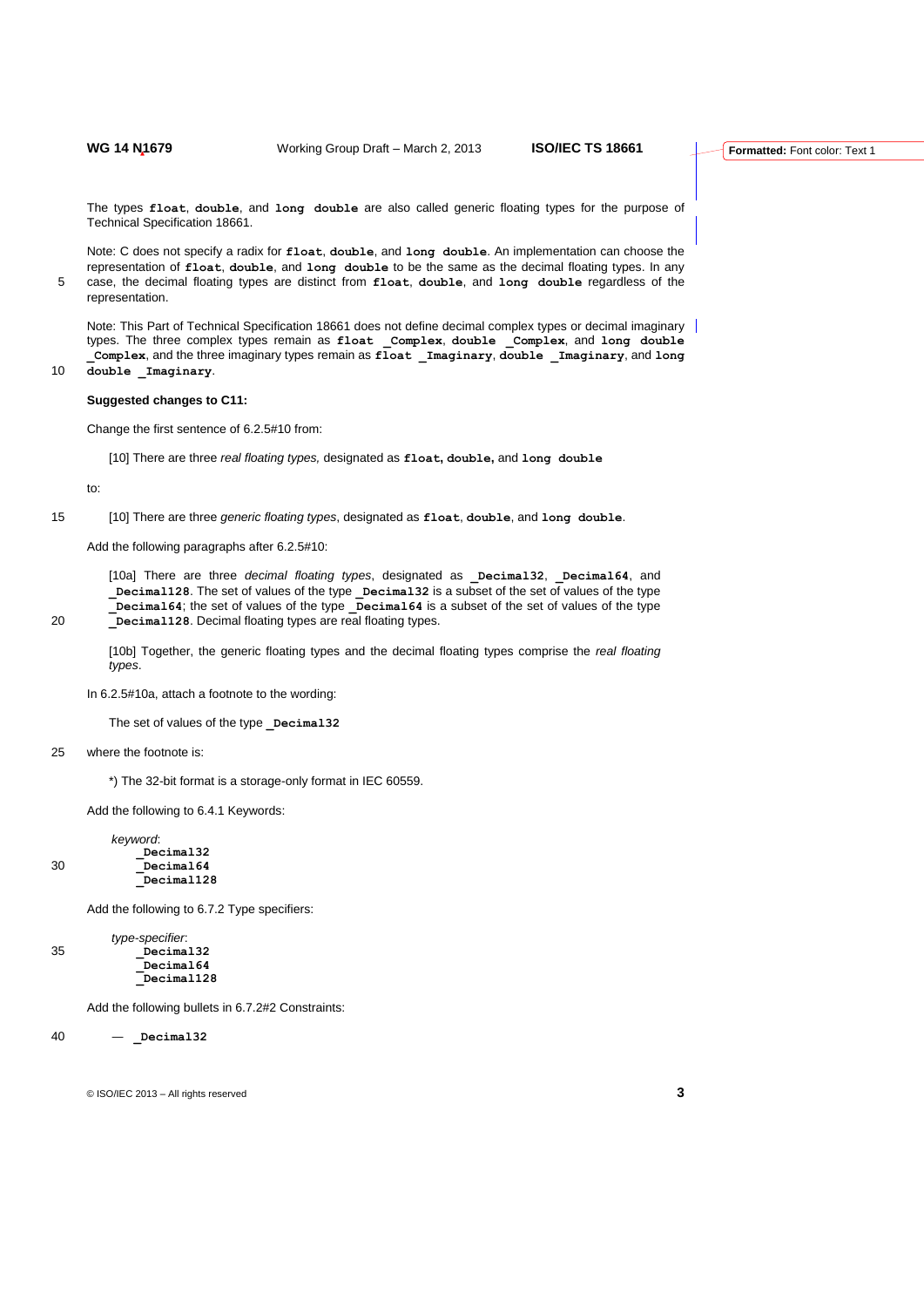- **\_Decimal64**
- **\_Decimal128**

Add the following after 6.7.2#3:

[3a] The type specifiers **\_Decimal32**, **\_Decimal64**, and **\_Decimal128** shall not be used if the 5 implementation does not support decimal floating types (see 6.10.8.3).

Add the following after 6.5#8:

[8a] Expressions involving decimal floating-point operands are evaluated according to the semantics of IEC 60559, including production of results with the preferred quantum exponent as specified in IEC 60559.

## 10 **7 Characteristics of decimal floating types <float.h>**

The characteristics of decimal floating types are defined in terms of a model specifying general decimal arithmetic (0.3). The formats are specified in IEC 60559 (0.4).

The three decimal floating types correspond to the decimal formats defined in IEC 60559 as follows:

**\_Decimal32** is a *decimal32* format, which is encoded in four consecutive octets (32 bits)

15 **\_Decimal64** is a *decimal64* format, which is encoded in eight consecutive octets (64 bits)

**\_Decimal128** is a *decimal128* format, which is encoded in 16 consecutive octets (128 bits)

The value of a finite number is given by (−1)<sup>sign</sup> x coefficient x 10<sup>exponent</sup>. Refer to IEC 60559 for details of the format.

These formats are characterized by the length of the coefficient and the maximum and minimum exponent. 20 The coefficient is not normalized, so trailing zeros are significant; i.e., 1.0 is equal to but can be distinguished from 1.00. Table 1 below shows these characteristics by format:

#### **Table 1 – Format characteristics**

| Format                              | Decimal32 | Decimal64 | Decimal128 |
|-------------------------------------|-----------|-----------|------------|
| Coefficient length in digits        |           | 16        | 34         |
| Maximum Exponent $(E_{\text{max}})$ | 97        | 385       | 6145       |
| Minimum Exponent $(E_{min})$        | $-94$     | $-382$    | $-6142$    |

The maximum and minimum exponents in Table 2 are for floating-point numbers expressed with significands 25 less than 1, as in the C11 model (5.2.4.2.2). They differ (by 1) from the maximum and minimum exponents in the IEC 60559 standard, where normalized floating-point numbers are expressed with one significant digit to the left of the radix point.

If the macro **STDC WANT IEC 18661 EXT2** is defined at the point in the source file where the header **<float.h>** is first included, the header **<float.h>** shall define several macros that expand to various limits 30 and parameters of the decimal floating types. The names and meaning of these macros are similar to the corresponding macros for generic floating types.

### **Suggested change to C11:**

Add the following after 5.2.4.2.2:

**5.2.4.2.2a Characteristics of decimal floating types <float.h>**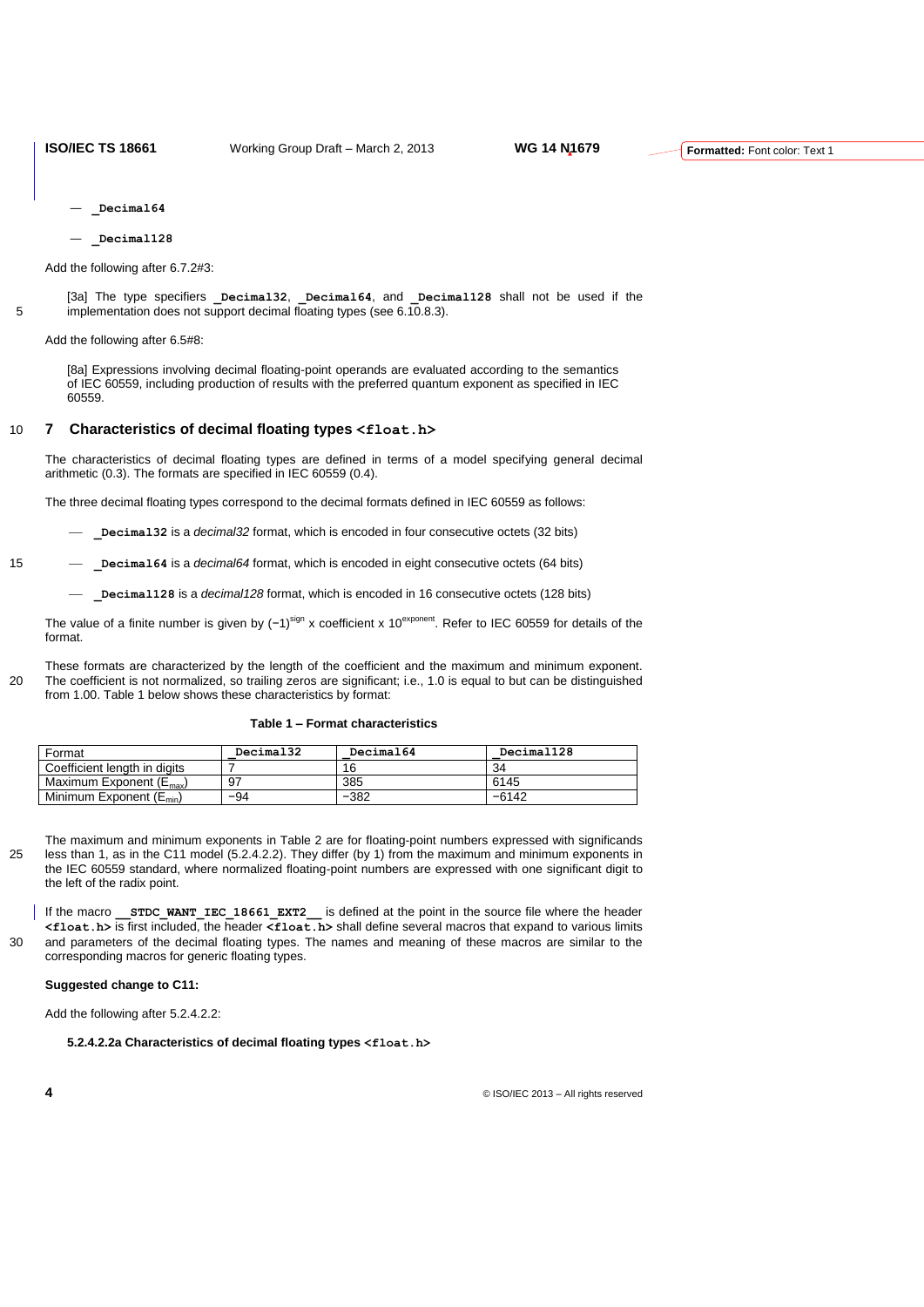[1] Macros in **<float.h>** provide characteristics of floating types in terms of the model presented in 5.2.4.2.2. The prefixes **DEC32\_**, **DEC64\_**, and **DEC128\_** denote the types **\_Decimal32**, **\_Decimal64**, and **\_Decimal128** respectively.

[2] For decimal floating-point, it is often convenient to consider an alternate equivalent model where 5 the significand is represented with integer rather than fraction digits: a floating-point number (*x*) is defined by the model

$$
x = s b^{(e-p)} \sum_{k=1}^{p} f_k b^{(p-k)}
$$

where *s*, *b*, *e*, *p*, and  $f_k$  are as defined in 5.2.4.2.2, and  $b = 10$ .

[3] The term *quantum exponent* refers to  $q = e - p$  and *coefficient* to  $c = f_1 f_2 \dots f_p$ , an integer between 0 10 and  $b^p$  − 1 inclusive. Thus,  $x = s * c * b^q$  is represented by the triple of integers *(s, c, q)*.

[4] For binary floating-point following IEC 60559, representations in the model described in 5.2.4.2.2 that have the same numerical value are indistinguishable in the arithmetic. However, for decimal floating-point, representations that have the same numerical value but different quantum exponents, e.g., (1, 10, -1) representing 1.0 and (1, 100, -2) representing 1.00 are distinguishable. To facilitate 15 exact fixed-point calculation, standard decimal floating-point operations have a *preferred quantum exponent*, as specified in IEC 60559, which is determined by the quantum exponents of the operands if they have decimal floating-point types (or by specific rules for conversions from other types). The table below gives rules for determining preferred quantum exponents for results of IEC 60559 operations, and for other operations specified in this document. When exact, these operations 20 produce a result with their preferred quantum exponent, or as close to it as possible within the limitations of the type. When inexact, these operations produce a result with the least possible quantum exponent. For example, the preferred quantum exponent for addition is the minimum of the quantum exponents of the operands. Hence (1, 123, -2) + (1, 4000, -3) = (1, 5230, -3) or 1.23 +  $4.000 = 5.230$ .

| <b>Operation</b>                            | Preferred quantum exponent of<br>result |  |  |
|---------------------------------------------|-----------------------------------------|--|--|
| roundeven, round, trunc, ceil,              | max(Q(x),0)                             |  |  |
| floor, rint, nearbyint                      |                                         |  |  |
| nextup, nextdown, nextafter, least possible |                                         |  |  |
| nexttoward                                  |                                         |  |  |
| remainder                                   | $min(Q(\mathbf{x}), Q(\mathbf{y}))$     |  |  |
| fmin, fmax, fminmag, fmaxmag                | $Q(x)$ if x gives the result,           |  |  |
|                                             | $Q(y)$ if y gives the result            |  |  |
| scalbn, scalbln, ldexp                      | $Q(x)+y$                                |  |  |
| logb                                        | $\Omega$                                |  |  |
| +, fadd, faddl, daddl                       | $min(Q(\mathbf{x}), Q(\mathbf{y}))$     |  |  |
| -, fsub, fsubl, dsubl                       | min(Q(x), Q(y))                         |  |  |
| *, fmul, fmull, dmull                       | $Q(x)+Q(y)$                             |  |  |
| /, fdiv, fdivl, ddivl                       | $Q(x) - Q(y)$                           |  |  |
| sqrt, fsqrt, fsqrtl, dsqrtl                 | floor( $Q(x)/2$ )                       |  |  |
| fma, ffma, ffmal, dfmal                     | $min(Q(x)+Q(y),Q(z))$                   |  |  |
| conversion from integer type                | 0                                       |  |  |
| exact conversion from non-decimal           | $\Omega$                                |  |  |

25 [5] The following table shows, for each operation, how the preferred quantum exponents (5.2.4.2.2) of the operands, Q(**x**), Q(**y**), etc., determine the preferred quantum exponent of the operation result.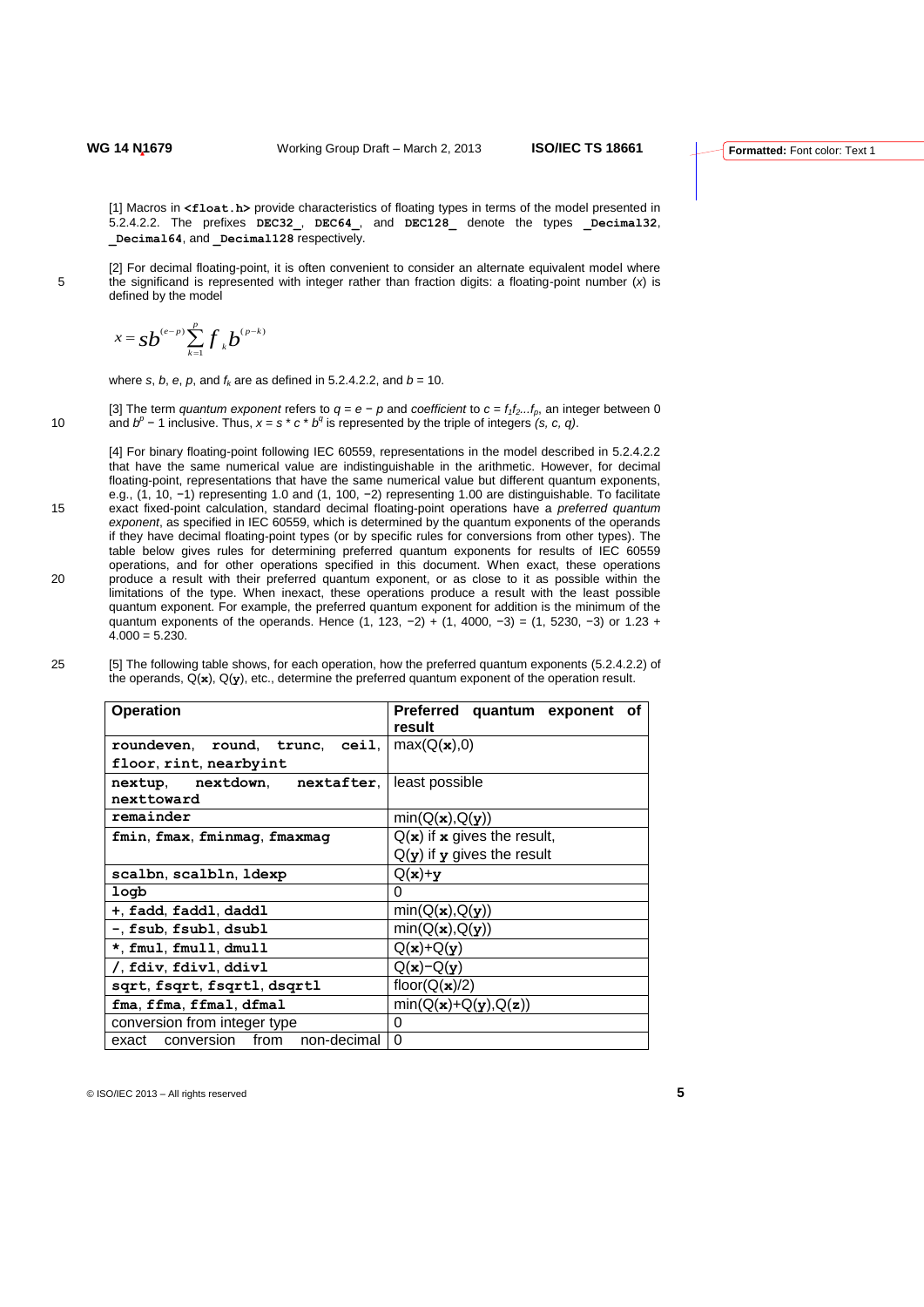| floating type                         |                                            |
|---------------------------------------|--------------------------------------------|
| inexact conversion from non-decimal   | least possible                             |
| floating type                         |                                            |
| conversion between decimal floating   | Q(x)                                       |
| types                                 |                                            |
| $c$ anonicalize                       | Q(x)                                       |
| strtod, westod, scanf, decimal        | see 7.22.1.5                               |
| floating constants                    |                                            |
| $-$ (x)                               | Q(x)                                       |
| fabs                                  | Q(x)                                       |
| copysign                              | Q(x)                                       |
| quantize                              | Q(y)                                       |
| encodedec, decodedec, encodebin,      | Q(x)                                       |
| decodebin                             |                                            |
| fmod                                  | min(Q(x), Q(y))                            |
| fdim                                  | $min((Q(x), Q(y))$ if $x>y$ ,              |
|                                       | 0 if $x \leq y$                            |
| cbrt                                  | floor( $Q(\mathbf{x})/3$ )                 |
| hypot                                 | min(Q(x), Q(y))                            |
| pow                                   | floor( $\mathbf{y} \times Q(\mathbf{x})$ ) |
| modf                                  | Q( <b>value</b> )                          |
| *iptr returned by modf                | max(Q( <b>value</b> ),0)                   |
| frexp                                 | $Q(\text{value})$ if $\text{value}=0$ ,    |
|                                       | - (length of coefficient of value)         |
|                                       | otherwise                                  |
| returned<br>by<br>setpayload,<br>*res | 0 if p1 does not represent a valid         |
| setpayloadsig                         | payload,                                   |
|                                       | applicable otherwise<br>not<br>(NaN        |
|                                       | returned)                                  |
| qetpayload                            | 0 if $\star$ <b>x</b> is a NaN,            |
|                                       | unspecified otherwise                      |
| transcendental functions              | $\Omega$                                   |
|                                       |                                            |

[6] Except for assignment and casts, the values of operations with decimal floating operands and values subject to the usual arithmetic conversions and of decimal floating constants are evaluated to a format whose range and precision may be greater than required by the type. The use of evaluation 5 formats is characterized by the implementation-defined value of **DEC\_EVAL\_METHOD**:

- **-1** indeterminable;
- **0** evaluate all operations and constants just to the range and precision of the type;
- **1** evaluate operations and constants of type **\_Decimal32** and **\_Decimal64** to the range and precision of the **\_Decimal64** type, evaluate **\_Decimal128** operations and constants to the 10 range and precision of the **\_Decimal128** type;
	- **2** evaluate all operations and constants to the range and precision of the **\_Decimal128** type.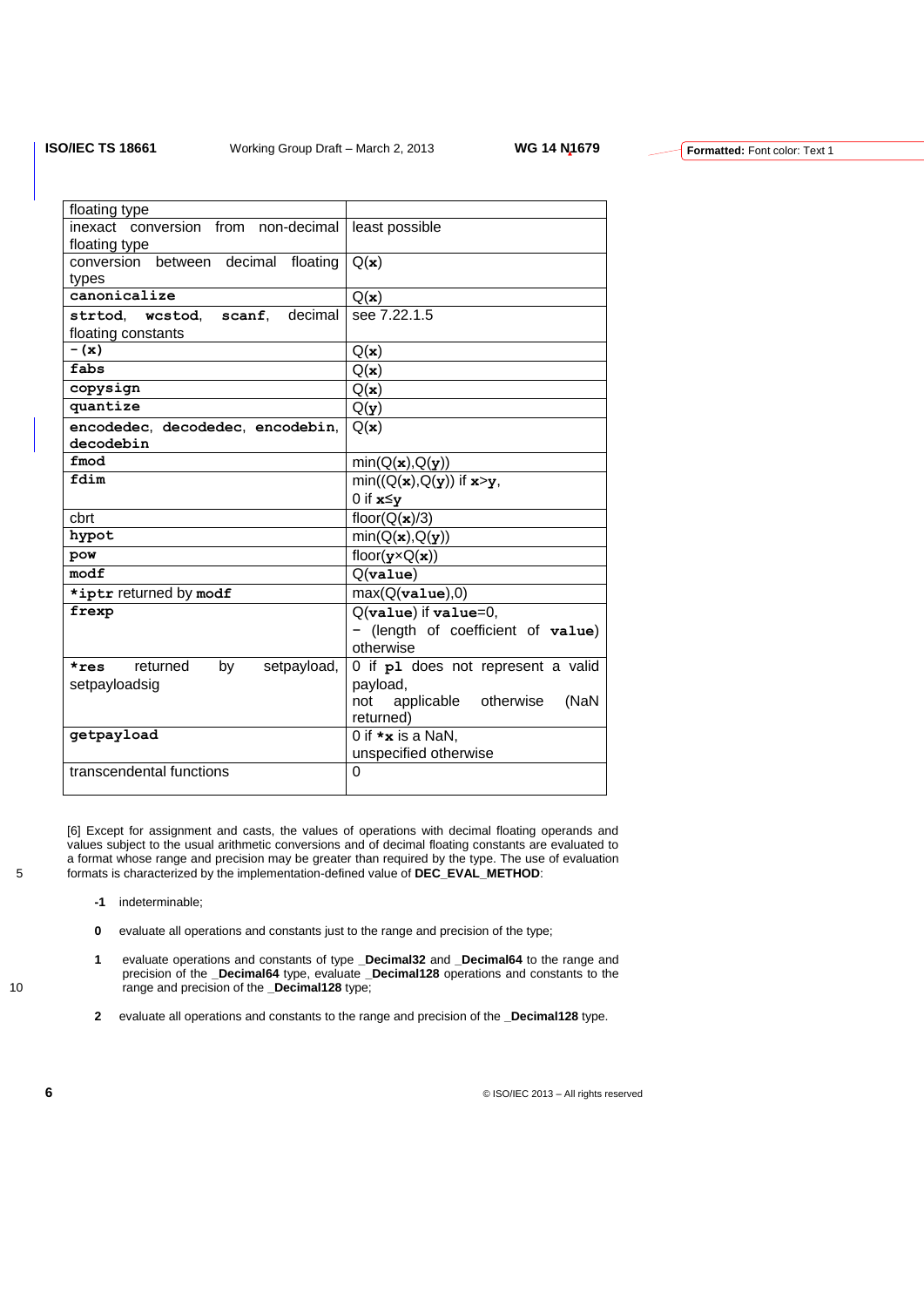[7] The integer values given in the following lists shall be replaced by constant expressions suitable for use in **#if** preprocessing directives:

radix of exponent representation, *b(=10)*

5 For the generic floating-point types, this value is implementation-defined and is specified by the macro **FLT\_RADIX**. For the decimal floating-point types there is no corresponding macro, since the value 10 is an inherent property of the types. Wherever **FLT\_RADIX** appears in a description of a function that has versions that operate on decimal floating-point types, it is noted that for the decimal floating-point versions the value used is implicitly 10, rather than 10 **FLT\_RADIX**.

number of digits in the coefficient

|    | TRITINGLY DI AIGNO ILI LITE COEFFICIELIL |                                                                                                |
|----|------------------------------------------|------------------------------------------------------------------------------------------------|
|    | DEC32 MANT DIG                           | 7                                                                                              |
|    | DEC64 MANT DIG                           | 16                                                                                             |
| 15 | DEC128 MANT DIG                          | 34                                                                                             |
|    | minimum exponent<br>$\bullet$            |                                                                                                |
|    | DEC32 MIN EXP                            | $-94$                                                                                          |
| 20 | DEC64 MIN EXP                            | $-382$                                                                                         |
|    | DEC128 MIN EXP                           | $-6142$                                                                                        |
|    | maximum exponent<br>٠                    |                                                                                                |
|    | DEC32 MAX EXP                            | 97                                                                                             |
| 25 | DEC64 MAX EXP                            | 385                                                                                            |
|    | DEC128 MAX EXP                           | 6145                                                                                           |
| 30 | ٠<br>decimal points respectively)        | maximum representable finite decimal floating number (there are 6, 15 and 33 9's after the     |
|    | DEC32 MAX                                | 9.999999E96DF                                                                                  |
|    | DEC64_MAX                                | 9.99999999999999E384DD                                                                         |
|    | DEC128 MAX                               | 9.9999999999999999999999999999999999E6144DL                                                    |
| 35 | $\bullet$<br>floating point type         | the difference between 1 and the least value greater than 1 that is representable in the given |
|    | DEC32 EPSILON 1E-6DF                     |                                                                                                |
|    | DEC64 EPSILON 1E-15DD                    |                                                                                                |
| 40 | DEC128 EPSILON                           | $1E-33DL$                                                                                      |
|    | ٠                                        | minimum normalized positive decimal floating number                                            |
|    | DEC32 MIN                                | 1E-95DF                                                                                        |
| 45 | DEC64 MIN                                | 1E-383DD                                                                                       |
|    | DEC128_MIN                               | 1E-6143DL                                                                                      |
|    | $\bullet$                                | minimum positive subnormal decimal floating number                                             |
| 50 | DEC32 TRUE MIN                           | $0.000001E-95DF$                                                                               |
|    | DEC62 TRUE MIN                           | 0.000000000000001E-383DD                                                                       |

**DEC128\_TRUE\_MIN 0.000000000000000000000000000000001E-6143DL**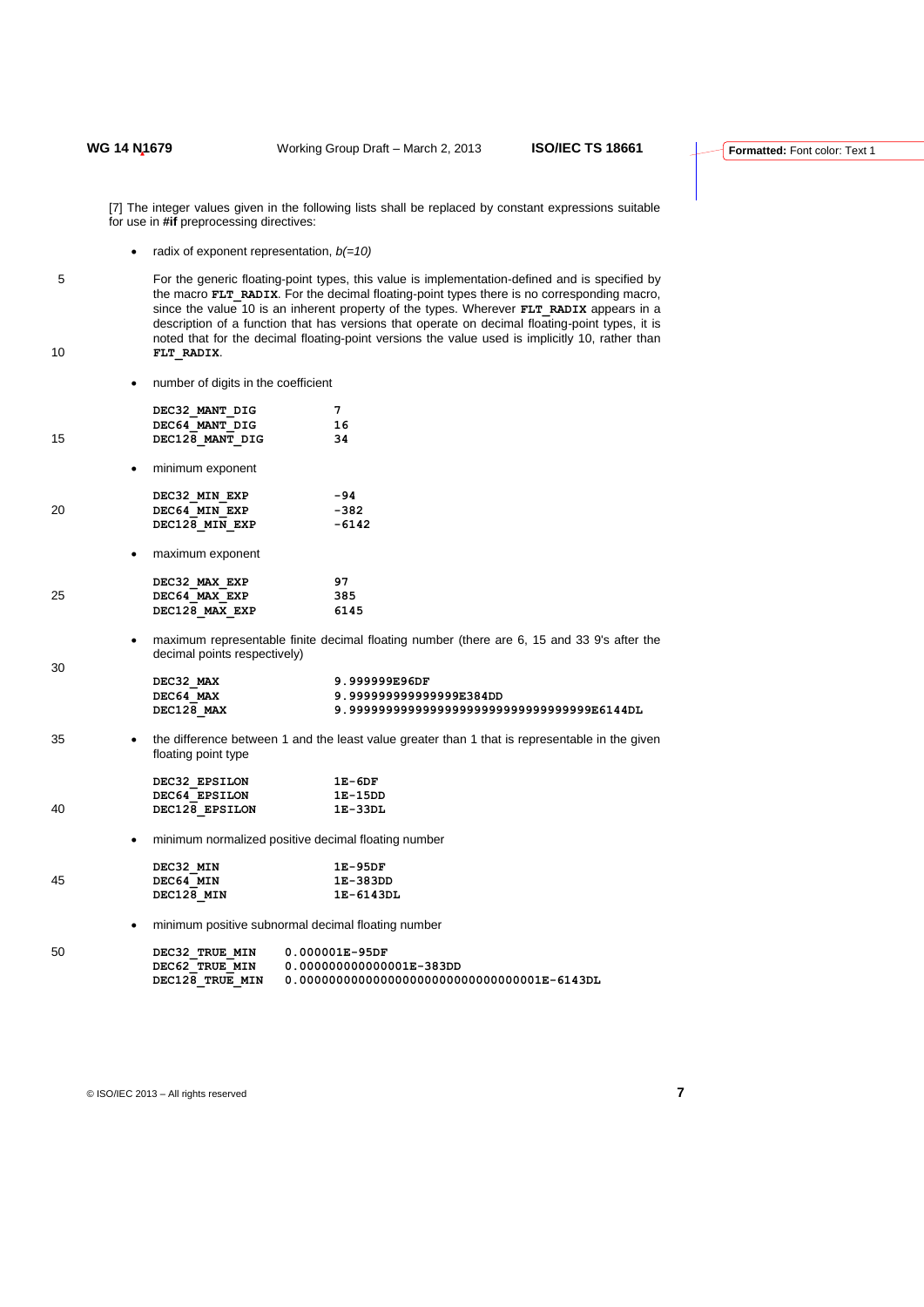## **8 Operation binding**

Table 1 and subsequent text in F.3 as specified in Part 1 of Technical Specification 18661, with the further suggested change below, show how the C decimal operations specified in this document, Part 2 of Technical Specification 18661, provide the operations required by IEC 60559 for decimal floating point.

## 5 **Suggested change to C11:**

After F.3#9 (see Part 1 of Technical Specification 18661), append the following:

[10] Decimal versions of the C **remquo** function are not provided. (The C decimal **remainder** functions provide the remainder operation defined by IEC 60559.)

[11] The C **quantize** functions (7.12.11.5) provide the quantize operation defined in IEC 60559 for 10 decimal floating point.

[12] The binding for the convertFormat operation applies to all conversions among IEC 60559 formats. Therefore, for implementations that conform to Annex F, conversions between decimal floating types and generic floating types with IEC 60559 formats are correctly rounded and raise floating-point exceptions as specified in IEC 60559.

15 [13] IEC 60559 specifies the convertFromHexCharacter and convertToHexCharacter operations only for binary floating point.

[14] The C integer constant **10** provides the radix operation defined in IEC 60559 for decimal floating point.

[15] The C **samequantum** functions (7.12.11.6) provide the sameQuantum operation defined in IEC 20 60559 for decimal floating point.

[16] The C **fe\_dec\_getround** (7.6.3.3) and **fe\_dec\_setround** (7.6.3.4) functions provide the getDecimalRoundingDirection and setDecimalRoundingDirection operations defined in IEC 60559 for decimal floating point.

[17] The C **quantexp** functions (7.12.11.7) compute the (quantum) exponent *q* defined in IEC 60559 25 for decimal numbers viewed as having integer significands.

[18] The C **encodedec** (7.12.11.8) and **decodedec** (7.12.11.9) functions provide the encodeDecimal and decodeDecimal operations defined in IEC 60559 for decimal floating point.

[19] The C **encodebin** (7.12.11.10) and **decodebin** (7.12.11.11) functions provide the encodeBinary and decodeBinary operations defined in IEC 60559 for decimal floating point.

#### 30 **9 Conversions**

#### **9.1 Conversions between decimal floating and integer**

For conversions between real floating and integer types, C11 6.3.1.4 leaves the behavior undefined if the conversion result cannot be represented (Annex F.4 tightened up the behavior.) To help writing portable code, this Part of Technical Specification 18661 provides defined behavior for decimal floating types. Furthermore, it 35 is useful to allow program execution to continue without interruption unless the program needs to check the condition.

#### **Suggested changes to C11:**

Change the first sentence of 6.3.1.4 paragraph 1 from:

[1] When a finite value of real floating type is converted to an integer type ...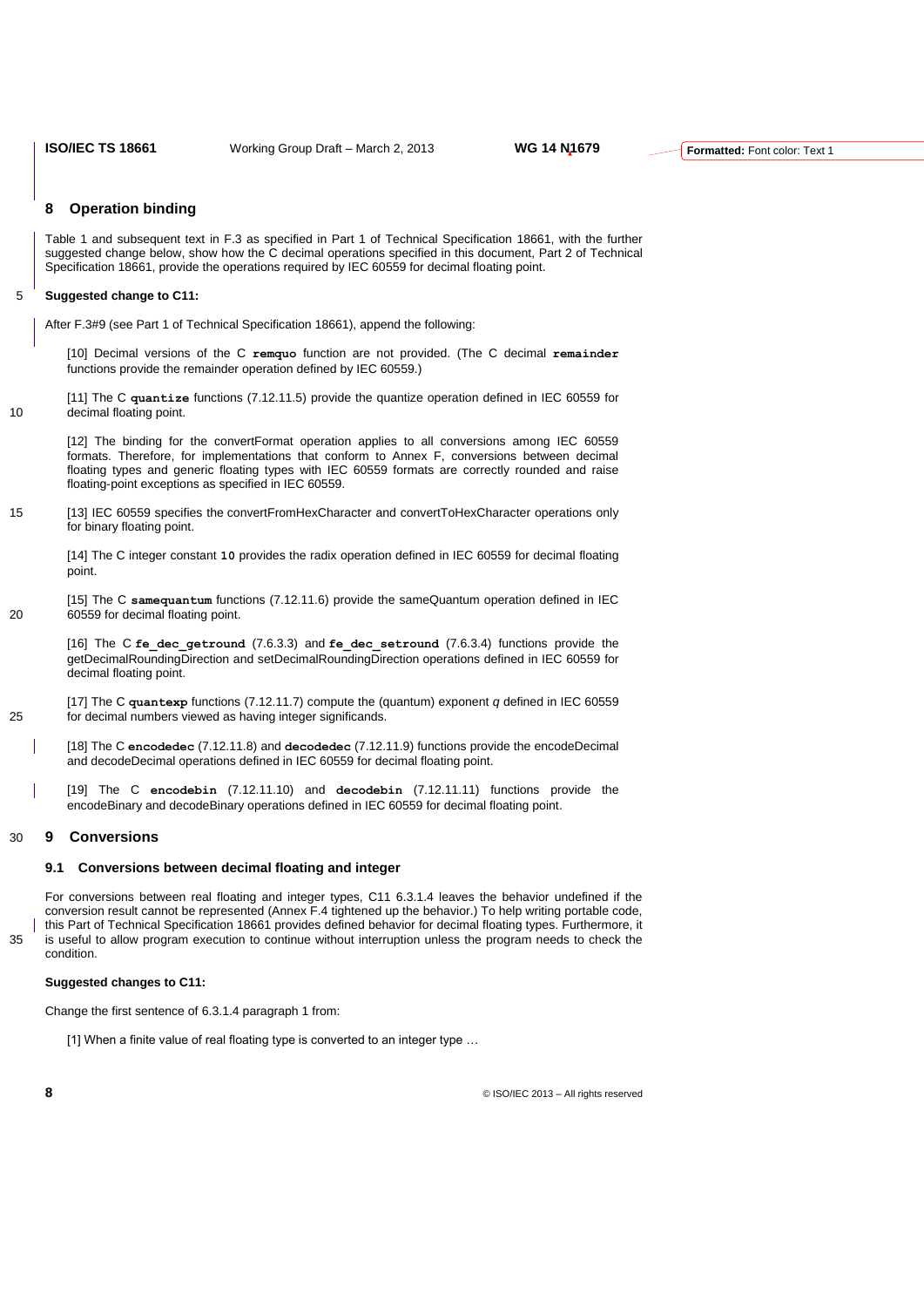to:

[1] When a finite value of generic floating type is converted to an integer type ...

Add the follow paragraph after 6.3.1.4 paragraph 1:

[1a] When a finite value of decimal floating type is converted to an integer type other than **\_Bool**, the 5 fractional part is discarded (i.e., the value is truncated toward zero). If the value of the integral part cannot be represented by the integer type, the "invalid" floating-point exception shall be raised and the result of the conversion is unspecified.

Change the first sentence of 6.3.1.4 paragraph 2 from:

[2] When a value of integer type is converted to a real floating type, ...

10 to:

[2] When a value of integer type is converted to a generic floating type, ...

Add the following paragraph after 6.3.1.4 paragraph 2:

[2a] When a value of integer type is converted to a decimal floating type, if the value being converted can be represented exactly in the new type, it is unchanged. If the value being converted cannot be 15 represented exactly, the result shall be correctly rounded with exceptions raised as specified in IEC 60559.

#### **9.2 Conversions among decimal floating types, and between decimal floating types and generic floating types**

The specification of conversions among decimal floating types is similar to the existing one for **float**, 20 **double**, and **long double**, except that when the result cannot be represented exactly, the behavior is tightened to become correctly rounded. Correct rounding is also required for conversions from generic to decimal floating types. Correct rounding for conversions from decimal to generic floating types is required only in Annex F for generic types conforming to IEC 60559.

#### **Suggested change to C11:**

25 Replace 6.3.1.5#1:

[1] When a value of real floating type is converted to a real floating type, if the value being converted can be represented exactly in the new type, it is unchanged. If the value being converted is in the range of values that can be represented but cannot be represented exactly, the result is either the nearest higher or nearest lower representable value, chosen in an implementation-defined manner. If 30 the value being converted is outside the range of values that can be represented, the behavior is undefined. Results of some implicit conversions (6.3.1.8, 6.8.6.4) may be represented in greater range and precision than that required by the new type.

with:

[1] When a value of real floating type is converted to a real floating type, if the value being converted 35 can be represented exactly in the new type, it is unchanged.

[2] When a value of real floating type is converted to a generic floating type, if the value being converted is in the range of values that can be represented but cannot be represented exactly, the result is either the nearest higher or nearest lower representable value, chosen in an implementationdefined manner. If the value being converted is outside the range of values that can be represented, 40 the behavior is undefined.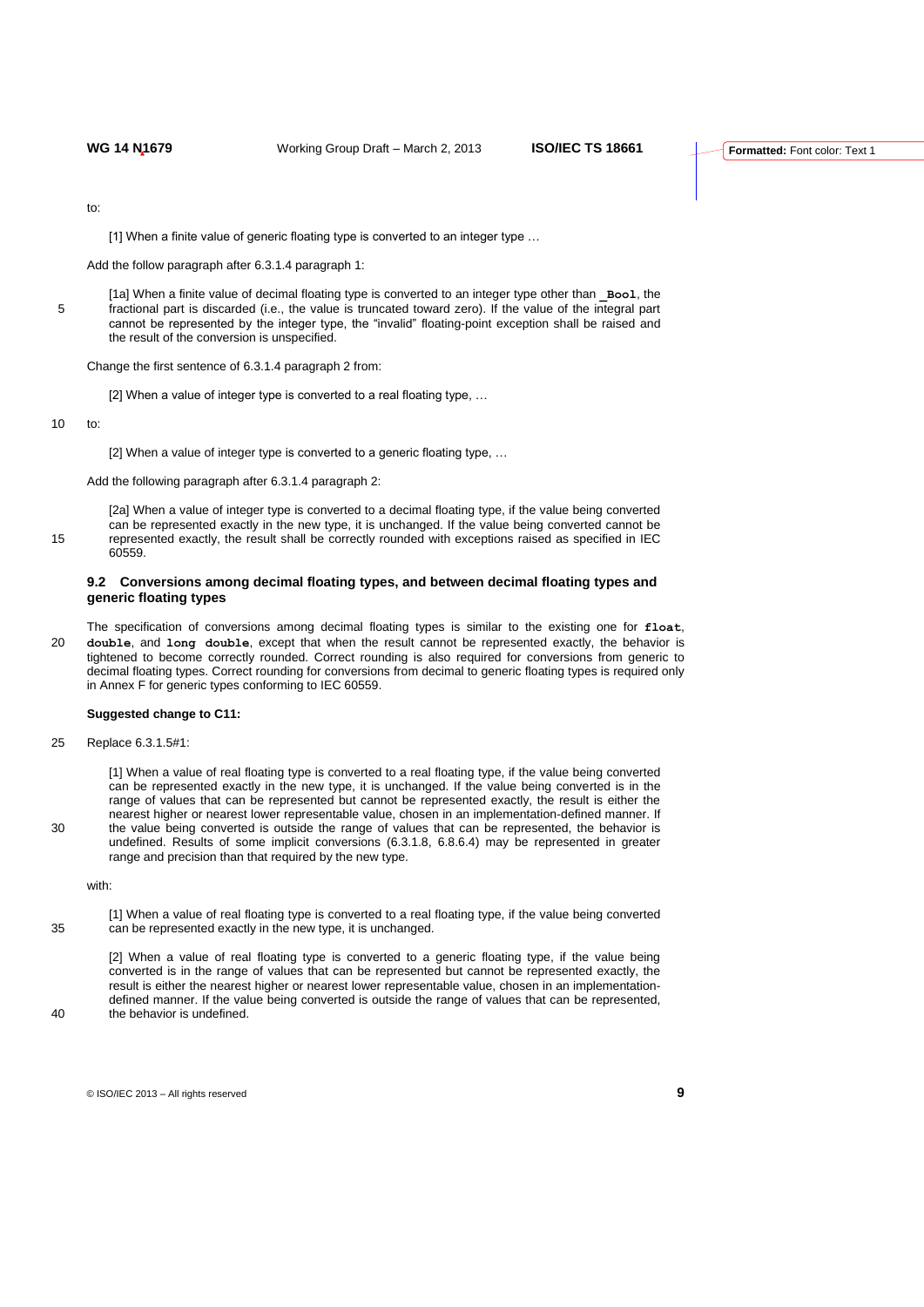[3] When a value of real floating type is converted to a decimal floating type, if the value being converted cannot be represented exactly, the result is correctly rounded with exceptions raised as specified in IEC 60559

[4] Results of some implicit conversions (6.3.1.8, 6.8.6.4) may be represented in greater range and 5 **precision than that required by the new type.** 

#### **9.3 Conversions between decimal floating and complex**

This is covered by C11 6.3.1.7.

## **9.4 Usual arithmetic conversions**

In an application that is written using decimal arithmetic, mixed operations between decimal and other real 10 types are likely to occur only when interfacing with other languages, calling existing libraries written for binary floating point arithmetic, or accessing existing data. Determining the common type for mixed operations is difficult because ranges overlap; therefore, mixed mode operations are not allowed and the programmer must use explicit casts. Implicit conversions are allowed only for simple assignment, **return** statement, and in argument passing involving prototyped functions.

#### 15 **Following are suggested changes to C11:**

Insert the following to 6.3.1.8#1, after "This pattern is called the *usual arithmetic conversions*:"

If one operand is a decimal floating type, all other operands shall not be generic floating type, complex type, or imaginary type:

First if either operand is **Decimal128**, the other operand is converted to **Decimal128**.

20 Otherwise, if either operand is **Decimal64**, the other operand is converted to **Decimal64**.

Otherwise, if either operand is **Decimal32**, the other operand is converted to **Decimal32**.

If there are no decimal floating types in the operands:

First, if the corresponding real type of either operand is **long double**, the other operand is converted, without ... <the rest of 6.3.1.8#1 remains the same>

#### 25 **9.5 Default argument promotion**

There is no default argument promotion specified for the decimal floating types. Default argument promotion covered in C11 6.5.2.2 [6] and [7] remains unchanged, and applies to generic floating types only.

#### **10 Constants**

New suffixes are added to denote decimal floating constants: **DF** for **\_Decimal32**, **DD** for **\_Decimal64**, and 30 **DL** for **\_Decimal128**.

This specification does not carry forward two freatures introduced in TR 24732: the **FLOAT\_CONST\_DECIMAL64** pragma and the **d** and **D** suffixes for floating constants. The pragma changed the interpretation of unsuffixed floating constants between **double** and **Decimal46**. The suffixes provided a way to designate **double** floating constants so that the pragma would not affect them. The pragma is not 35 included because of its potential for inadvertently reinterpreting constants. Without the pragma, the suffixes are no longer needed. Also, significant implementations use the **d** and **D** suffixes for other purposes.

## **Suggested changes to C11:**

Change *floating-suffix* in 6.4.4.2 from: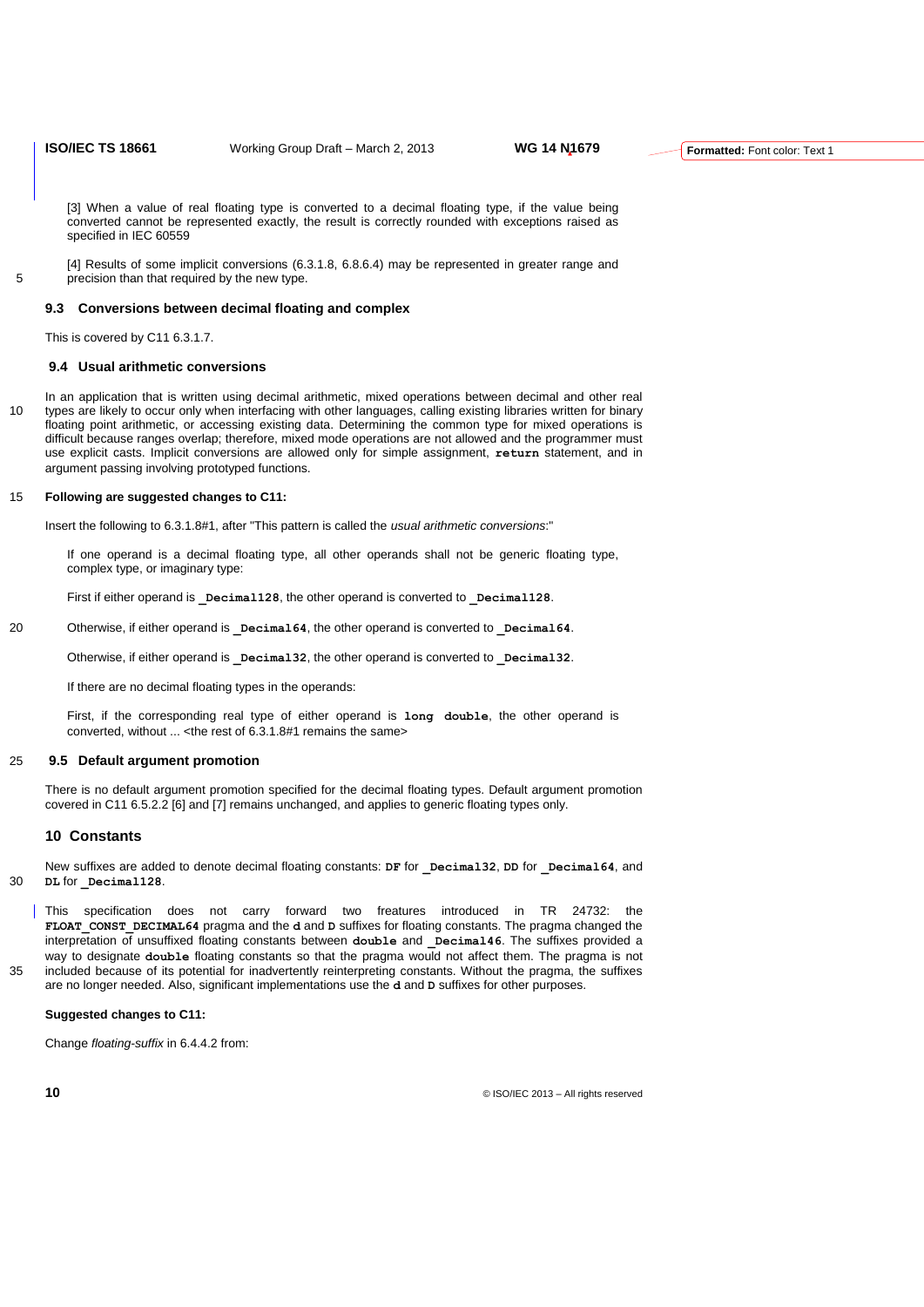*floating-suffix*: one of

**f l F L**

to:

*floating-suffix*: one of 5 **f l F L df dd dl DF DD DL**

Add the following paragraph after 6.4.4.2#2:

[2a] Constraints

A *floating-suffix* **df**, **dd**, **dl**, **DF**, **DD**, or **DL** shall not be used in a *hexadecimal-floating-constant*.

Add the following paragraph after 6.4.4.2#4:

10 [4a] If a floating constant is suffixed by **df** or **DF**, it has type **\_Decimal32**. If suffixed by **dd** or **DD**, it has type **Decimal64**. If suffixed by **dl** or **DL**, it has type **Decimal128**.

Add the following paragraph after 6.4.4.2#5:

[5a] Decimal floating-point constants that have the same numerical value but different quantum exponents have distinguishable internal representations. The quantum exponent is specified to be the 15 same as for the corresponding **strtod32**, **strtod64**, or **strtod128** function for the same numeric string.

#### **11 Arithmetic operations**

## **11.1 Operators**

The operators *Add* (C11 6.5.6), *Subtract* (C11 6.5.6), *Multiply* (C11 6.5.5), *Divide* (C11 6.5.5), *Relational*  20 *operators* (C11 6.5.8), *Equality operators* (C11 6.5.9), *Unary Arithmetic operators* (C11 6.5.3.3), and *Compound Assignment operators* (C11 6.5.16.2) when applied to decimal floating type operands shall follow the semantics as defined in IEC 60559.

#### **Suggested changes to C11:**

Add the following after 6.5.5 paragraph 2:

25 [2a] If either operand has decimal floating type, the other operand shall not have generic floating type, complex type, nor imaginary type.

Add the following after 6.5.6 paragraph 3:

[3a] If either operand has decimal floating type, the other operand shall not have generic floating type, complex type, nor imaginary type.

30 Add the following after 6.5.8 paragraph 2:

[2a] If either operand has decimal floating type, the other operand shall not have generic floating type.

Add the following after 6.5.9 paragraph 2:

[2a] If either operand has decimal floating type, the other operand shall not have generic floating type, complex type, nor imaginary type.

35 Add the following bullet to 6.5.15 paragraph 3: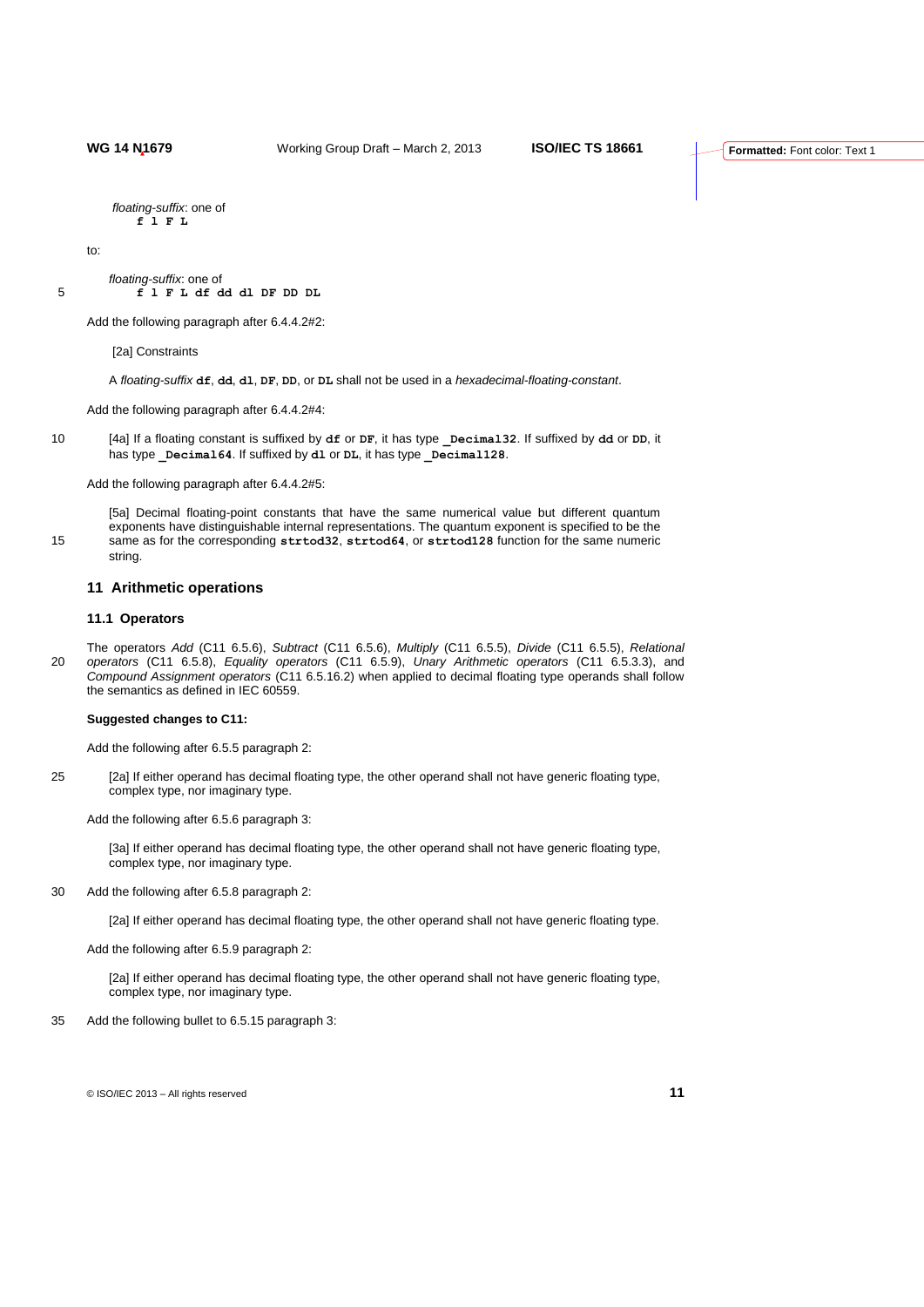— one operand has decimal floating type, and the other has arithmetic type other than generic floating type, complex type, or imaginary type;

Add the following after 6.5.16.2 paragraph 2:

[2a] If either operand has decimal floating type, the other operand shall not have generic floating type, 5 complex type, nor imaginary type.

#### **11.2 Functions**

The headers and library supply a number of functions and macros that implement support for decimal floatingpoint data with the semantics specified in IEC 60559, including producing results with the preferred quantum exponent where appropriate. That support is provided by the following:

10 From C11 **<math.h>**, with suggested changes in Part 1 of Technical Specification 18661, the decimal floating-point type versions of:

**sqrt**, **fma**, **fabs**, **fmax**, **fmin**, **ceil**, **floor**, **trunc**, **round**, **rint**, **lround**, **llround**, **ldexp**, **frexp**, **ilogb**, **logb, scalbn**, **scalbln**, **copysign**, **remainder**, **isnan**, **isinf**, **isfinite**, **isnormal**, **signbit**, **fpclassify**, **isunordered**, **isgreater**, **isgreaterequal**, **isless**, 15 **islessequal** and **islessgreater**.

From the **<math.h>** extensions specified in Part 1 of Technical Specification 18661, the decimal floating-point type versions of:

**roundeven**, **nextup**, **nextdown**, **fminmag**, **fmaxmag**, **llogb**, **fadd**, **faddl**, **daddl**, **fsub**, **fsubl**, **dsubl**, **fmul**, **fmull**, **dmull**, **fdiv**, **fdivl**, **ddivl**, **fsqrt**, **fsqrtl**, **dsqrtl**, **ffma**, 20 **ffmal**, **dfmal**, **fromfp**, **ufromfp**, **fromfpx**, **ufromfpx**, **canonicalize**, **iseqsig**, **issignaling**, **issubnormal**, **iscanonical**, **iszero**, **totalorder**, **totalordermag**, **getpayload**, **setpayload**, and **setpayloadsig**.

The  $\text{4m-th }$ **.** h> extensions specified below in 12.4 for the decimal-specific functions:

**quantize**, **samequantum**, **quantexp**, **encodedec**, **decodedec**, **encodebin**, and **decodebin**.

25 From C11 **<fenv.h>**, facilities dealing with decimal context:

**feraiseexcept**, **feclearexcept**, **fetestexcept**, **fesetexceptflag**, **fegetexceptflag**, **fesetenv**, **fegetenv**, **feupdateenv**, and **feholdexcept**.

From **<fenv.h>** extensions specified in this Part of Technical Specification 18661, facilities dealing with decimal context:

#### 30 **fe\_dec\_getround** and **fe\_dec\_setround**.

From the **<fenv.h>** extensions specified in Part 1 of Technical Specification 18661, facilities dealing with decimal context:

#### **fetestexceptflag**, **fesetexcept**, **fegetmode**, and **fesetmode**.

From **<stdio.h>**, decimal floating-point modified format specifiers for:

35 The **printf**/**scanf** family of functions.

From **<stdlib.h>** and **<wchar.h>**, with suggested changes in Part 1 of Technical Specification 18661, the decimal floating-point type versions of: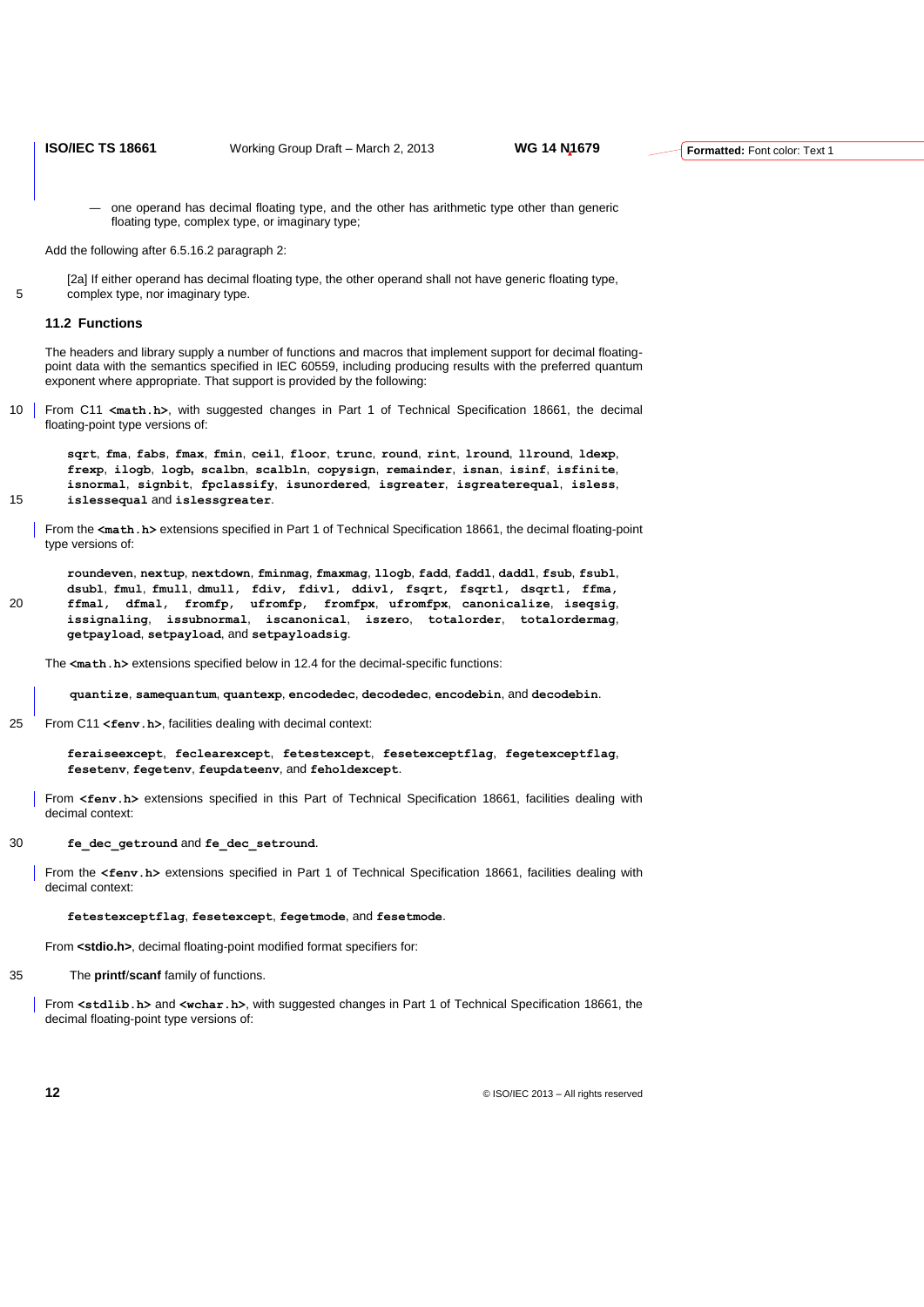**strtod** and **wcstod**.

From the **<stdlib.h>** extensions specified in Part 1 of Technical Specification 18661, the decimal floatingpoint type versions of:

**strfromd**.

5 From **<wchar.h>**, decimal floating-point modified format specifiers for:

The wide **wprintf**/**wscanf** family of functions.

#### **11.3 Conversions**

Conversions between different floating types and to/from integer types are covered in clause 9.

## **11.4 Expression transformations**

10 The following suggested changes to C11 alert the implementation that some expression transformations must be avoided in order to preserve the quantum exponent (5.2.4.2.2) of decimal floating-point numbers.

In F.9.2, insert at the beginning:

[1a] Valid expression transformations must preserve values in all cases.

[1b] The equivalences noted below apply to expressions of generic floating types.

15 [1c]

In F.9.2, append:

[2] For expressions of decimal floating types, transformations must preserve quantum exponents, as well as numerical, infinity, and NaN values (5.4.2.2).

[3] EXAMPLE: **1.** × *x* -> *x* is valid for decimal floating-point expressions *x*, but **1.0** × *x* -> *x* is not:

| $1. \times 12.34 = (1, 1, 0) \times (1, 1234, -2) = (1, 1234, -4) = 12.34$<br>20 |  |  |  |  |  |  |
|----------------------------------------------------------------------------------|--|--|--|--|--|--|
|----------------------------------------------------------------------------------|--|--|--|--|--|--|

 $1.0 \times 12.34 = (1, 10, -1) \times (1, 1234, -2) = (1, 12340, -5) = 12.340$ 

The results are numerically equal, but have different quantum exponents, hence have different values.

## **12 Library**

#### 25 **12.1 Standard headers**

The functions, macros, and types declared or defined in Clause 12 and its subclauses are only declared or defined by their respective headers if the macro **STDC WANT IEC 18661 EXT2** is defined at the point in the source file where the appropriate header is first included.

## **12.2 Floating-point environment <fenv.h>**

30 The floating-point environment specified in C11 7.6 applies to both generic floating types and decimal floating types. This is to implement the *context* defined in IEC 60559. The existing C11 specification gives flexibility to an implementation on which part of the environment is accessible to programs. The decimal floating-point arithmetic specifies a more stringent requirement. All the rounding directions and flags are supported.

| 60559<br>macros<br>aeneric<br>IF(<br>tor<br>Macros<br>'⊣ט<br>±xistino<br>. |
|----------------------------------------------------------------------------|
|----------------------------------------------------------------------------|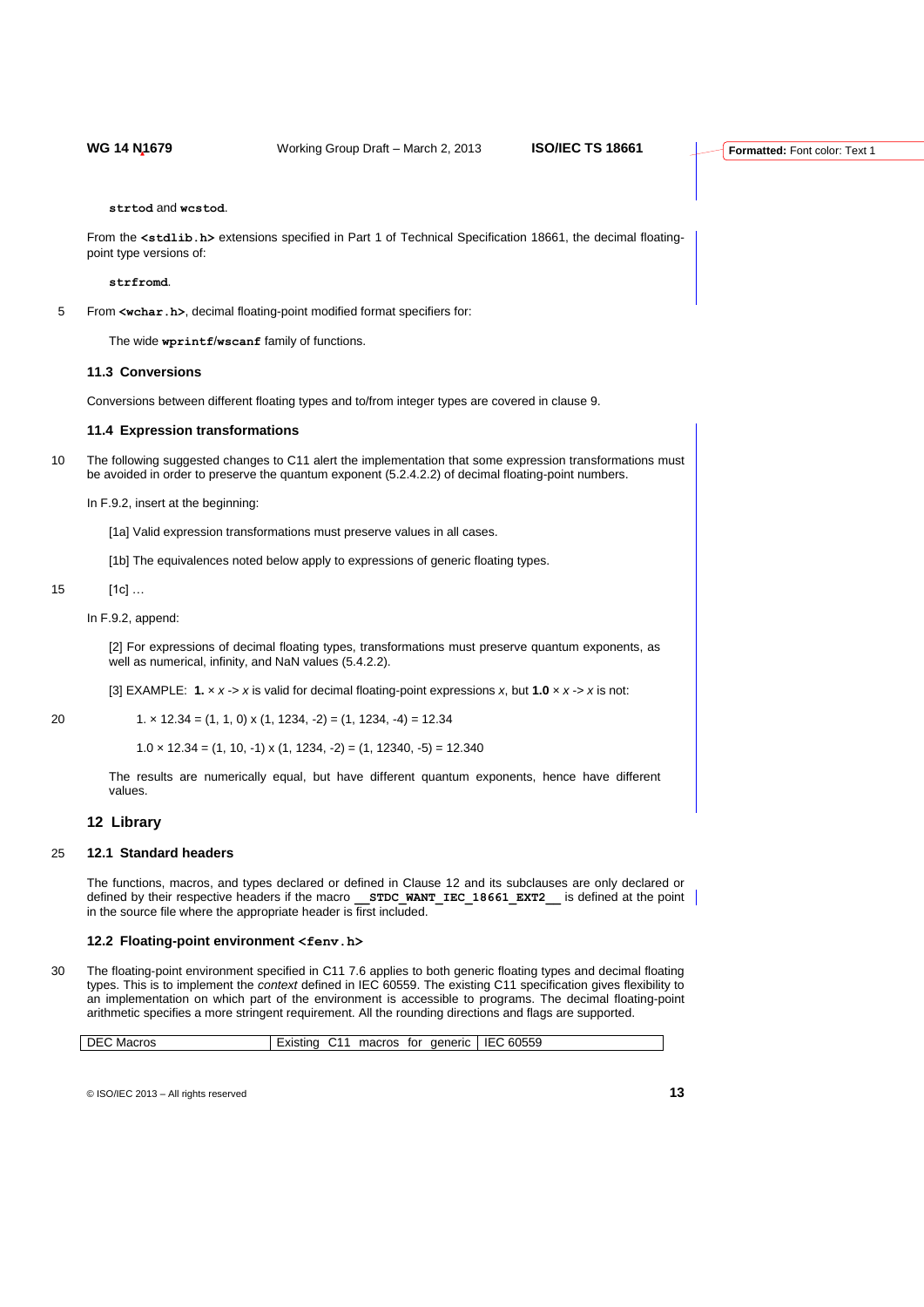|                          | floating types |                                 |
|--------------------------|----------------|---------------------------------|
| FE DEC TOWARDZERO        | FE TOWARDZERO  | Toward zero                     |
| FE DEC TONEAREST         | FE TONEAREST   | To nearest, ties even           |
| FE DEC UPWARD            | FE UPWARD      | Toward plus infinity            |
| FE DEC DOWNWARD          | FE DOWNWARD    | Toward minus infinity           |
| FE DEC TONEARESTFROMZERO | n/a            | To nearest, ties away from zero |

#### **Suggested changes to C11:**

Add the following after 7.6 paragraph 6:

[6a] Decimal floating-point operations and IEC 60559 binary floating-point operations (Annex F) 5 access the same floating-point exception status flags.

Add the following after 7.6 paragraph 8:

[8a] Each of the macros

**FE\_DEC\_DOWNWARD FE\_DEC\_TONEAREST** 10 **FE\_DEC\_TONEARESTFROMZERO FE\_DEC\_TOWARDZERO FE\_DEC\_UPWARD**

is defined for use by the **fe\_dec\_getround** and **fe\_dec\_setround** functions for getting and 15 setting the rounding direction of decimal floating-point operations. The defined macros expand to integer constant expressions whose values are distinct nonnegative values.

[8b] During translation, constant rounding direction modes for decimal floating-point arithmetic are in effect where specified. Elsewhere, during translation the decimal rounding direction mode is FE\_DEC\_TONEAREST.

20 [8c] At program startup the dynamic rounding direction mode for decimal floating-point arithmetic is initialized to **FE\_DEC\_TONEAREST**.

Add the following after 7.6.3.2:

**7.6.3.3 The fe\_dec\_getround function**

**Synopsis**

25 **[1] #define \_\_STDC\_WANT\_IEC\_18661\_EXT2\_\_ #include <fenv.h> int fe\_dec\_getround(void);**

### **Description**

30 [2] The **fe\_dec\_getround** function gets the current rounding direction for decimal floating-point operations.

#### **Returns**

[3] The **fe\_dec\_getround** function returns the value of the rounding direction macro representing the current rounding direction for decimal floating-point operations, or a negative value if there is no 35 such rounding macro or the current rounding direction is not determinable.

**7.6.3.4 The fe\_dec\_setround function**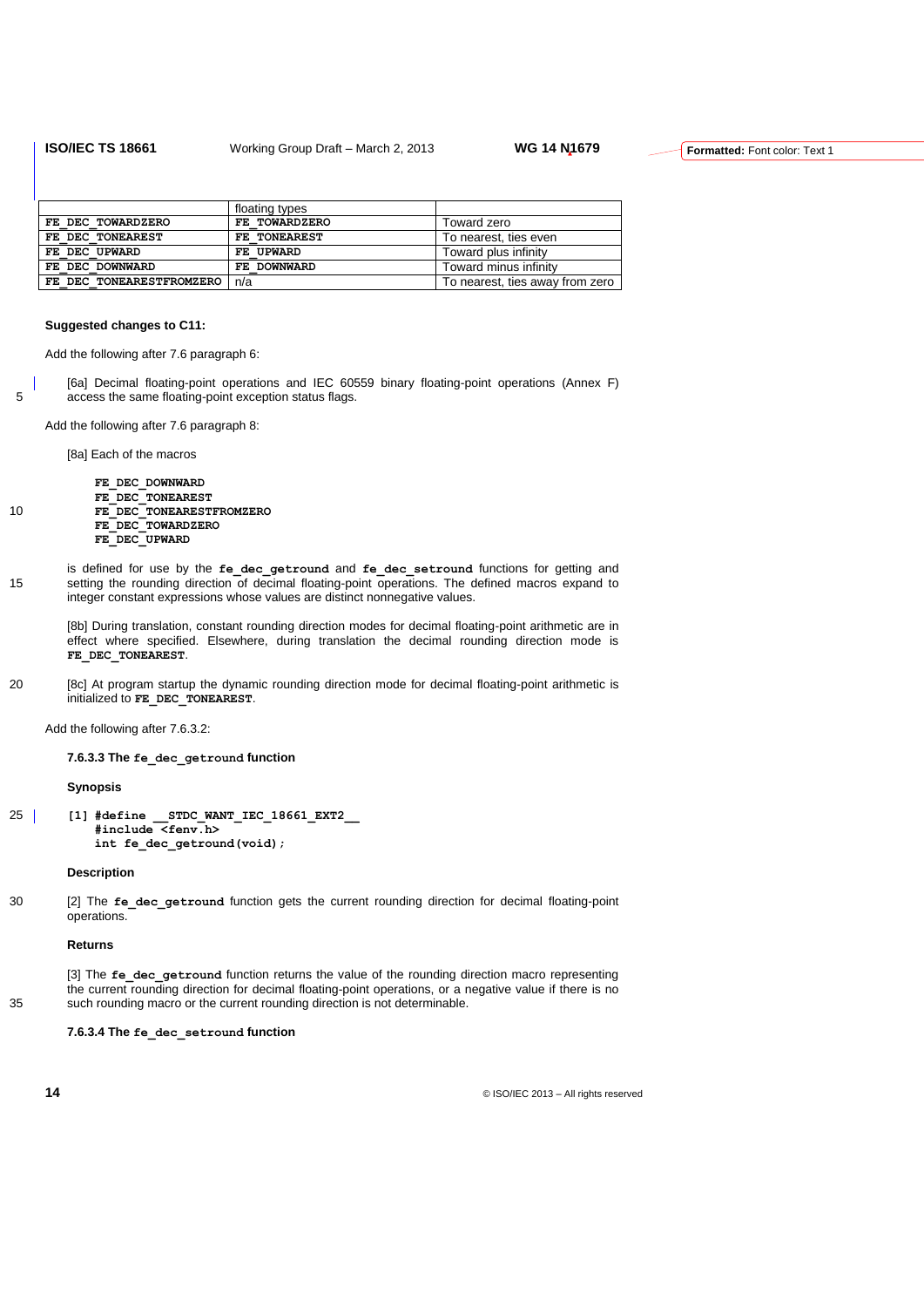```
Synopsis
```

```
[1] #define __STDC_WANT_IEC_18661_EXT2__
   #include <fenv.h>
   int fe_dec_setround(int round);
```
5

#### **Description**

[2] The fe dec setround function establishes the rounding direction for decimal floating-point operations represented by its argument round. If the argument is not equal to the value of a rounding direction macro, the rounding direction is not changed.

10 [3] The rounding direction altered by the **fesetround** function (for generic floating-point operations) is independent of the rounding direction altered by the fe\_dec\_setround function.

#### **Returns**

[4] The **fe\_dec\_setround** function returns a zero value if and only if the argument is equal to a rounding direction macro (that is, if and only if the requested rounding direction was established).

## 15 **12.3 Decimal mathematics <math.h>**

The list of elementary functions specified in the mathematics library is extended to handle decimal floatingpoint types. These include functions specified in C11 (7.12.4, 7.12.5, 7.12.6, 7.12.7, 7.12.8, 7.12.9, 7.12.10, 7.12.11, 7.12.12, and 7.12.13) and in Part 1 of Technical Specification 18661 (14.1, 14.2, 14.3, 14.4, 14.5, 14.8, 14.9, and 14.0). The macros **HUGE\_VAL\_D32**, **HUGE\_VAL\_D64**, **HUGE\_VAL\_D128**, **DEC\_INFINITY**, 20 **DEC\_NAN**, **SNAND32**, **SNAND64**, and **SNAND128** are defined to help using these functions. With the exception

of the decimal floating-point functions listed in 11.2, which have accuracy as specified in IEC 60559, the accuracy of decimal floating-point results is implementation-defined. The implementation may state that the accuracy is unknown. All classification macros specified in C11 (7.12.3) and in Part 1 of Technical Specification 18661 (14.7) are also extended to handle decimal floating-point types. The same applies to all 25 comparison macros specified in C11 (7.12.14) and in Part 1 of Technical Specification 18661 (14.6).

The names of the functions are derived by adding suffixes **d32**, **d64**, and **d128** to the **double** version of the function name, except for the functions that round result to narrower type (7.12.14).

#### **Suggested changes to C11:**

Add after 7.12 paragraph 2.

30 [2a] The types

**\_Decimal32\_t \_Decimal64\_t**

are decimal floating types at least as wide as **Decimal32** and **Decimal64**, respectively, and such 35 that **\_Decimal64\_t** is at least as wide as **\_Decimal32\_t**. If **DEC\_EVAL\_METHOD** equals 0, **\_Decimal32\_t** and **\_Decimal64\_t** are **\_Decimal32** and **\_Decimal64**, respectively; if **DEC\_EVAL\_METHOD** equals 1, they are both **\_Decimal64**; if **DEC\_EVAL\_METHOD** equals 2, they are both **Decimal128**; and for other values of **DEC** EVAL METHOD, they are otherwise implementationdefined.

40 [2b] The types

```
decencodingd32_t
decencodingd64_t
decencodingd128_t
binencodingd32_t
```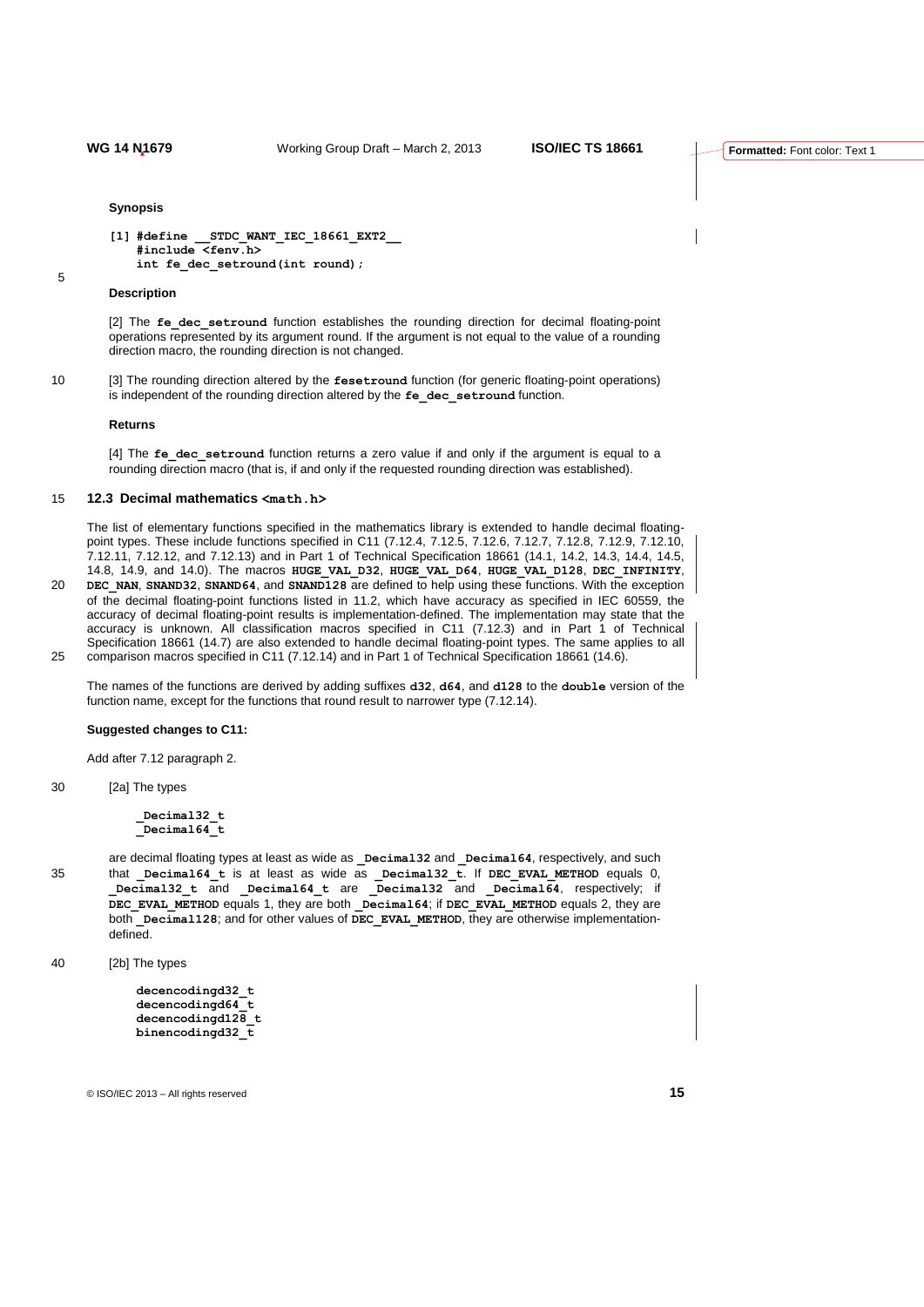**binencodingd64\_t binencodingd128\_t**

represent values of decimal floating types in one of the two alternative encodings allowed by the IEC 5 60559 standard: the Densely Packed Decimal (DPD) encoding or the Binary Integer Decimal (BID) encoding. These types are used by the decimal re-encoding functions (12.4.2).

Add at the end of 7.12 paragraph 3 the following macros.

[3] The macro

**HUGE\_VAL\_D64**

10 expands to a constant expression of type **\_Decimal64** representing positive infinity. The macros

### **HUGE\_VAL\_D32 HUGE\_VAL\_D128**

are respectively **Decimal32** and **Decimal128** analogs of **HUGE** VAL D64.

15 Add at the end of 7.12 paragraph 4 the following macro.

[4] The macro

#### **DEC\_INFINITY**

expands to a constant expression of type **\_Decimal32** representing positive infinity.

Add at the end of 7.12 paragraph 5 the following macros.

20 [5a] The macro

#### **DEC\_NAN**

expands to a constant expression of type **Decimal32** representing a quiet NaN.

[5b] The signaling NaN macros

**SNAND32** 25 **SNAND64 SNAND128**

expand into a constant expression of the respective decimal floating type representing a signaling NaN. If a signaling NaN macro is used for initializing an object of the same type that has static or 30 thread-local storage duration, the object is initialized with a signaling NaN value.

Add at the end of 7.12 paragraph 7 the following macros.

[7] The macros

**FP\_FAST\_FMAD32 FP\_FAST\_FMAD64** 35 **FP\_FAST\_FMAD128**

are, respectively, **\_Decimal32**, **\_Decimal64**, and **\_Decimal128** analogs of **FP\_FAST\_FMA**.

Add the following list of function prototypes to the synopsis of the respective subclauses:

7.12.4 Trigonometric functions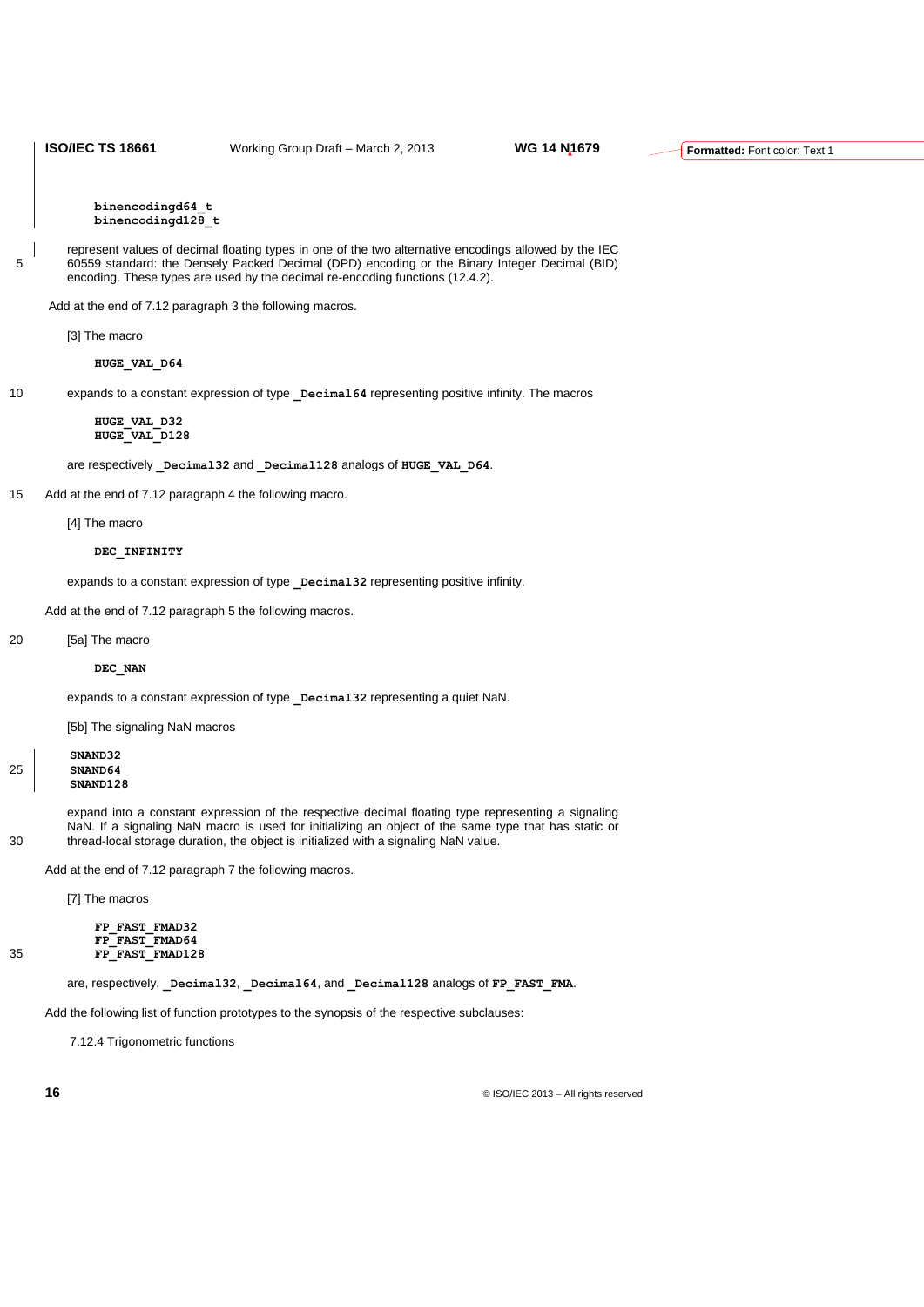```
Decimal64 acosd64( Decimal64 x);
            _Decimal32 acosd32(_Decimal32 x);
            _Decimal128 acosd128(_Decimal128 x);
5 _Decimal64 asind64(_Decimal64 x);
             _Decimal32 asind32(_Decimal32 x);
            _Decimal128 asind128(_Decimal128 x);
           Decimal64 atand64 ( Decimal64 x);
10 _Decimal32 atand32(_Decimal32 x);
            _Decimal128 atand128(_Decimal128 x);
            _Decimal64 atan2d64(_Decimal64 y, _Decimal64 x);
     Decimal32 atan2d32(Decimal32 y, Decimal32 x);
15 _Decimal128 atan2d128(_Decimal128 y, _Decimal128 x);
            _Decimal64 cosd64(_Decimal64 x);
            _Decimal32 cosd32(_Decimal32 x);
            _Decimal128 cosd128(_Decimal128 x);
20
     Decimal64 sind64(Decimal64 x);
     Decimal32 sind32( Decimal32 x);
            _Decimal128 sind128(_Decimal128 x);
25 _Decimal64 tand64(_Decimal64 x);
            _Decimal32 tand32(_Decimal32 x);
            _Decimal128 tand128(_Decimal128 x);
       7.12.5 Hyperbolic functions
            _Decimal64 acoshd64(_Decimal64 x);
30 _Decimal32 acoshd32(_Decimal32 x);
      _Decimal128 acoshd128(_Decimal128 x);
             _Decimal64 asinhd64(_Decimal64 x);
            _Decimal32 asinhd32(_Decimal32 x);
35 _Decimal128 asinhd128(_Decimal128 x);
            _Decimal64 atanhd64(_Decimal64 x);
     Decimal32 atanhd32(Decimal32 x);
      _Decimal128 atanhd128(_Decimal128 x);
40Decimal64 coshd64 ( Decimal64 x);
            _Decimal32 coshd32(_Decimal32 x);
            _Decimal128 coshd128(_Decimal128 x);
45 _Decimal64 sinhd64(_Decimal64 x);
             _Decimal32 sinhd32(_Decimal32 x);
            _Decimal128 sinhd128(_Decimal128 x);
            Decimal64 tanhd64 ( Decimal64 x);
50 _Decimal32 tanhd32(_Decimal32 x);
            _Decimal128 tanhd128(_Decimal128 x);
       7.12.6 Exponential and logarithmic functions
```
 **\_Decimal64 expd64(\_Decimal64 x); \_Decimal32 expd32(\_Decimal32 x);** 55 **Decimal128 expd128 (Decimal128 x)**;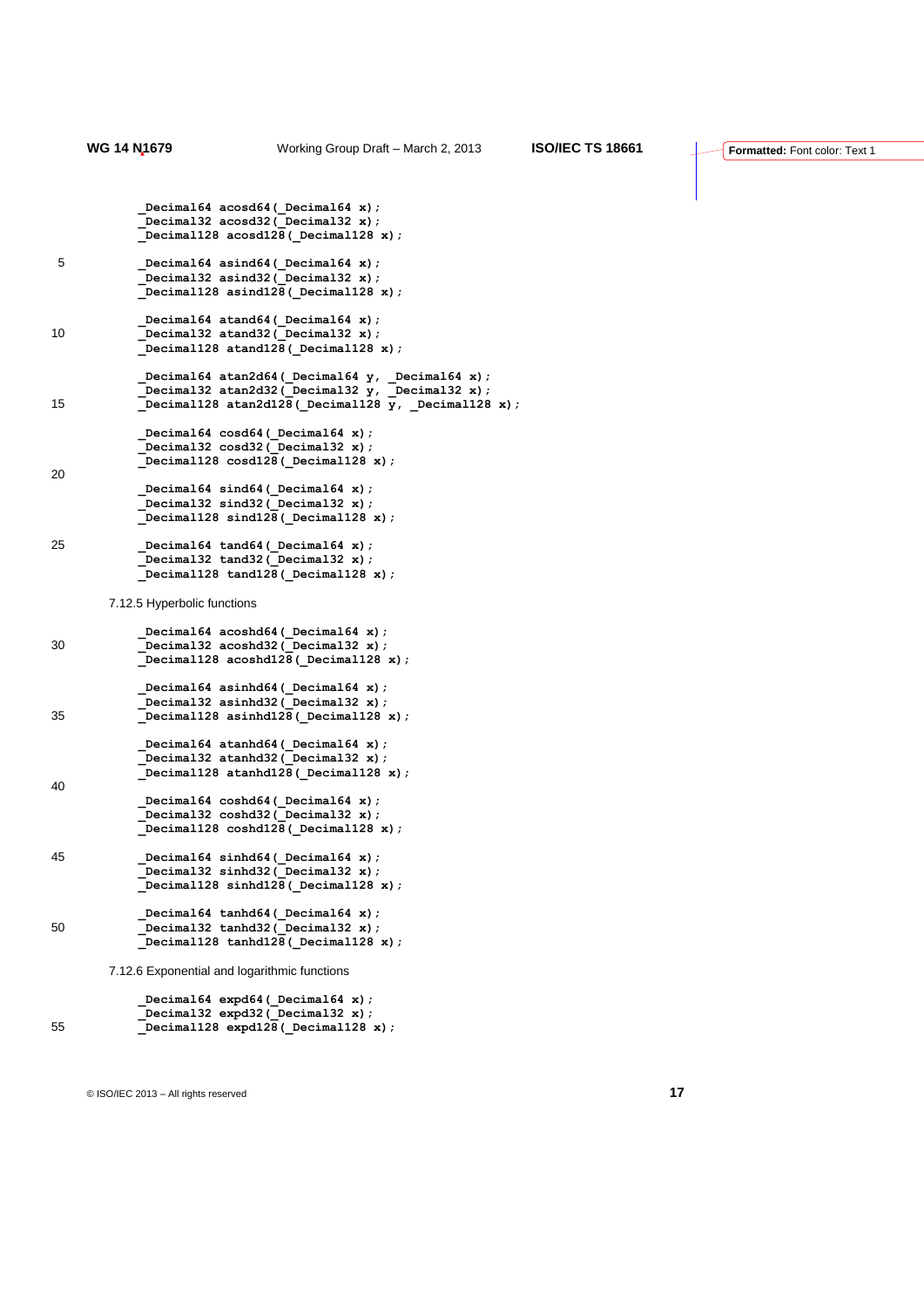```
ISO/IEC TS 18661 Working Group Draft – March 2, 2013 WG 14 N1679
           Decimal64 exp2d64( Decimal64 x);
            _Decimal32 exp2d32(_Decimal32 x);
            _Decimal128 exp2d128(_Decimal128 x);
5 _Decimal64 expm1d64(_Decimal64 x);
             _Decimal32 expm1d32(_Decimal32 x);
           \overline{\phantom{a}}Decimal128 expm1d128 (Decimal128 x);
            Decimal64 frexpd64( Decimal64 value, int *exp);
10 Decimal32 frexpd32(Decimal32 value, int *exp);
             _Decimal128 frexpd128(_Decimal128 value, int *exp);
            int ilogbd64(_Decimal64 x);
           int ilogbd32(Decimal32 x);
15 int ilogbd128(_Decimal128 x);
            long int llogbd64(_Decimal64 x);
            long int llogbd32(_Decimal32 x);
            long int llogbd128(_Decimal128 x);
20
      _Decimal64 ldexpd64(_Decimal64 x, int exp); 
     Decimal32 ldexpd32( Decimal32 x, int exp);
            _Decimal128 ldexpd128(_Decimal128 x, int exp);
25 _Decimal64 logd64(_Decimal64 x);
            Decimal32 logd32 (Decimal32 x);
             _Decimal128 logd128(_Decimal128 x);
      _Decimal64 log10d64(_Decimal64 x);
30 _Decimal32 log10d32(_Decimal32 x);
            _Decimal128 log10d128(_Decimal128 x);
            Decimal64 log1pd64( Decimal64 x);
             _Decimal32 log1pd32(_Decimal32 x);
35 _Decimal128 log1pd128(_Decimal128 x);
     Decimal64 log2d64( Decimal64 x);
      _Decimal32 log2d32(_Decimal32 x);
            _Decimal128 log2d128(_Decimal128 x);
40
            _Decimal64 logbd64(_Decimal64 x);
            _Decimal32 logbd32(_Decimal32 x);
            _Decimal128 logbd128(_Decimal128 x);
45 _Decimal64 modfd64(_Decimal64 value, _Decimal64 *iptr);
     Decimal32 modfd32( Decimal32 value, Decimal32 *iptr);
            _Decimal128 modfd128(_Decimal128 value, _Decimal128 *iptr);
            _Decimal64 scalbnd64(_Decimal64 x, int n);
50 _Decimal32 scalbnd32(_Decimal32 x, int n);
             _Decimal128 scalbnd128(_Decimal128 x, int n);
            Decimal64 scalblnd64(Decimal64 x, long int n);
            _Decimal32 scalblnd32(_Decimal32 x, long int n);
55 _Decimal128 scalblnd128(_Decimal128 x, long int n);
       7.12.7 Power and absolute-value functions
```
Decimal64 cbrtd64( Decimal64 x);  **\_Decimal32 cbrtd32(\_Decimal32 x);** **Formatted:** Font color: Text 1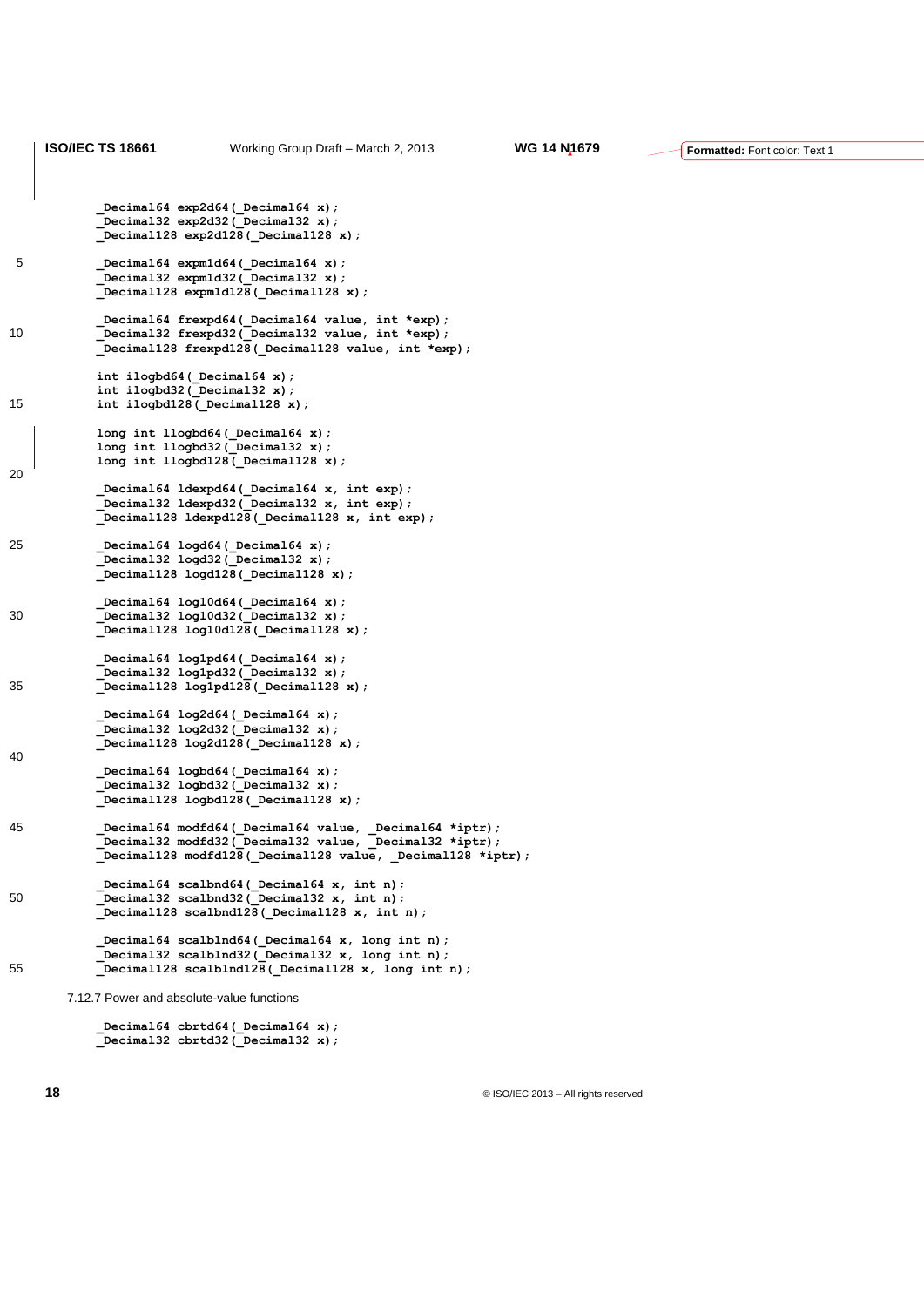```
Decimal128 cbrtd128(Decimal128 x);
     Decimal64 fabsd64( Decimal64 x);
     Decimal32 fabsd32( Decimal32 x);
5 _Decimal128 fabsd128(_Decimal128 x);
             _Decimal64 hypotd64(_Decimal64 x, _Decimal64 y);
     Decimal32 hypotd32( Decimal32 x, Decimal32 y);
     Decimal128 hypotd128(Decimal128 x, Decimal128 y);
10
     Decimal64 powd64( Decimal64 x, Decimal64 y);
     Decimal32 powd32( Decimal32 x, Decimal32 y);
     Decimal128 powd128( Decimal128 x, Decimal128 y);
15 _Decimal64 sqrtd64(_Decimal64 x);
             _Decimal32 sqrtd32(_Decimal32 x);
            _Decimal128 sqrtd128(_Decimal128 x);
       7.12.8 Error and gamma functions
            _Decimal64 erfd64(_Decimal64 x);
20 _Decimal32 erfd32(_Decimal32 x);
            _Decimal128 erfd128(_Decimal128 x);
            _Decimal64 erfcd64(_Decimal64 x);
           Decimal32 erfcd32(Decimal32 x);
25 _Decimal128 erfcd128(_Decimal128 x);
            _Decimal64 lgammad64(_Decimal64 x);
             _Decimal32 lgammad32(_Decimal32 x);
           \overline{\phantom{a}}Decimal128 lgammad128 (Decimal128 x);
30
             _Decimal64 tgammad64(_Decimal64 x);
            _Decimal32 tgammad32(_Decimal32 x);
             _Decimal128 tgammad128(_Decimal128 x);
       7.12.9 Nearest integer functions
35 _Decimal64 ceild64(_Decimal64 x);
            _Decimal32 ceild32(_Decimal32 x);
             _Decimal128 ceild128(_Decimal128 x);
            _Decimal64 floord64(_Decimal64 x);
40 _Decimal32 floord32(_Decimal32 x);
            _Decimal128 floord128(_Decimal128 x);
            _Decimal64 nearbyintd64(_Decimal64 x);
            _Decimal32 nearbyintd32(_Decimal32 x);
45 _Decimal128 nearbyintd128(_Decimal128 x);
            Decimal64 rintd64(Decimal64 x);
            _Decimal32 rintd32(_Decimal32 x);
           \overline{\phantom{a}}Decimal128 rintd128 (Decimal128 x);
50
            long int lrintd64(_Decimal64 x);
            long int lrintd32(_Decimal32 x);
            long int lrintd128(_Decimal128 x);
55 long long int llrintd64 (Decimal64 x);
            long long int llrintd32(_Decimal32 x);
```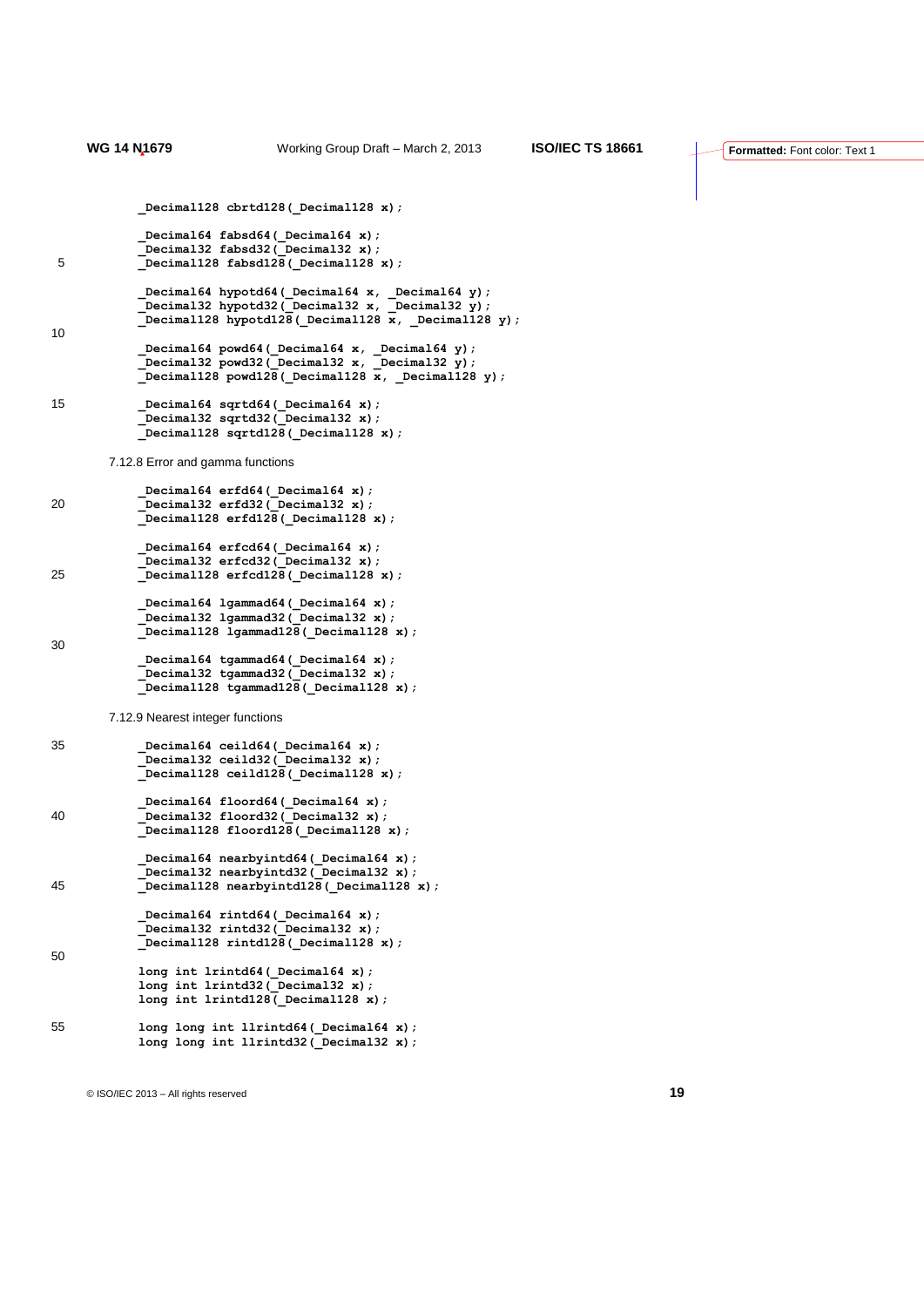```
Formatted: Font color: Text 1
           long long int llrintd128( Decimal128 x);
     Decimal64 roundd64( Decimal64 x);
     Decimal32 roundd32( Decimal32 x);
5 _Decimal128 roundd128(_Decimal128 x);
            long int lroundd64(_Decimal64 x);
            long int lroundd32(_Decimal32 x);
            long int lroundd128(_Decimal128 x);
10
           long long int llroundd64( Decimal64 x);
           long long int llroundd32 (Decimal32 x);
            long long int llroundd128(_Decimal128 x);
15 _Decimal64 truncd64(_Decimal64 x);
            Decimal32 truncd32(Decimal32 x);
            _Decimal128 truncd128(_Decimal128 x);
           Decimal64 roundevend64( Decimal64 x);
20 Decimal32 roundevend32 (Decimal32 x);
            _Decimal128 roundevend128(_Decimal128 x);
            intmax_t fromfpd64(_Decimal64 x, int round, unsigned int width);
            intmax_t fromfpd32(_Decimal32 x, int round, unsigned int width);
25 intmax_t fromfpd128(_Decimal128 x, int round, unsigned int width);
      uintmax_t ufromfpd64(_Decimal64 x, int round, unsigned int width);
      uintmax_t ufromfpd32(_Decimal32 x, int round, unsigned int width);
            uintmax_t ufromfpd128(_Decimal128 x, int round, unsigned int width);
30 intmax_t fromfpxd64(_Decimal64 x, int round, unsigned int width);
            intmax_t fromfpxd32(_Decimal32 x, int round, unsigned int width);
           intmax<sup>-</sup>t fromfpxd128( Decimal128 x, int round, unsigned int width);
            uintmax_t ufromfpxd64(_Decimal64 x, int round, unsigned int width);
           uintmax t ufromfpxd32(_Decimal32 x, int round, unsigned int width);
35 uintmax t ufromfpxd128( Decimal128 x, int round, unsigned int width);
       7.12.10 Remainder functions
     Decimal64 fmodd64( Decimal64 x, Decimal64 y);
     Decimal32 fmodd32(Decimal32 x, Decimal32 y);
     Decimal128 fmodd128(Decimal128 x, Decimal128 y);
40 _Decimal64 remainderd64(_Decimal64 x, _Decimal64 y);
            _Decimal32 remainderd32(_Decimal32 x, _Decimal32 y);
            _Decimal128 remainderd128(_Decimal128 x, _Decimal128 y);
       7.12.11 Manipulation functions
45 _Decimal64 copysignd64(_Decimal64 x, _Decimal64 y);
            _Decimal32 copysignd32(_Decimal32 x, _Decimal32 y);
            _Decimal128 copysignd128(_Decimal128 x, _Decimal128 y);
            _Decimal64 nand64(const char *tagp);
50 _Decimal32 nand32(const char *tagp);
            _Decimal128 nand128(const char *tagp);
            Decimal64 nextafterd64(_Decimal64 x, _Decimal64 y);
             _Decimal32 nextafterd32(_Decimal32 x, _Decimal32 y);
55 Decimal128 nextafterd128 (Decimal128 x, Decimal128 y);
```
**ISO/IEC TS 18661** Working Group Draft – March 2, 2013 **WG 14 N1679**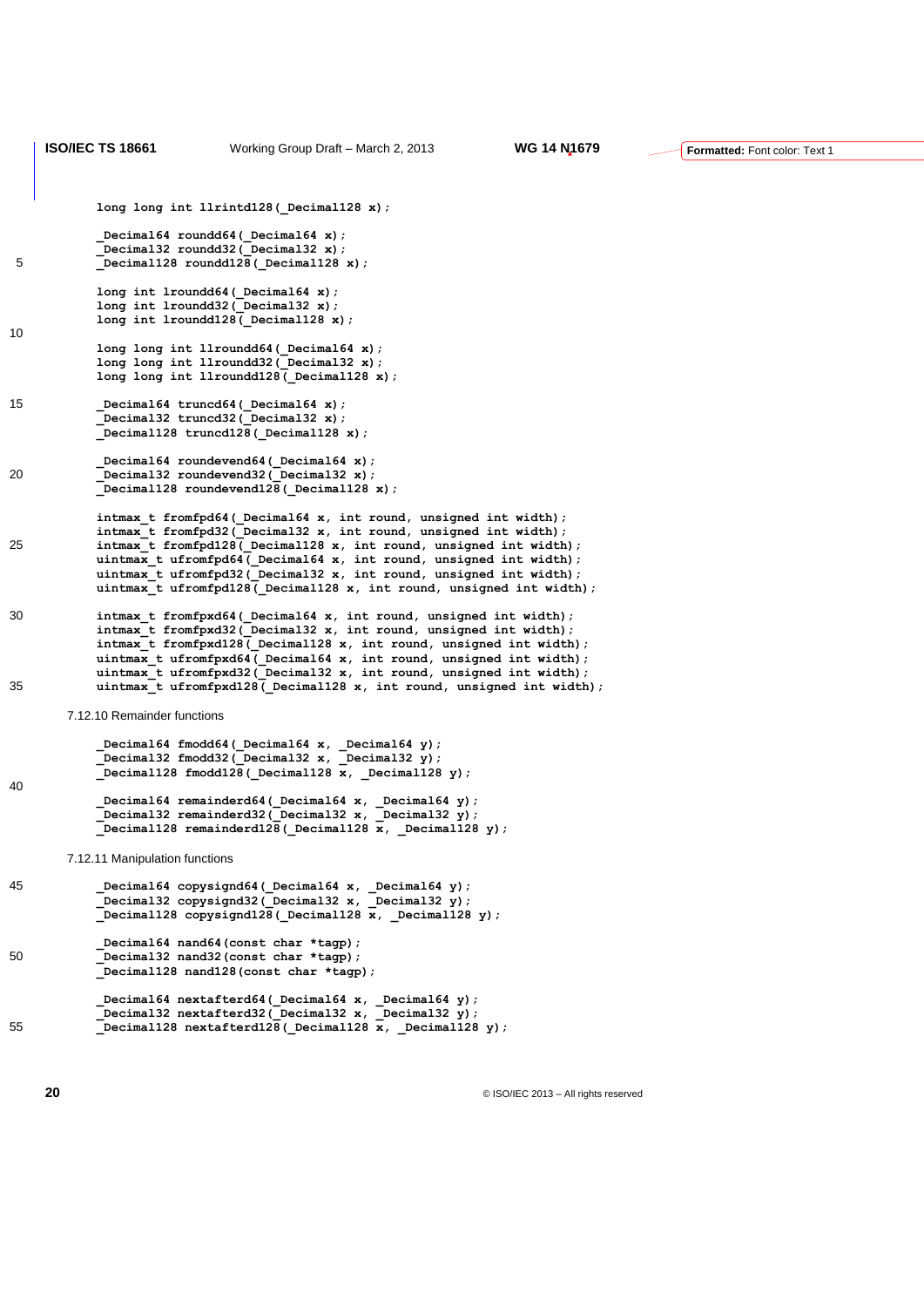```
 _Decimal64 nexttowardd64(_Decimal64 x, _Decimal128 y);
            _Decimal32 nexttowardd32(_Decimal32 x, _Decimal128 y);
            _Decimal128 nexttowardd128(_Decimal128 x, _Decimal128 y);
5 _Decimal64 nextupd64(_Decimal64 x);
            _Decimal32 nextupd32(_Decimal32 x);
          Decimal128 nextupd128 (Decimal128 x);
           Decimal64 nextdownd64( Decimal64 x);
10 Decimal32 nextdownd32 (Decimal32 x);
            _Decimal128 nextdownd128(_Decimal128 x);
           _Decimal64 canonicalized64(_Decimal64 x);
           Decimal32 canonicalized32 (Decimal32 x);
15 Decimal128 canonicalized128 (Decimal128 x);
       7.12.12 Maximum, minimum, and positive difference functions
           _Decimal64 fdimd64(_Decimal64 x, _Decimal64 y);
    Decimal32 fdimd32(Decimal32 x, Decimal32 y);
    Decimal128 fdimd128(Decimal128 x, Decimal128 y);
20
            _Decimal64 fmaxd64(_Decimal64 x, _Decimal64 y);
    Decimal32 fmaxd32(Decimal32 x, Decimal32 y);
    Decimal128 fmaxd128(Decimal128 x, Decimal128 y);
25 Decimal64 fmind64(Decimal64 x, Decimal64 y);
    Decimal32 fmind32(Decimal32 x, Decimal32 y);
          \overline{\phantom{a}}Decimal128 fmind128 (Decimal128 x, Decimal128 y);
            _Decimal64 fmaxmagd64(_Decimal64 x, _Decimal64 y);
30 _Decimal32 fmaxmagd32(_Decimal32 x, _Decimal32 y);
    Decimal128 fmaxmagd128( Decimal128 x, Decimal128 y);
    Decimal64 fminmagd64( Decimal64 x, Decimal64 y);
    Decimal32 fminmagd32(Decimal32 x, Decimal32 y);
35 _Decimal128 fminmagd128(_Decimal128 x, _Decimal128 y);
       7.12.13 Floating multiply-add
    Decimal64 fmad64( Decimal64 x, Decimal64 y, Decimal64 z);
    Decimal32 fmad32( Decimal32 x, Decimal32 y, Decimal32 z);
            _Decimal128 fmad128(_Decimal128 x, _Decimal128 y, _Decimal128 z);
40 7.12.14 Functions that round result to narrower format
           Decimal32 d32addd64(_Decimal64 x, _Decimal64 y);
    Decimal32 d32addd128(Decimal128 x, Decimal128 y);
    Decimal64 d64addd128(Decimal128 x, Decimal128 y);
45 _Decimal32 d32subd64(_Decimal64 x, _Decimal64 y);
    Decimal32 d32subd128(Decimal128 x, Decimal128 y);
    Decimal64 d64addd128(Decimal128 x, Decimal128 y);
           _Decimal32 d32muld64(_Decimal64 x, _Decimal64 y);
50 _Decimal32 d32muld128(_Decimal128 x, _Decimal128 y);
    Decimal64 d64muld128( Decimal128 x, Decimal128 y);
    Decimal32 d32divd64( Decimal64 x, Decimal64 y);
    Decimal32 d32divd128(Decimal128 x, Decimal128 y);
```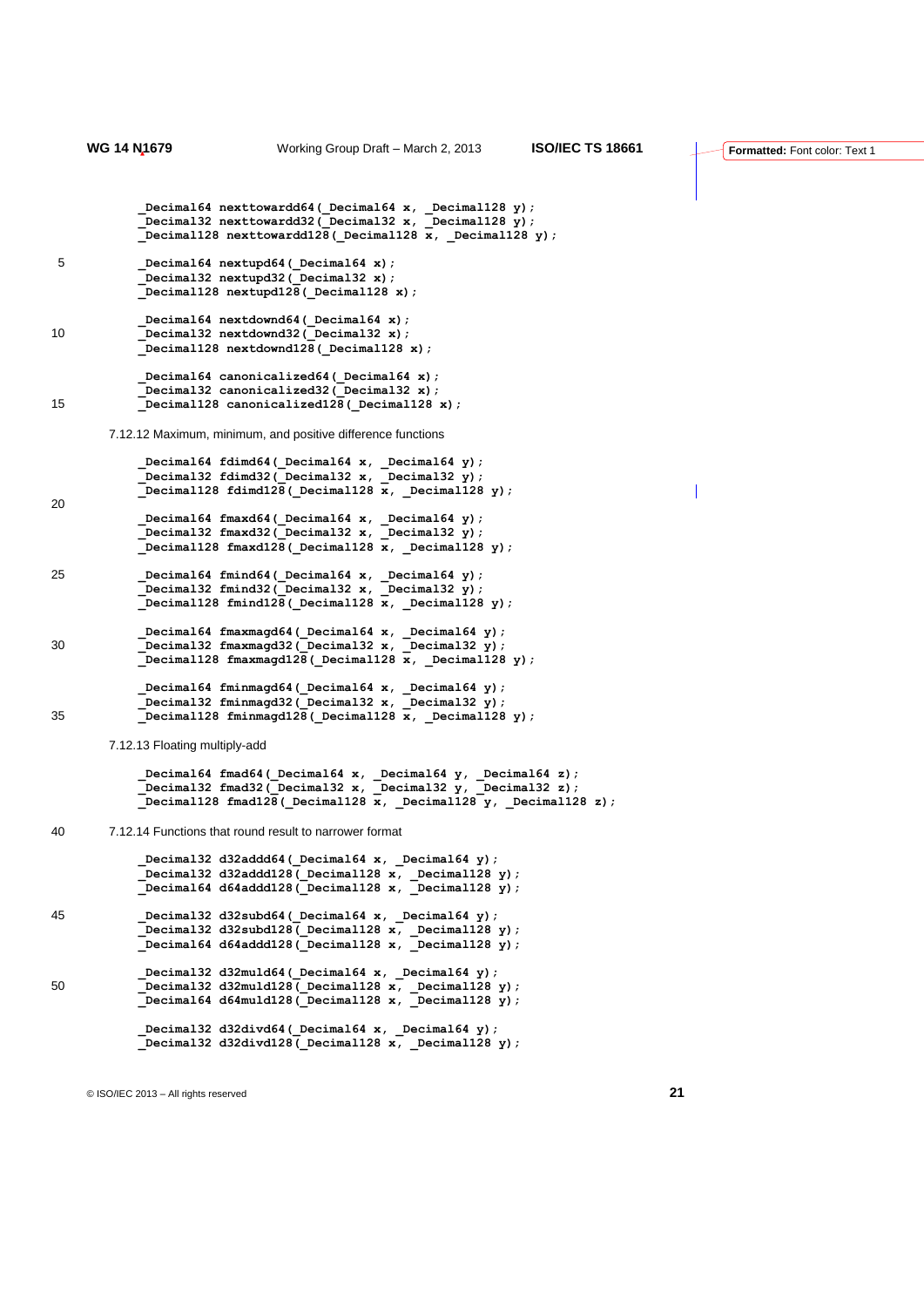```
ISO/IEC TS 18661 Working Group Draft – March 2, 2013 WG 14 N1679
          Decimal64 d64divd128(Decimal128 x, Decimal128 y);
    Decimal32 d32fmad64( Decimal64 x, Decimal64 y, Decimal64 z);
    Decimal32 d32fmad128( Decimal128 x, Decimal128 y, Decimal128 z);
5 _Decimal64 d64fmad128(_Decimal128 x, _Decimal128 y, _Decimal128 z);
          Decimal32 d32sqrtd64( Decimal64 x);
     _Decimal32 d32sqrtd128(_Decimal128 x);
     _Decimal64 d64sqrtd128(_Decimal128 x);
10 F.10.13 Payload functions
    Decimal64 getpayloadd64(const Decimal64 *x);
    Decimal32 getpayloadd32(const Decimal32 *x);
    Decimal128 getpayloadd128(const Decimal128 *x);
15 int setpayloadd64(_Decimal64 *res, _Decimal64 pl);
          int setpayloadd32(Decimal32 *res, Decimal32 pl);
          int setpayloadd128(Decimal128 *res, Decimal128 pl);
    int setpayloadsigd64( Decimal64 *res, Decimal64 pl);
20 int setpayloadsigd32(_Decimal32 *res, _Decimal32 pl);
    int setpayloadsigd128( Decimal128 *res, Decimal128 pl);
```
In 7.12.6, attach a footnote to the wording:

**\_Decimal64 frexpd64(\_Decimal64 value, int \*exp);**

where the footnote is:

25 \*) See suggested changes to the frexp function description below.

In 7.12.6, attach a footnote to the wording:

Decimal64 ldexpd64( Decimal64 x, int exp);

where the footnote is:

\*) See suggested changes to the ldexp function description below.

#### 30 In 7.12.10, attach a footnote to the heading:

7.12.10 Remainder functions

where the footnote is:

\*) There is no decimal floating-point type version of the **remquo** function.

Add to the end of 7.12.14 paragraph 1:

35 [1] … If either argument has decimal floating type, the other argument shall have decimal floating type as well.

Replace 7.12.6.4 paragraphs 2 and 3:

[2] The **frexp** functions break a floating-point number into a normalized fraction and an integral power of 2. They store the integer in the **int** object pointed to by **exp.**

**22** © ISO/IEC 2013 – All rights reserved

**Formatted:** Font color: Text 1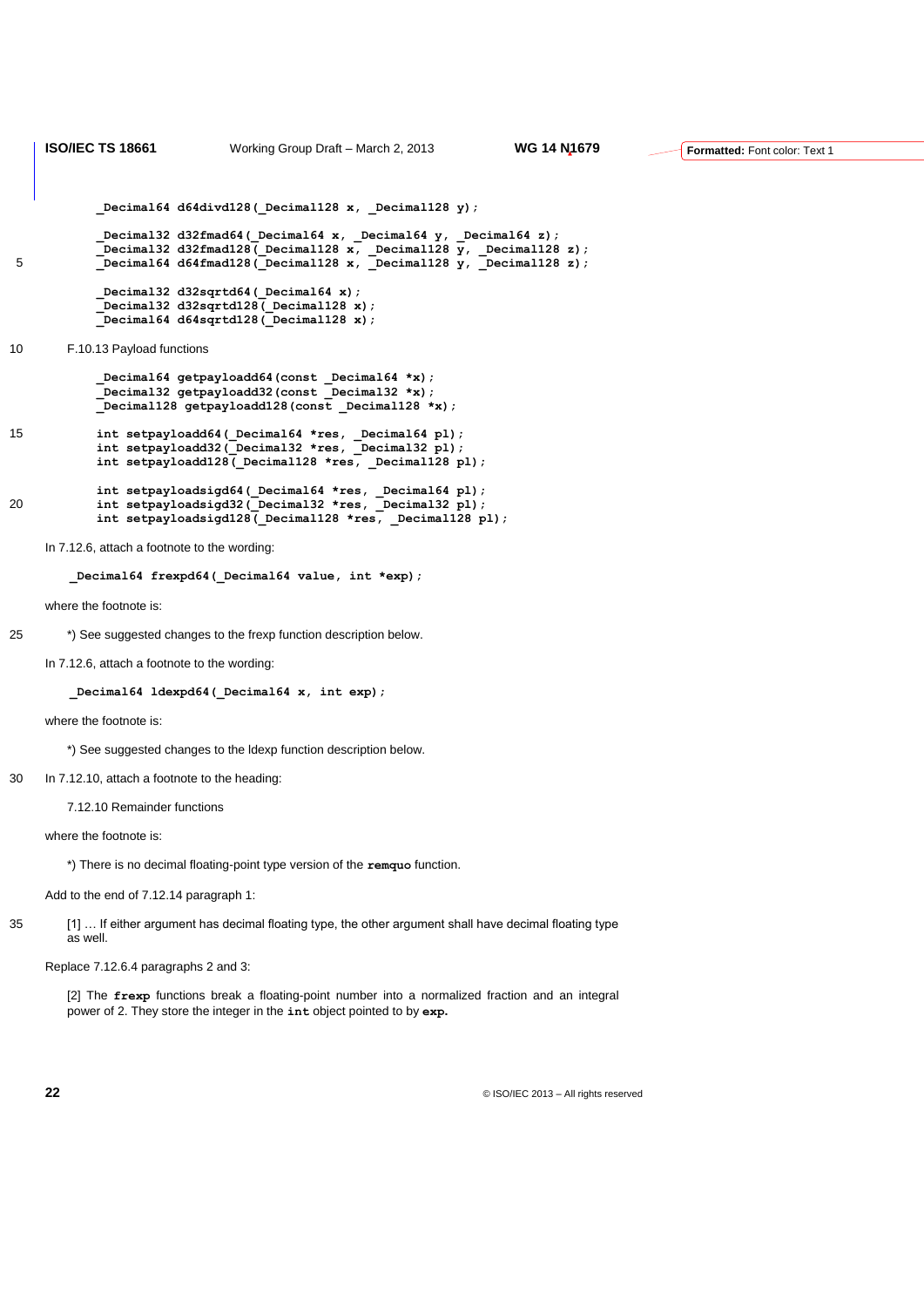[3] If **value** is not a floating-point number or if the integral power of 2 is outside the range of **int,** the results are unspecified. Otherwise, the **frexp** functions return the value **x,** such that **x** has a magnitude in the interval [1/2, 1) or zero, and **value** equals **x** × 2**\*exp**. If **value** is zero, both parts of the result are zero.

5 with the following:

[2] The **frexp** functions break a floating-point number into a normalized fraction and an integer exponent. They store the integer in the **int** object pointed to by **exp**. If the type of the function is a generic floating type, the exponent is an integral power of 2. If the type of the function is a decimal floating type, the exponent is an integral power of 10.

10 [3] If **value** is not a floating-point number or the integral power is outside the range of **int**, the results are unspecified. Otherwise, the **frexp** functions return the value **x**, such that: **x** has a magnitude in the interval [1/2, 1) or zero, and **value** equals **x** × 2**\*exp**, when the type of the function is a generic floating type; or **x** has a magnitude in the interval [1/10, 1) or zero, and **value** equals **x** × 10**\*exp**, when the type of the function is a decimal floating type. If **value** is zero, both parts of the 15 result are zero.

Replace 7.12.6.6 paragraphs 2 and 3:

[2] The **ldexp** functions multiply a floating-point number by an integral power of 2. A range error may occur.

[3] The **ldexp** functions return **x** × 2**exp** .

20 with the following:

[2] The **ldexp** functions multiply a floating-point number by an integral power of 2 when the type of the function is a generic floating type, or by an integral power of 10 when the type of the function is a decimal floating type. A range error may occur.

[3] The **ldexp** functions return  $x \times 2^{\exp}$  when the type of the function is a generic floating type, or 25 return  $x \times 10^{exp}$  when the type of the function is a decimal floating type.

Replace 7.12.6.11 paragraph 2:

[2] The **logb** functions extract the exponent of **x,** as a signed integer value in floating-point format. If **x** is subnormal it is treated as though it were normalized; thus, for positive finite **x,**

1 ≤ **x** × **FLT\_RADIX**<sup>−</sup>**logb**(**x**) < **FLT\_RADIX**

30 A domain error or pole error may occur if the argument is zero.

#### with the following:

[2] The **logb** functions extract the exponent of **x**, as a signed integer value in floating-point format. If **x** is subnormal it is treated as though it were normalized; thus, for positive finite **x**,

1 ≤ **x** ×  $b^{-\log b(x)}$  < *b* 

35 where  $b = FLT$  RADIX if the type of the function is a generic floating type, or  $b = 10$  if the type of the function is a decimal floating type. A domain error or range error may occur if the argument is zero.

Replace 7.12.6.13 paragraphs 2 and 3: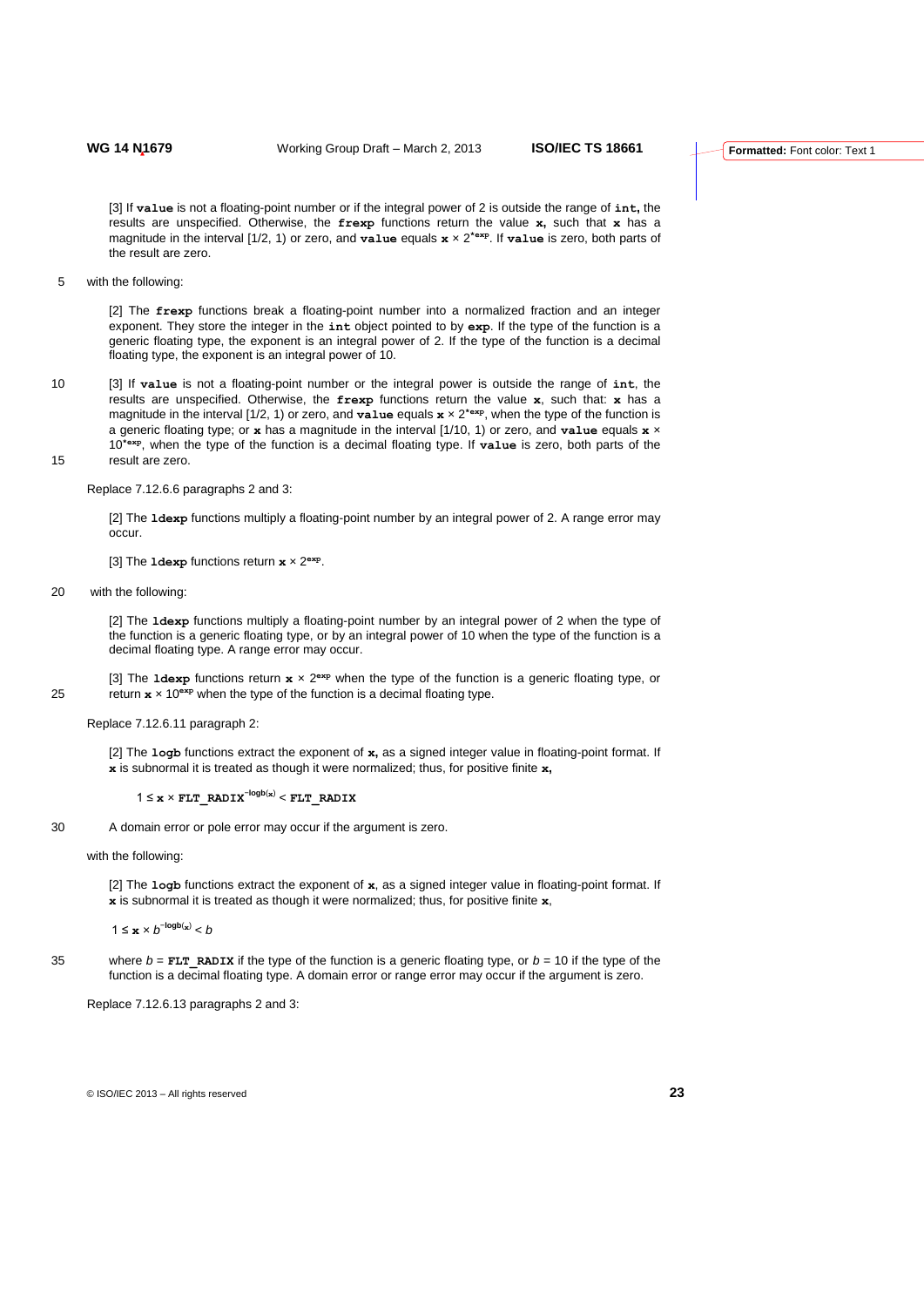[2] The scalbn and scalbln functions compute  $x \times FLT$  RADIX<sup>n</sup> efficiently, not normally by computing **FLT\_RADIX<sup>n</sup>** explicitly. A range error may occur.

[3] The **scalbn** and **scalbln** functions return **x** × **FLT\_RADIX<sup>n</sup>** .

with the following:

5 [2] The scalbn and scalbln functions compute  $x \times b^n$ , where  $b = FLT$  RADIX if the type of the function is a generic floating type, or  $b = 10$  if the type of the function is a decimal floating type. A range error may occur.

[3] The scalbn and scalbln functions return  $x \times b^n$ .

### **12.4 New <math.h> functions**

10 This clause suggests new functions to be added to **<math.h>**.

#### **12.4.1 Quantum exponent functions**

**Suggested addition to C11:**

**7.12.11.5 The quantize functions**

#### **Synopsis**

```
15 [1] #define __STDC_WANT_IEC_18661_EXT2__
           #include <math.h>
           _Decimal32 quantized32 (_Decimal32 x, _Decimal32 y);
           _Decimal64 quantized64 (_Decimal64 x, _Decimal64 y);
           _Decimal128 quantized128(_Decimal128 x, _Decimal128 y); 
20
```
#### **Description**

[2] The **quantize** functions set the quantum exponent of argument **x** to the quantum exponent of argument **y**, while attempting to keep the value the same*.* If the quantum exponent is being increased, the value shall be correctly rounded according to the current rounding mode; if the result 25 does not have the same value as **x**, the "inexact" floating-point exception shall be raised. If the quantum exponent is being decreased and the significand of the result has more digits than the type would allow, the result is NaN and the "invalid" floating-point exception shall be raised. If one or both operands are NaN the result is NaN. Otherwise if only one operand is infinity, the result is NaN and the "invalid" floating-point exception shall be raised. If both operands are infinity, the result is 30 **DEC\_INFINITY** with the sign as **x**, converted to the type of the function. The **quantize** functions do not raise the "underflow" floating-point exception.

#### **Returns**

[3] The **quantize** functions return the number which is equal in value (except for any rounding) and sign to **x**, and which has a quantum exponent set to be equal to the quantum exponent of **y**.

#### 35 **7.12.11.6 The samequantum functions**

#### **Synopsis**

```
[1] #define __STDC_WANT_IEC_18661_EXT2__
           #include <math.h>
           Bool samequantumd32 ( Decimal32 x, Decimal32 y);
40 Bool samequantumd64 (Decimal64 x, Decimal64 y);
          _Bool samequantumd128 (_Decimal128 x, _Decimal128 y);
```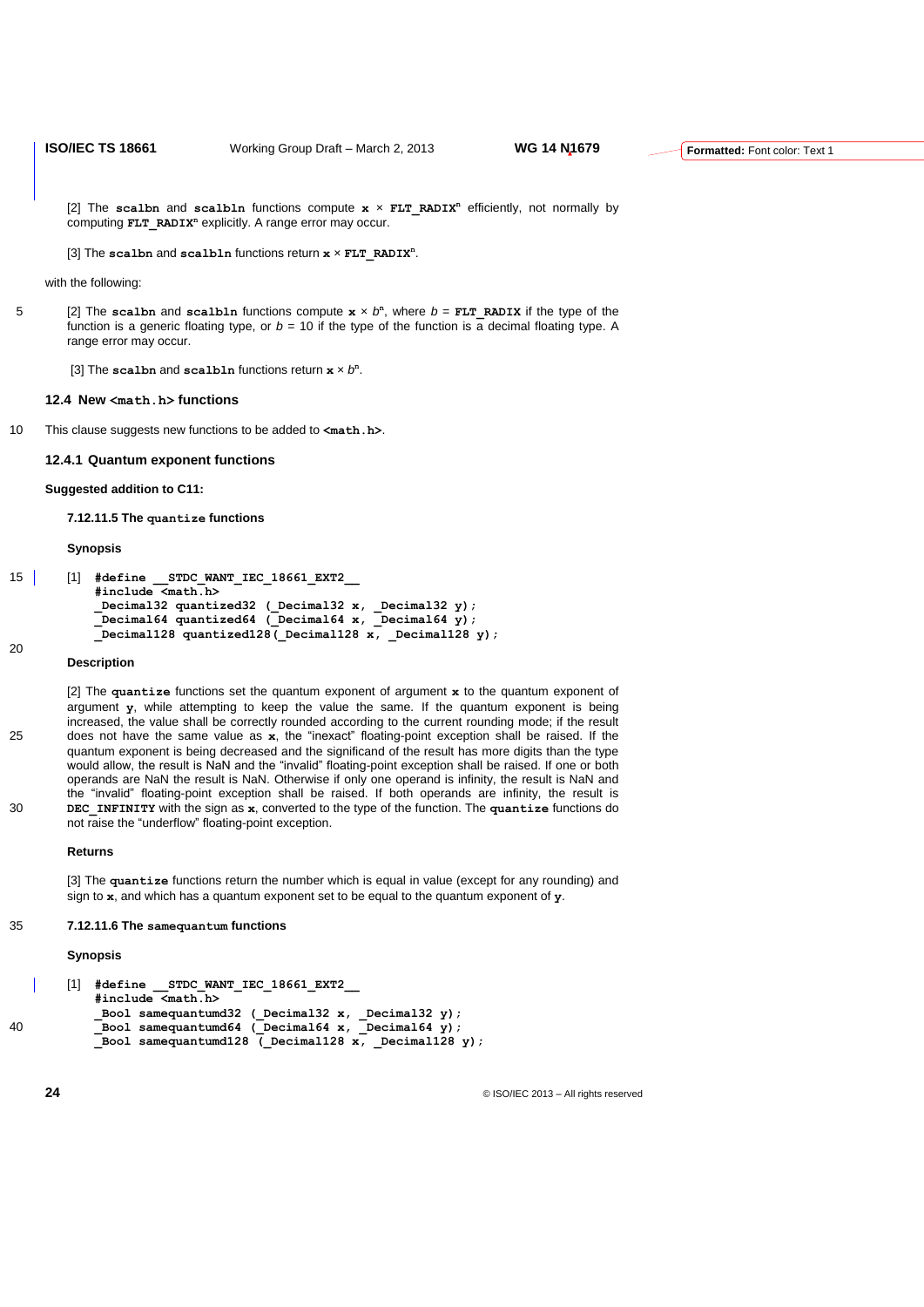#### **Description**

[2] The **samequantum** functions determine if the quantum exponents of the **x** and **y** are the same. If both **x** and **y** are NaN, or infinity, they have the same quantum exponents; if exactly one operand is 5 infinity or exactly one operand is NaN, they do not have the same quantum exponents. The **samequantum** functions raise no exception.

#### **Returns**

[3] The **samequantum** functions return nonzero (true) when **x** and **y** have the same quantum exponents, zero (false) otherwise.

## 10 **7.12.11.7 The quantexp functions**

#### **Synopsis**

```
[1] #define __STDC_WANT_IEC_18661_EXT2__
           #include <math.h>
          int quantexpd32 (_Decimal32 x);
15 int quantexpd64 (_Decimal64 x);
```
**int quantexpd128 (\_Decimal128 x);** 

#### **Description**

- 
- [2] The **quantexp** functions compute the quantum exponent of a finite argument. If **x** is infinite or 20 NaN, they compute **INT MIN** and a domain error occurs.

#### **Returns**

[3] The **quantexp** functions return the quantum exponent of **x**.

#### **12.4.2 Decimal re-encoding functions**

#### **Suggested addition to C11:**

25 **7.12.11.8 The encodedec functions**

#### **Synopsis**

```
[1] #define __STDC_WANT_IEC_18661_EXT2__
           #include <math.h>
           decencodingd32_t encodedecd32 (_Decimal32 x);
30 decencodingd64_t encodedecd64 (_Decimal64 x);
           decencodingd128_t encodedecd128 (_Decimal128 x);
```
## **Description**

[2] The **encodedec** functions convert the argument into the DPD encoding. These functions preserve the 35 value of **x** and raise no floating-point exceptions. If **x** is non-canonical, these functions may or may not produce a canonical representation.

#### **Returns**

[3] The **encodedec** functions return the DPD encoding of **x**.

## **7.12.11.9 The decodedec functions**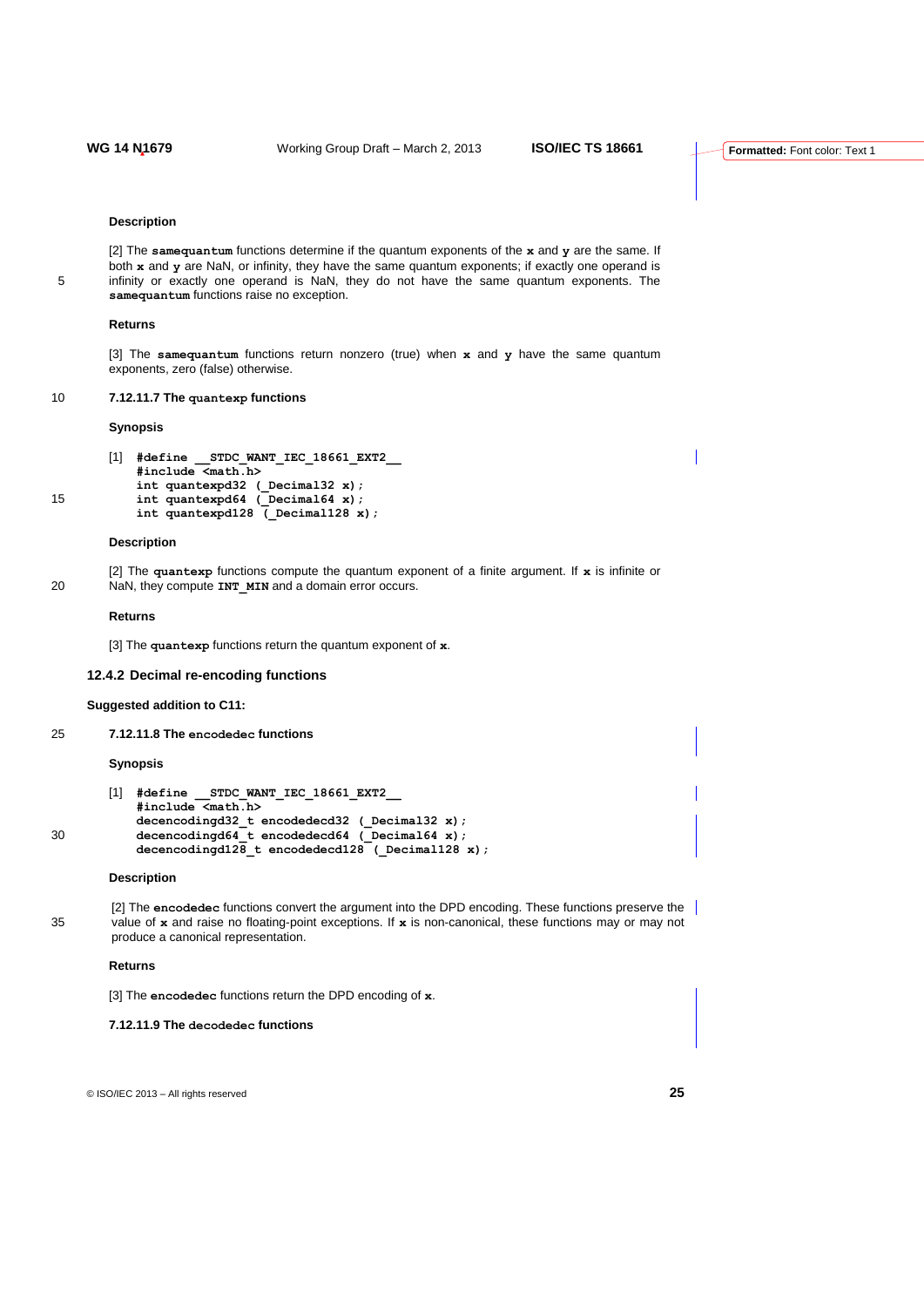**ISO/IEC TS 18661** Working Group Draft – March 2, 2013 **WG 14 N1679**

#### **Synopsis**

```
[1] #define __STDC_WANT_IEC_18661_EXT2__
          #include <math.h>
          _Decimal32 decodedecd32 (decencodingd32_t x);
5 Decimal64 decodedecd64 (decencodingd64 t x);
          _Decimal128 decodedecd128 (decencodingd128_t x);
```
#### **Description**

[2] The **decodedec** functions convert the argument from the DPD encoding into a representation of the 10 type of the function. These functions preserve the value of **x** and raise no floating-point exceptions. If **x** is non-canonical, these functions may or may not produce a canonical representation.

#### **Returns**

[3] The **decodedec** functions return the converted representation.

**7.12.11.10 The encodebin functions**

#### 15 **Synopsis**

```
[1] #define __STDC_WANT_IEC_18661_EXT2__
           #include <math.h>
           binencodingd32_t encodebind32 (_Decimal32 x);
           binencodingd64_t encodebind64 (_Decimal64 x);
20 binencodingd128_t encodebind128 (_Decimal128 x);
```
#### **Description**

[2] The **encodebin** functions convert the argument into the BID encoding. These functions preserve the value of **x** and raise no floating-point exceptions. If **x** is non-canonical, these functions may or may not 25 produce a canonical representation.

#### **Returns**

[3] The **encodebin** functions return the BID encoding of **x**.

**7.12.11.11 The decodebin functions**

#### **Synopsis**

```
30 [1] #define __STDC_WANT_IEC_18661_EXT2__
           #include <math.h>
           _Decimal32 decodebind32 (binencodingd32_t x);
            _Decimal64 decodebind64 (binencodingd64_t x);
           _Decimal128 decodebind128 (binencodingd128_t x);
35
```
#### **Description**

[2] The **decodebin** functions convert the argument from the BID encoding into a representation of the type of the function. These functions preserve the value of **x** and raise no floating-point exceptions. If **x** is non-canonical, these functions may or may not produce a canonical representation.

## 40 **Returns**

[3] The **decodebin** functions return the converted representation.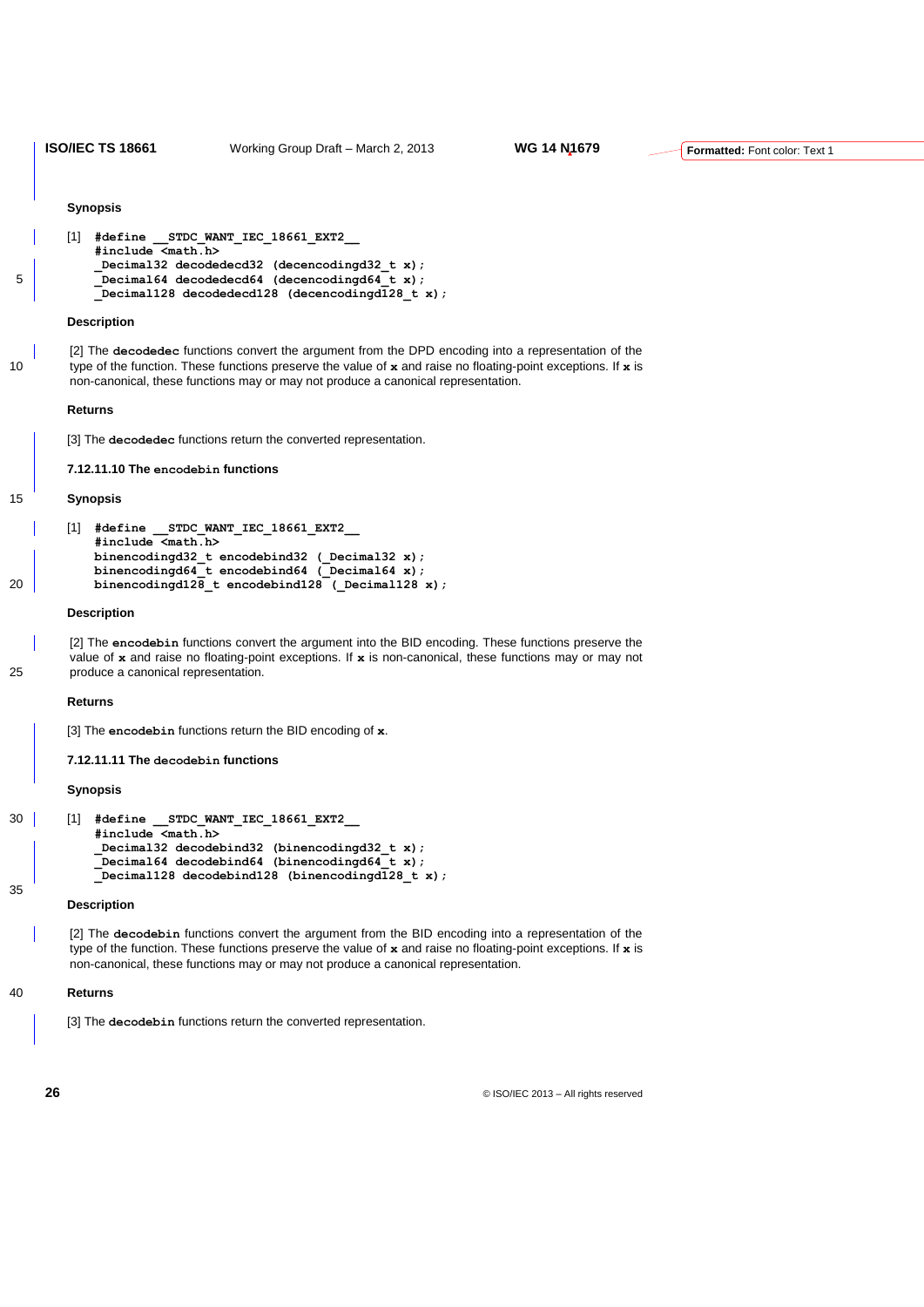#### **12.5 Formatted input/output specifiers**

With the following decimal forms of the **a**,**A** format specifiers, the **printf** family of functions provide conversions to decimal character sequences that preserve quantum exponents, as required by IEC 60559.

#### **Suggested changes to C11:**

- 5 Add the following to 7.21.6.1 paragraph 7, to 7.21.6.2 paragraph 11, to 7.29.2.1 paragraph 7, and to 7.29.2.2 paragraph 11:
	- **H** Specifies that a following **a**, **A**, **e**, **E**, **f**, **F**, **g**, or **G** conversion specifier applies to a **\_Decimal32** argument.
- **D** Specifies that a following **a**, **A**, **e**, **E**, **f**, **F**, **g**, or **G** conversion specifier applies to a \_**Decimal64** 10 argument.
	- **DD** Specifies that a following **a**, **A**, **e**, **E**, **f**, **F**, **g**, or **G** conversion specifier applies to a **\_Decimal128** argument.

Change all occurrences of:

- A **double** argument representing …
- 15 in the descriptions of the **e**, **E**, **f**, **F**, **g**, and **G** conversion specifiers in 7.21.6.1 paragraph 8 and 7.29.2.1 paragraph 8 to:

A **double** or decimal floating type argument representing …

Change the second paragraph in the description of the **a**,**A** conversion specifier in 7.21.6.1 paragraph 8 and 7.29.2.1. paragraph 8 from:

20 A **double** argument representing an infinity or NaN is converted in the style of an **f** or **F** conversion specifier.

to:

A **double** or decimal floating type argument representing an infinity or NaN is converted in the style of an **f** or **F** conversion specifier.

25 Add the following to 7.21.6.1 paragraph 8 and 7.29.2.1 paragraph 8, under **a**,**A** conversion specifiers:

If an **H**, **D**, or **DD** modifier is present and the precision is missing, then for a decimal floating type argument represented by a triple of integers (*s*, *c*, *q*), where *n* is the number of digits in the coefficient *c*,

- if 0 >= *q* >= −(*n*+5), use style **f** formatting with formatting precision equal to −*q*,
- 30 otherwise, use style **e** formatting with formatting precision equal to *n* − 1, with the exceptions that if *c* = 0 then the *digit-sequence* in the *exponent-part* shall have the value *q* (rather than 0), and that the exponent is always expressed with the minimum number of digits required to represent its value (the exponent never contains a leading zero).
- 35 If the precision is present (in the conversion specification) and is zero or at least as large as the precision  $p$  (5.2.4.2.2) of the decimal floating type, the conversion is as if the precision were missing. If the precision is present (and nonzero) and less than the precision *p* of the decimal floating type, the conversion first obtains an intermediate result by rounding the input in the type, according to the current rounding direction for decimal floating-point operations, to the number of digits specified by 40 the precision, then converts the intermediate result as if the precision were missing. The length of the coefficient of the intermediate result is the smallest number, at least as large as the formatting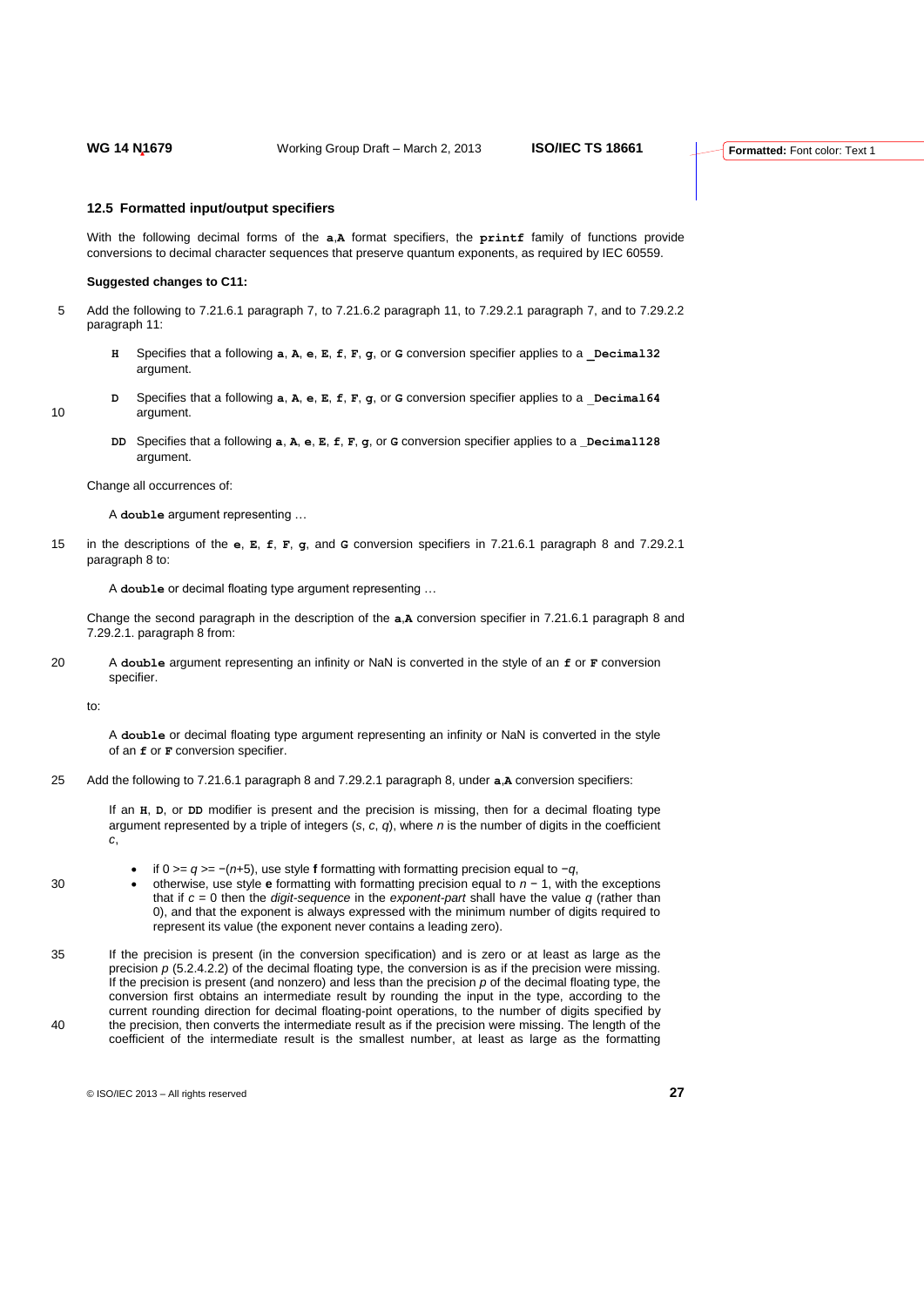precision, for which the quantum exponent is within the quantum exponent range of the type. The intermediate rounding may overflow.

EXAMPLE 1 Following are representations of **\_Decimal64** arguments as triples (*s*, *c*, *q*) and the corresponding character sequences **printf** produces with **%Da**:

| 5  | (1, 123, 0)               | 123                       |                                                    |
|----|---------------------------|---------------------------|----------------------------------------------------|
|    | $(-1, 123, 0)$ $-123$     |                           |                                                    |
|    | $(1, 123, -2)$ 1.23       |                           |                                                    |
|    | $(1, 123, 1)$ 1.23e+3     |                           |                                                    |
|    | $(-1, 123, 1)$ $-1.23e+3$ |                           |                                                    |
| 10 |                           | $(1, 123, -8)$ 0.00000123 |                                                    |
|    | $(1, 123, -9)$ 1.23e-7    |                           |                                                    |
|    |                           | $(1, 120, -8)$ 0.00000120 |                                                    |
|    | $(1, 120, -9)$ 1.20e-7    |                           |                                                    |
|    |                           |                           | $(1, 1234567890123456, 0)$ 1234567890123456        |
| 15 |                           |                           | $(1, 1234567890123456, 1)$ 1.234567890123456e+16   |
|    |                           |                           | $(1, 1234567890123456, -1)$ 123456789012345.6      |
|    |                           |                           | (1,1234567890123456, -21)  0.000001234567890123456 |
|    |                           |                           | (1, 1234567890123456, −22) 1.234567890123456e-7    |
|    | (1, 0, 0)                 | 0                         |                                                    |
| 20 | $(-1, 0, 0)$              | $-0$                      |                                                    |
|    | $(1, 0, -6)$              | 0.000000                  |                                                    |
|    | $(1, 0, -7)$              | 0e-7                      |                                                    |
|    | $(1, 0, 2)$ 0e+2          |                           |                                                    |
|    | $(1, 5, -6)$ 0.000005     |                           |                                                    |
| 25 | $(1, 50, -7)$ 0.0000050   |                           |                                                    |
|    | $(1, 5, -7)$ 5e-7         |                           |                                                    |
|    |                           |                           |                                                    |

EXAMPLE 2 To illustrate the effects of a precision specification, the sequence:

```
_Decimal32 x = 6543.00DF; // represented by the triple (1, 654300, -2)
30 printf("%Ha\n", x);
           printf("%.6Ha\n", x);
           printf("%.5Ha\n", x);
          printf("%.4Ha\n", x);
          printf("%.3Ha\n", x);
35 printf("%.2Ha\n", x);
           printf("%.1Ha\n", x);
           printf("%.0Ha\n", x);
```
assuming default rounding, results in:

40 **6543.00 6543.00 6543.0 6543 6.54e+3** 45 **6.5e+3 7e+3 6543.00**

EXAMPLE 3 To illustrate the effects of the exponent range, the sequence:

```
50 _Decimal32 x = 9543210e87DF; // represented by the triple (1, 9543210, 87)
           _Decimal32 y = 9500000e90DF; // represented by the triple (1, 9500000, 90)
          printf("%.6Ha\n", x);
```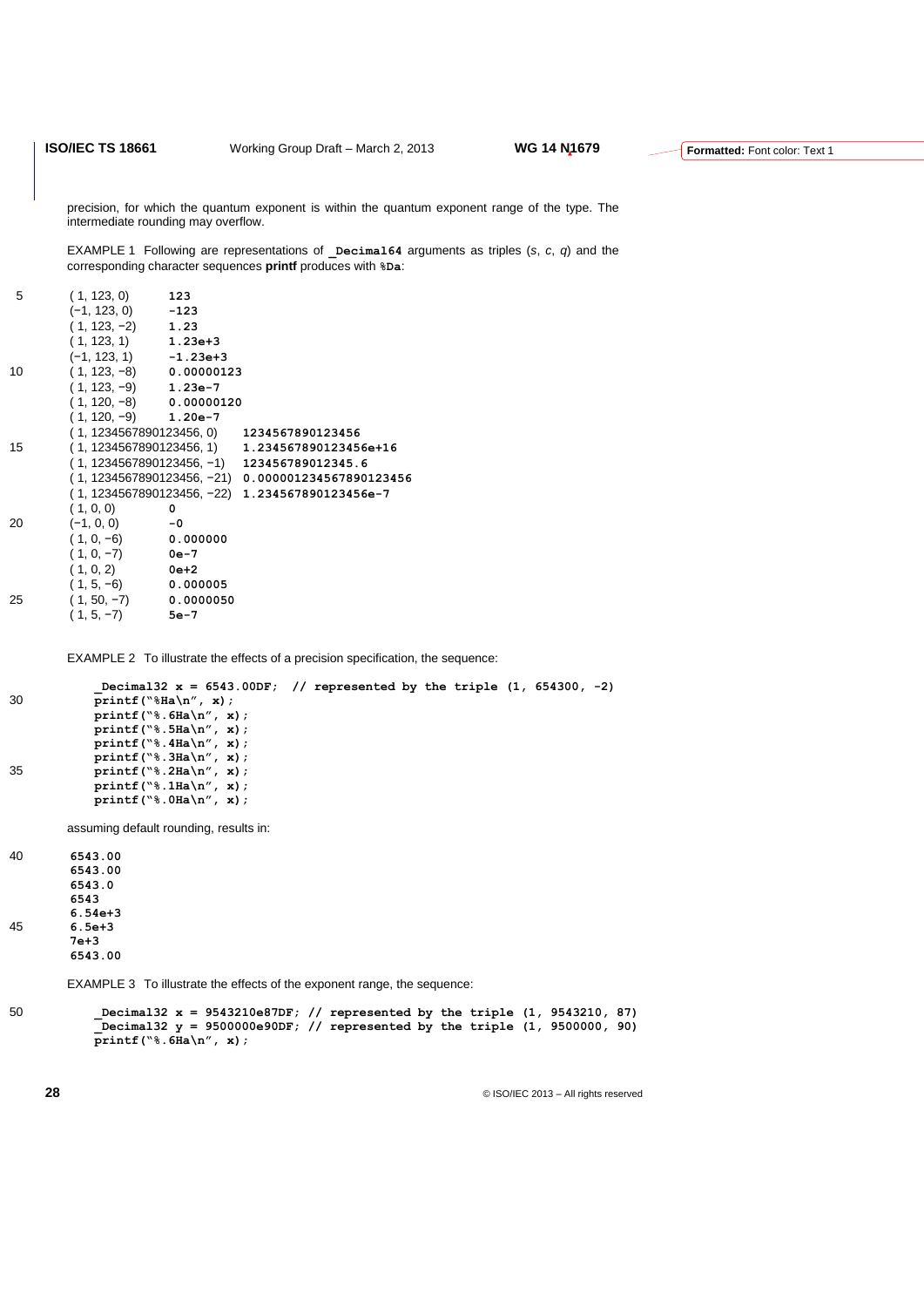```
printf("%.5Ha\n", x);
         printf("%.4Ha\n", x);
         printf("%.3Ha\n", x);
         printf("%.2Ha\n", x);
5 printf("%.1Ha\n", x);
          printf("%.1Ha\n", y);
```
assuming default rounding, results in:

|    | 954321e88 |
|----|-----------|
| 10 | 95432e89  |
|    | 9543e90   |
|    | 9540e90   |
|    | 9500e90   |
|    | 10000e90  |
| 15 | inf       |

## **12.6 strtod32, strtod64, and strtod128 functions <stdlib.h>**

The specifications of these functions are similar to those of **strtod**, **strtof**, and **strtold** as defined in C11 7.22.1.3. These functions are declared in **<stdlib.h>**.

# 20 **Suggested addition to C11:**

After 7.22.1.4, add:

#### **7.22.1.5 The strtod32, strtod64, and strtod128 functions**

#### **Synopsis**

|    | [1] | #define STDC WANT IEC 18661 EXT2                                                  |
|----|-----|-----------------------------------------------------------------------------------|
| 25 |     | #include <stdlib.h></stdlib.h>                                                    |
|    |     | Decimal32 strtod32 (const char * restrict nptr, char ** restrict                  |
|    |     | $endptr)$ :                                                                       |
|    |     | Decimal64 strtod64 (const char * restrict nptr, char ** restrict<br>$endptr)$ :   |
| 30 |     | Decimal128 strtod128 (const char * restrict nptr, char ** restrict<br>$endptr)$ ; |

#### **Description**

[2] The **strtod32**, **strtod64**, and **strtod128** functions convert the initial portion of the string 35 pointed to by **nptr** to **\_Decimal32**, **\_Decimal64**, and **\_Decimal128** representation, respectively. First, they decompose the input string into three parts: an initial, possibly empty, sequence of whitespace characters (as specified by the **isspace** function), a subject sequence resembling a floatingpoint constant or representing an infinity or NaN; and a final string of one or more unrecognized characters, including the terminating null character of the input string. Then, they attempt to convert 40 the subject sequence to a floating-point number, and return the result.

[3] The expected form of the subject sequence is an optional plus or minus sign, then one of the following:

- a nonempty sequence of decimal digits optionally containing a decimal-point character, then an optional exponent part as defined in 6.4.4.2;
- 45 **INF** or **INFINITY**, ignoring case
	- **NAN** or **NAN**(*d-char-sequenceopt*), ignoring case in the **NAN** part, where:

*d-char-sequence: digit*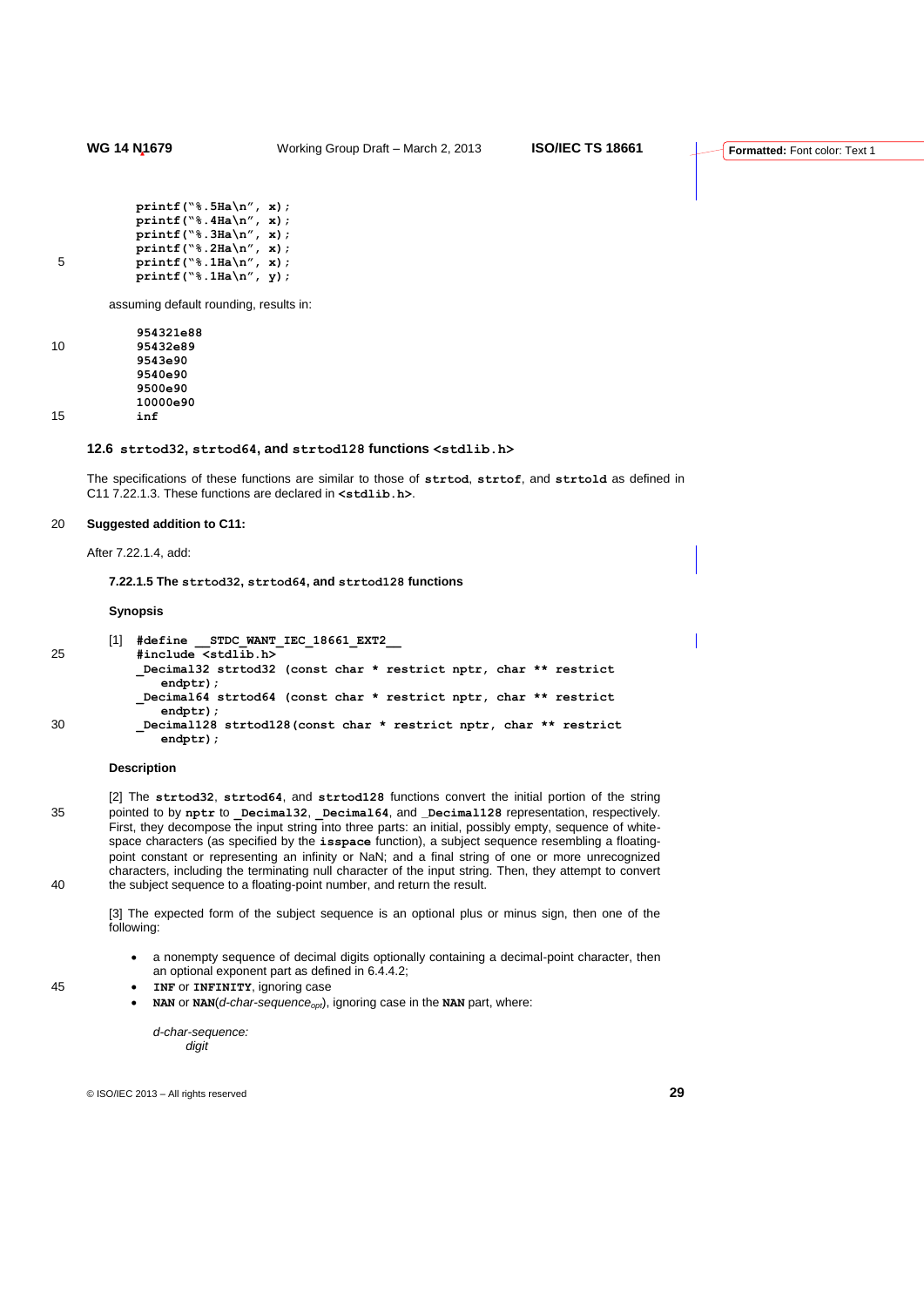#### *d-char-sequence digit*

The subject sequence is defined as the longest initial subsequence of the input string, starting with the first non-white-space character, that is of the expected form. The subject sequence contains no 5 characters if the input string is not of the expected form.

[4] If the subject sequence has the expected form for a floating-point number, the sequence of characters starting with the first digit or the decimal-point character (whichever occurs first) is interpreted as a floating constant according to the rules of 6.4.4.2, except that it is not a hexadecimal floating number, that the decimal-point character is used in place of a period, and that if neither an 10 exponent part nor a decimal-point character appears in a decimal floating point number, an exponent part of the appropriate type with value zero is assumed to follow the last digit in the string. If the subject sequence begins with a minus sign, the sequence is interpreted as negated (before rounding). A character sequence **INF** or **INFINITY** is interpreted as an infinity. A character sequence NAN or NAN(*d-char-sequence<sub>opt</sub>*), is interpreted as a quiet NaN; the meaning of the d-char sequences 15 is implementation-defined. A pointer to the final string is stored in the object pointed to by **endptr**,

- provided that **endptr** is not a null pointer.
	- [5] If the sequence is negated, the sign *s* is set to −1, else *s* is set to 1.

[6] If the subject sequence has the expected form for a floating-point number, then the result shall be correctly rounded as specified in IEC 60559.

- 20 [7] The coefficient *c* and the quantum exponent *q* of a finite converted floating-point number are determined from the subject sequence as follows:
	- The *fractional-constant* or *digit-sequence* and the *exponent-part* (if any) are extracted from the subject sequence. If there is an *exponent-part*, then *q* is set to the value of *signopt digitsequence* in the *exponent-part*. If there is no *exponent-part*, *q* is set to 0.
- 25 If there is a *fractional-constant*, *q* is decreased by the number of digits to the right of the decimal point and the decimal point is removed to form a *digit-sequence*.
	- *c* is set to the value of the *digit-sequence* (after any decimal point has been removed).
- Rounding required because of insufficient precision or range in the type of the result will round *c* to the full precision available in the type, and will adjust *q* accordingly within the limits 30 of the type, provided the rounding does not yield an infinity (in which case an appropriately signed internal representation of infinity is returned). If the full precision of the type would require *q* to be smaller than the minimum for the type, then *q* is pinned at the minimum and *c* is adjusted through the subnormal range accordingly, perhaps to zero.
- 35 EXAMPLE Following are subject sequences of the decimal form and the resulting triples (*s*, *c*, *q*) produced by **strtod64**. Note that for **pecimal64**, the precision (maximum coefficient length) is 16 and the quantum exponent range is  $-398 \le a \le 369$ .

|    | "በ"         | (1,0,0)      |
|----|-------------|--------------|
|    | "0.00"      | $(1,0,-2)$   |
| 40 | "123"       | (1, 123, 0)  |
|    | "-123"      | (-1,123,0)   |
|    | "1.23E3"    | (1,123,1)    |
|    | "1.23E+3"   | (1, 123, 1)  |
|    | "12.3E+7"   | (1,123,6)    |
| 45 | "12.0"      | (1,120,-1)   |
|    | "12.3"      | (1,123,-1)   |
|    | "0.00123"   | (1,123, – 5) |
|    | "-1.23E-12" | (-1,123,-14) |
|    | "1234.5E-4" | (1,12345,-5) |
| 50 | "–ባ"        | $(-1,0,0)$   |
|    | "-0.00"     | $(-1,0,-2)$  |
|    | "0E+7"      | (1,0,7)      |
|    | "-0E-7"     | $(-1,0,-7)$  |
|    |             |              |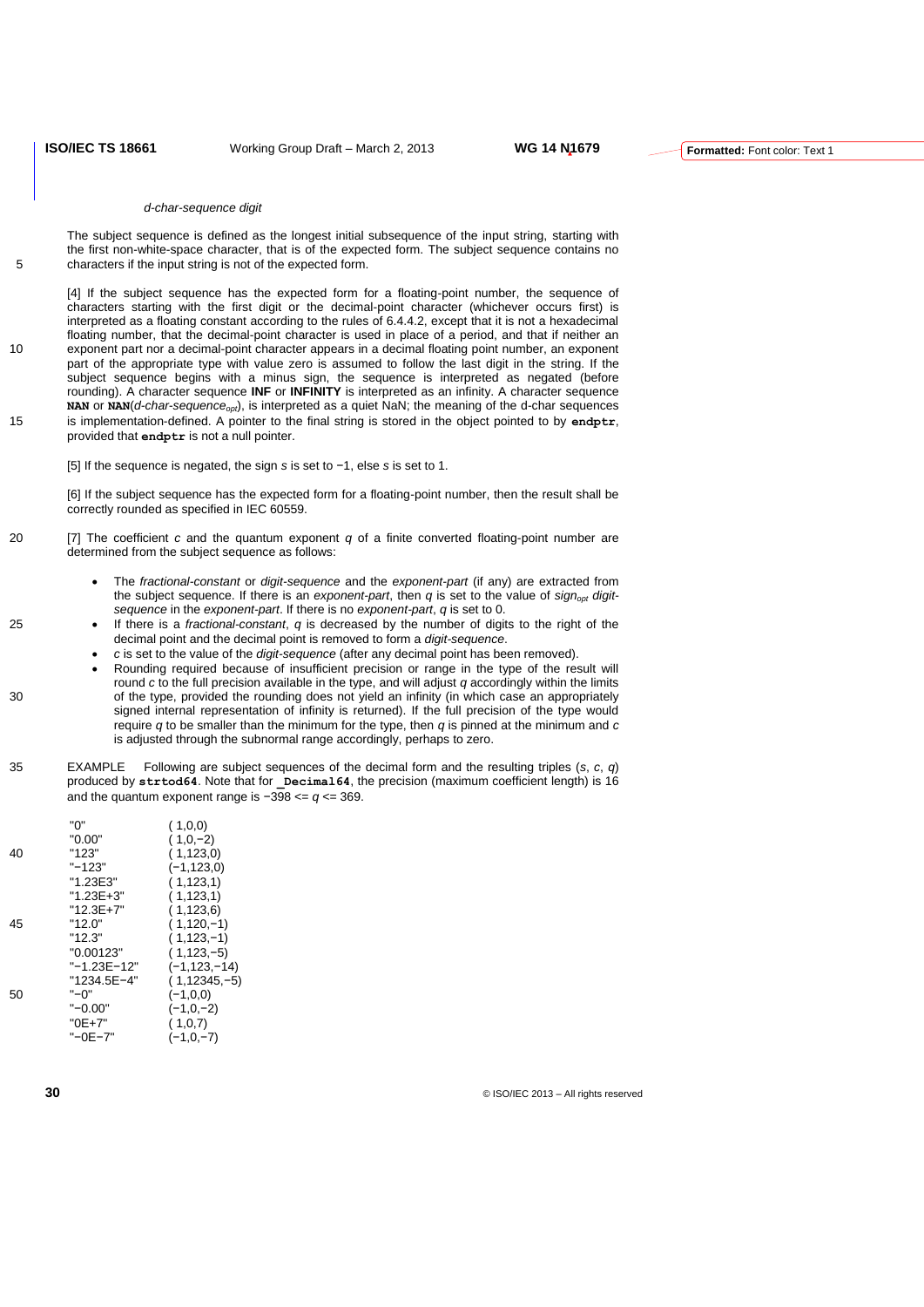"12345678901234567890" ( 1, 1234567890123457, 4) or ( 1, 1234567890123456, 4) depending on rounding mode<br>"1234E-400" (1.12. -398) or  $(1, 1)$ "1234E−400" ( 1, 12, −398) or ( 1, 13, −398) depending on rounding mode<br>"1234E−402" ( 1, 0, −398) or (1, 1, −398) depending on rounding mode "1234E−402" ( 1, 0, −398) or (1, 1, −398) depending on rounding mode 5  $"1000."$   $(1,1000,0)$ <br> $".0001"$   $(1,1,-4)$  $(1,1,-4)$ <br> $(1,1000,0)$ "1000.e0"<br>"0001e0" ".0001e0" (1,1,−4)<br>"1000.0" (1,1000  $(1,10000,-1)$ <br> $(1.1,-4)$ 10 "0.0001"<br>"1000.00"  $(1,100000,-2)$ "00.0001" (1,1,−4) "001000." (1,1000,0) "001000.0" (1,10000,−1)<br>"001000.00" (1,100000,−2 15 "001000.00" (1,100000,−2)<br>"00.00" (1.0.−2)  $"00.00"$  (1,0,−2)<br>"00 " (1 0 0)  $"00."$  (1,0,0)<br>" 00" (1 0 -2  $(1,0,-2)$ <br> $(1,0,-7)$ "00.00e−5" (1,0,−7) 20 "00.e−5" ".00e−5" (1,0,−7) "0x1.8p+4" (1,0,0), and "x1.8p+4" is stored in the object pointed to by **endptr**, provided **endptr** is not a null pointer

25 [8] In other than the **"C"** locale, additional locale-specific subject sequence forms may be accepted.

[9] If the subject sequence is empty or does not have the expected form, no conversion is performed; the value of **nptr** is stored in the object pointed to by **endptr**, provided that **endptr** is not a null pointer.

## **Returns**

- 30 [10] The functions return the converted value, if any. If no conversion could be performed, **+0.E0dd** converted to type of the function is returned. If the correct value overflows and default rounding is in effect (7.12.1), plus or minus **HUGE\_VAL\_D64, HUGE\_VAL\_D32,** or **HUGE\_VAL\_D128** is returned (according to the return type and sign of the value), and the value of the macro **ERANGE** is stored in **errno.** If the result underflows (7.12.1), the functions return a value whose magnitude is no greater 35 than the smallest normalized positive number in the return type; whether **errno** acquires the value **ERANGE** is implementation-defined.
	- In 7.22.1.5#4, attach a footnote to the wording:

the meaning of the d-char sequences is implementation-defined.

where the footnote is:

40 \*) An implementation may use the d-char sequence to determine extra information to be represented in the NaN's significand.

#### **12.7 wcstod32, wcstod64, and wcstod128 functions <wchar.h>**

The specifications of these functions are similar to those of **wcstod**, **wcstof**, and **wcstold** as defined in C11 7.29.4.1.1. They are declared in **<wchar.h>**.

#### 45 **Suggested addition to C11:**

**7.29.4.1.3 The wcstod32, wcstod64, and wcstod128 functions**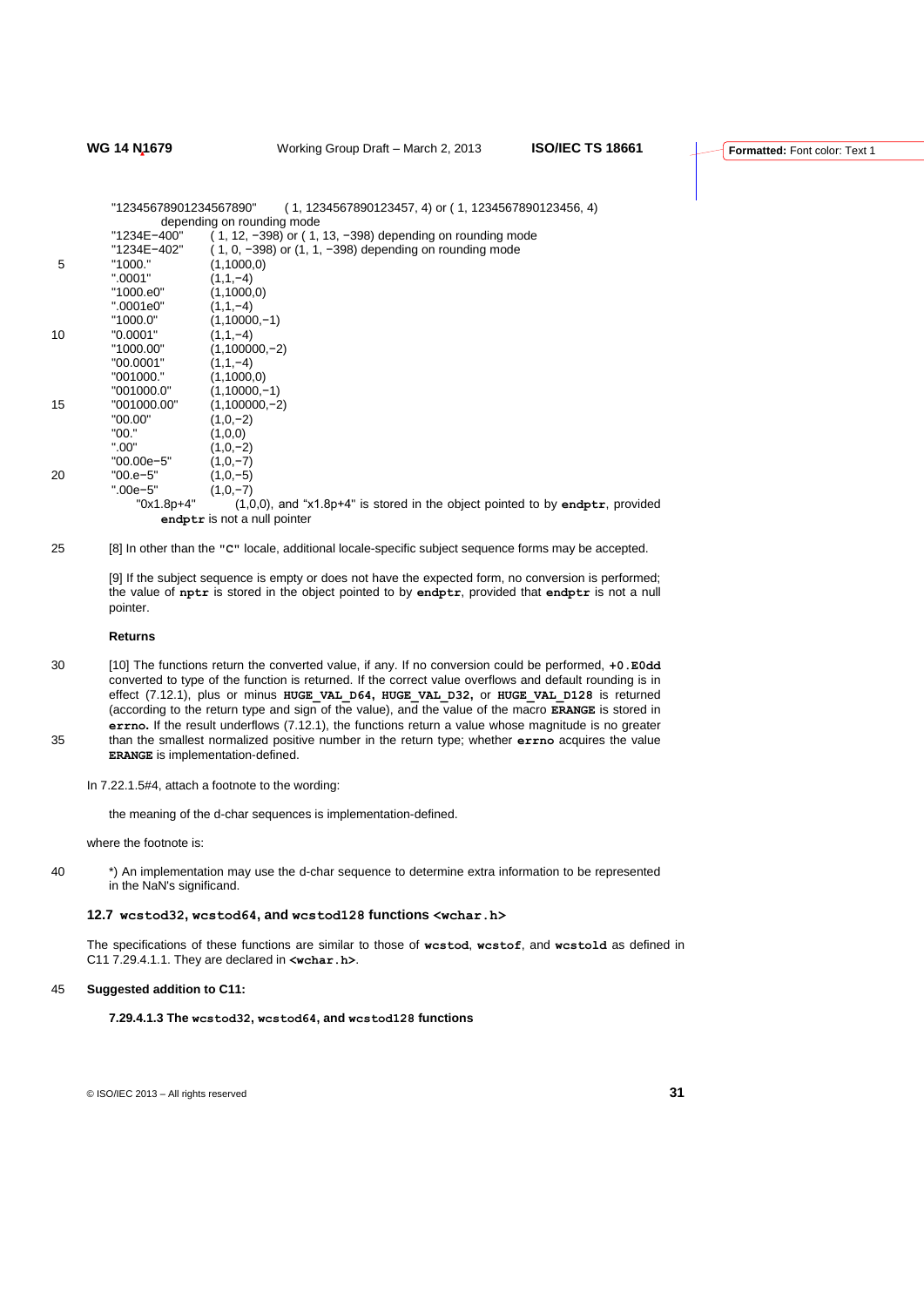#### **Synopsis**

|   | [1] | #define STDC WANT IEC 18661 EXT2                                                      |
|---|-----|---------------------------------------------------------------------------------------|
|   |     | #include <wchar.h></wchar.h>                                                          |
| 5 |     | Decimal32 wcstod32 (const wchar t * restrict nptr, wchar t ** restrict<br>$endptr)$ : |
|   |     | Decimal64 wcstod64 (const wchar t * restrict nptr, wchar t ** restrict<br>$endptr)$ : |
|   |     | Decimal128 wcstod128 (const wchar t * restrict nptr, wchar t **                       |
|   |     | restrict endptr):                                                                     |

#### **Description**

10

25

[2] The **wcstod32**, **wcstod64**, and **wcstod128** functions convert the initial portion of the wide string pointed to by nptr to Decimal32, Decimal64, and Decimal128 representation, respectively. First, they decompose the input string into three parts: an initial, possibly empty, sequence of white-15 space wide characters (as specified by the **iswspace** function), a subject sequence resembling a floating-point constant or representing an infinity or NaN; and a final wide string of one or more unrecognized wide characters, including the terminating null wide character of the input wide string. Then, they attempt to convert the subject sequence to a floating-point number, and return the result.

[3] The expected form of the subject sequence is an optional plus or minus sign, then one of the 20 following:

- a nonempty sequence of decimal digits optionally containing a decimal-point wide character, then an optional exponent part as defined in 6.4.4.2;
- **INF** or **INFINITY**, ignoring case
- **NAN** or **NAN**(*d-wchar-sequenceopt*), ignoring case in the **NAN** part, where:

#### d-wchar-sequence: digit

- d-wchar-sequence digit
- 30 The subject sequence is defined as the longest initial subsequence of the input wide string, starting with the first non-white-space wide character, that is of the expected form. The subject sequence contains no wide characters if the input wide string is not of the expected form.

[4] If the subject sequence has the expected form for a floating-point number, the sequence of wide characters starting with the first digit or the decimal-point wide character (whichever occurs first) is 35 interpreted as a floating constant according to the rules of 6.4.4.2, except that it is not a hexadecimal floating number, that the decimal-point wide character is used in place of a period, and that if neither an exponent part nor a decimal-point wide character appears in a decimal floating point number, an exponent part of the appropriate type with value zero is assumed to follow the last digit in the string. If the subject sequence begins with a minus sign, the sequence is interpreted as negated (before 40 rounding). A wide character sequence **INF** or **INFINITY** is interpreted as an infinity. A wide character sequence **NAN** or **NAN**(*d-wchar-sequenceopt*), is interpreted as a quiet NaN; the meaning of the d-wchar sequences is implementation-defined. A pointer to the final wide string is stored in the object pointed to by **endptr**, provided that **endptr** is not a null pointer.

[5] If the sequence is negated, the sign *s* is set to −1, else *s* is set to 1.

45 [6] If the subject sequence has the expected form for a floating-point number, then the result shall be correctly rounded as specified in IEC 60559.

[7] The coefficient *c* and the quantum exponent *q* of a finite converted floating-point number are determined from the subject sequence as follows: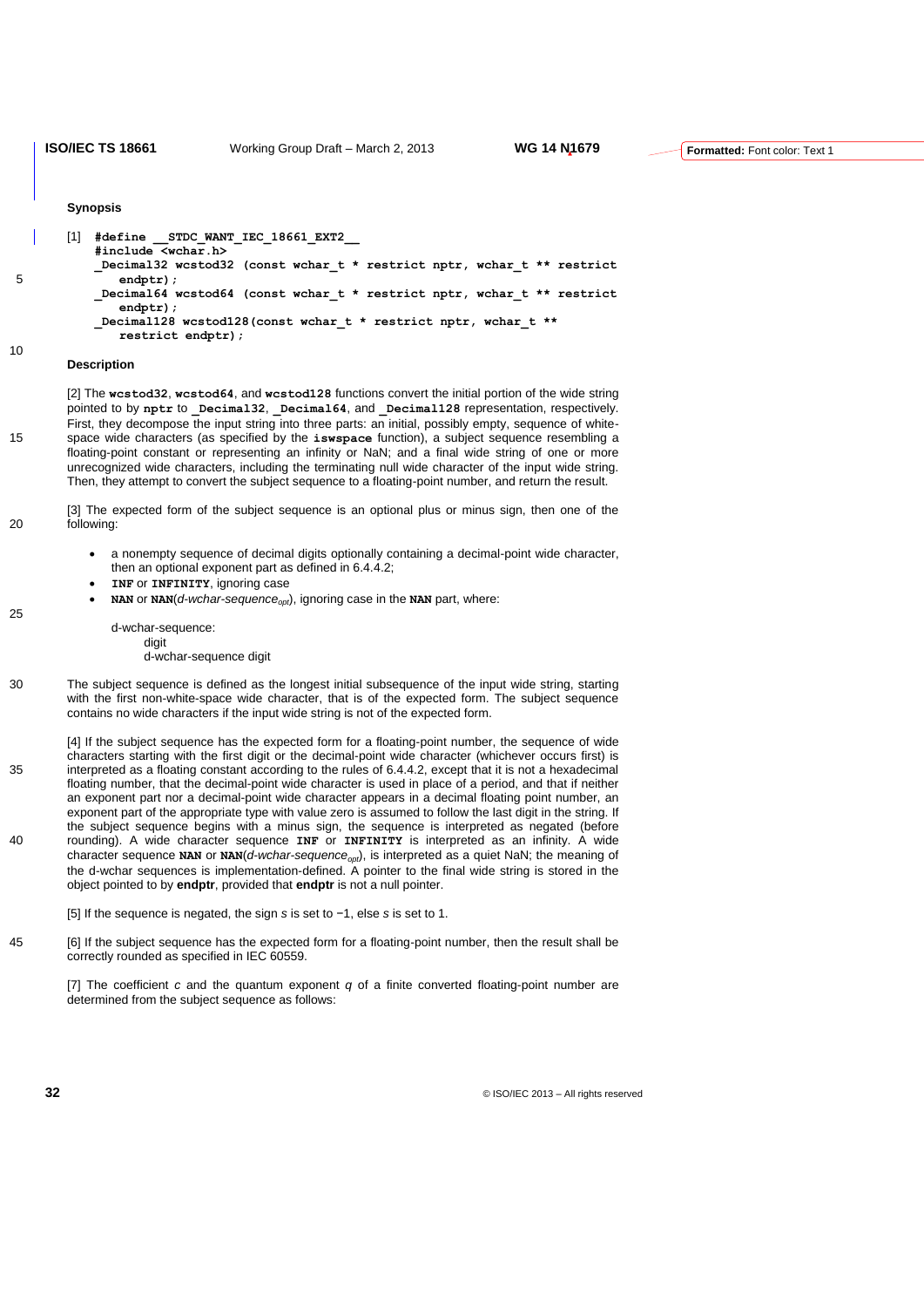- The *fractional-constant* or *digit-sequence* and the *exponent-part* (if any) are extracted from the subject sequence. If there is an *exponent-part*, then *q* is set to the value of *signopt digitsequence* in the *exponent-part*. If there is no *exponent-part*, *q* is set to 0.
- If there is a *fractional-constant*, *q* is decreased by the number of digits to the right of the 5 decimal point and the decimal point is removed to form a *digit-sequence*.
	- *c* is set to the value of the *digit-sequence* (after any decimal point has been removed).
- Rounding required because of insufficient precision or range in the type of the result will round *c* to the full precision available in the type, and will adjust *q* accordingly within the limits of the type, provided the rounding does not yield an infinity (in which case an appropriately 10 signed internal representation of infinity is returned). If the full precision of the type would require *q* to be smaller than the minimum for the type, then *q* is pinned at the minimum and *c* is adjusted through the subnormal range accordingly, perhaps to zero.

[8] In other than the **"C"** locale, additional locale-specific subject sequence forms may be accepted.

15 [9] If the subject sequence is empty or does not have the expected form, no conversion is performed; the value of **nptr** is stored in the object pointed to by **endptr**, provided that **endptr** is not a null pointer.

#### **Returns**

[10] The functions return the converted value, if any. If no conversion could be performed, **+0.E0dd** 20 converted to the type of the function is returned. If the correct value overflows and default rounding is in effect (7.12.1), plus or minus **HUGE\_VAL\_D64, HUGE\_VAL\_D32,** or **HUGE\_VAL\_D128** is returned (according to the return type and sign of the value), and the value of the macro **ERANGE** is stored in **errno.** If the result underflows (7.12.1), the functions return a value whose magnitude is no greater than the smallest normalized positive number in the return type; whether **errno** acquires the value 25 **ERANGE** is implementation-defined.

In 7.29.4.1.3#4, attach a footnote to the wording:

the meaning of the d-wchar sequences is implementation-defined.

where the footnote is:

\*) An implementation may use the d-wchar sequence to determine extra information to be 30 represented in the NaN's significand.

#### **12.8 Type-generic macros <tgmath.h>**

The following suggested changes to C11 enhance the specification of type-generic macros in **<tgmath.h>** to apply to decimal, as well as generic, floating types.

#### **Suggested changes to C11:**

35 In 7.25, replace paragraphs 2 and 3:

[2] Of the **<math.h>** and **<complex.h>** functions without an **f** (**float**) or **l** (**long double)** suffix, several have one or more parameters whose corresponding real type is **double.** For each such function, except **modf,** there is a corresponding *type-generic macro*.313) The parameters whose corresponding real type is **double** in the function synopsis are *generic parameters.* Use of the macro 40 invokes a function whose corresponding real type and type domain are determined by the arguments for the generic parameters.314)

[3] Use of the macro invokes a function whose generic parameters have the corresponding real type determined as follows: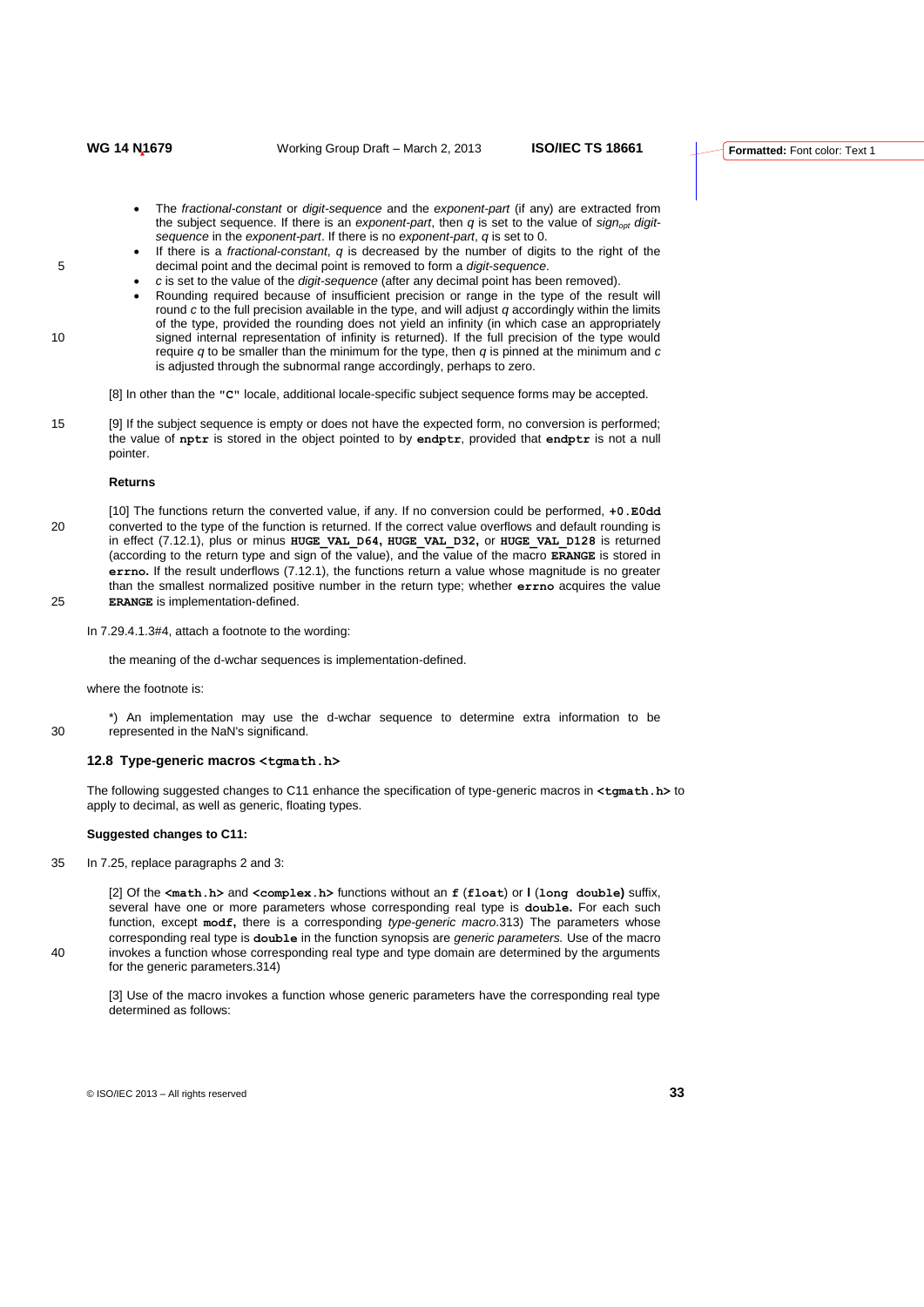- First, if any argument for generic parameters has type **long double,** the type determined is **long double.**
- Otherwise, if any argument for generic parameters has type **double** or is of integer type, the type determined is **double.**
- 5 Otherwise, the type determined is **float.**

with:

[2] This clause specifies a many-to-one correspondence of functions in **<math.h>** and **<complex.h>** with a *type-generic macro*.313) Use of the type-generic macro invokes a corresponding function whose type is determined by the types of the arguments for particular parameters called the *generic*  10 *parameters*.314)

- [3] Of the **<math.h>** and **<complex.h>** functions without an **f** (float) or **l** (long **double)** suffix, several have one or more parameters whose corresponding real type is **double.** For each such function, except **modf**, there is a corresponding type-generic macro*.313)* The parameters whose corresponding real type is **double** in the function synopsis are generic parameters.
- 15 [3a] Some of the **<math.h>** functions for decimal floating types have no unsuffixed counterpart. Of these functions with a **d64** suffix, some have one or more parameters whose type is \_**Decimal64**. For each such function, except **encodedecd64** and **encodebind64**, there is a corresponding typegeneric macro. The parameters whose real type is **\_Decimal64** in the function synopsis are generic parameters.
- 20 [3b] If arguments for generic parameters of a type-generic macro are such that some argument has a correspond real type that is a generic floating type and another argument is of decimal floating type, the behavior is undefined.

[3c] Use of a type-generic macro invokes a function whose generic parameters have the corresponding real type determined by the corresponding real types of the arguments as follows:

- 25 First, if any argument for generic parameters has type **Decimal128**, the type determined is **\_Decimal128**.
	- Otherwise, if any argument for generic parameters has type **\_Decimal64**, or if any argument for generic parameters is of integer type and another argument for generic parameters has type \_**Decimal32**, the type determined is **\_Decimal64**.
- 30 Otherwise, if any argument for generic parameters has type **\_Decimal32**, the type determined is **\_Decimal32**.
	- Otherwise, if any argument for generic parameters has type **long double**, the type determined is **long double**.
- Otherwise, if any argument for generic parameters has type **double** or is of integer type, the type 35 determined is **double**.
	- Otherwise, the type determined is **float**.

If neither **<math.h>** nor **<complex.h>** define a function whose generic parameters have the determined corresponding real type, the behavior is undefined.

- In 7.25#5, replace the last sentence:
- 40 If all arguments for generic parameters are real, then use of the macro invokes a real function; otherwise, use of the macro results in undefined behavior.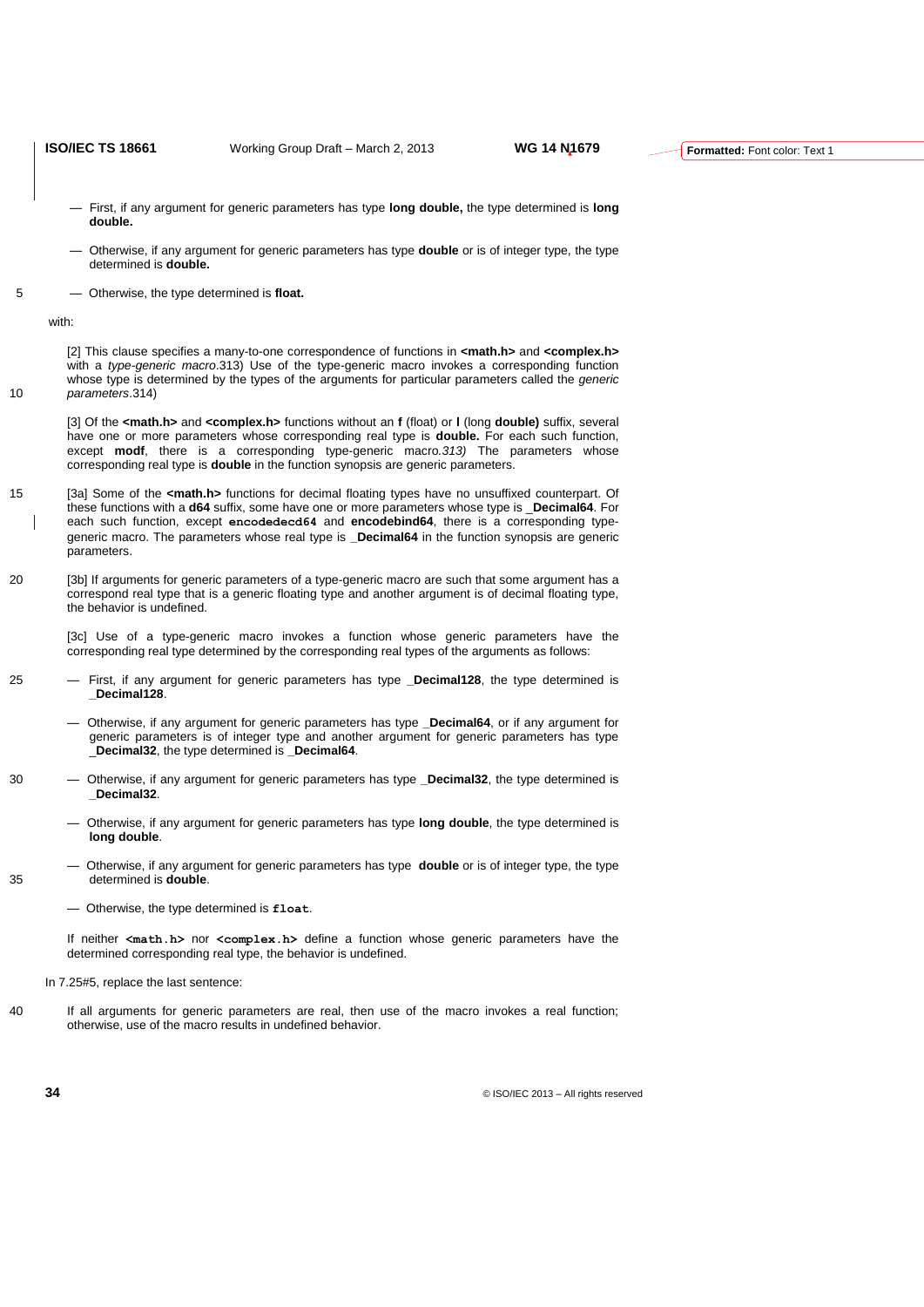with:

If all arguments for generic parameters are real, then use of the macro invokes a real function (provided **<math.h>** defines a function of the determined type); otherwise, use of the macro results in undefined behavior.

5 In 7.25#6, replace the last sentence:

Use of the macro with any real or complex argument invokes a complex function.

with:

Use of the macro with any generic floating or complex argument invokes a complex function. Use of the macro with an argument of a decimal floating type results in undefined behavior.

10 After 7.25#6, add the paragraph:

[6a] For each **d64**-suffixed function in **<math.h>** (except **encodedecd64** and **encodebind64**) that does not have an unsuffixed counterpart, the corresponding type-generic macro has the name of the function, but without the suffix. These type-generic macros are:

|    | $nath.h$       | type-generic |
|----|----------------|--------------|
| 15 | function       | macro        |
|    |                |              |
|    | quantized64    | quantize     |
|    | samequantumd64 | samequantum  |
|    | quantexpd64    | quantexp     |

20

Use of the macro with a generic floating or complex argument or with only integer type arguments results in undefined behavior.

[6b] A type-generic macro **cbrt** that conforms to the specification in this clause and that is affected by constant rounding modes as specified in Part 1 of Technical Specification 18661 could be 25 implemented as follows:

|    | #ifdef STDC WANT IEC 18661 EXT2                        |  |
|----|--------------------------------------------------------|--|
|    | #define $cbrt(X)$ Generic( $(X)$ ,                     |  |
|    | Decimal128: $cbrtd128(X)$ ,                            |  |
|    | Decimal64: $cbrtd64(X)$ ,                              |  |
| 30 | Decimal32: $cbrtd32(X)$ ,                              |  |
|    | $long double: chrtl(X)$ ,                              |  |
|    | $default:$ Roundwise $cbrt(X)$ ,                       |  |
|    | float: chrtf(X)                                        |  |
|    |                                                        |  |
| 35 | #else                                                  |  |
|    | $\#define \; \text{chrt}(X) \quad \text{Generic}((X),$ |  |
|    | $long double: chrtl(X)$ ,                              |  |
|    | $default:$ Roundwise $cbrt(X)$ ,                       |  |
|    | float: chrtf(X)                                        |  |
| 40 |                                                        |  |
|    | #endif                                                 |  |
|    |                                                        |  |

where **\_Roundwise\_cbrt()** is equivalent to **cbrt()** invoked without macro-replacement suppression.

45 In 7.25#7, insert at the beginning of the example:

**#define \_\_STDC\_WANT\_IEC\_18661\_EXT2\_\_**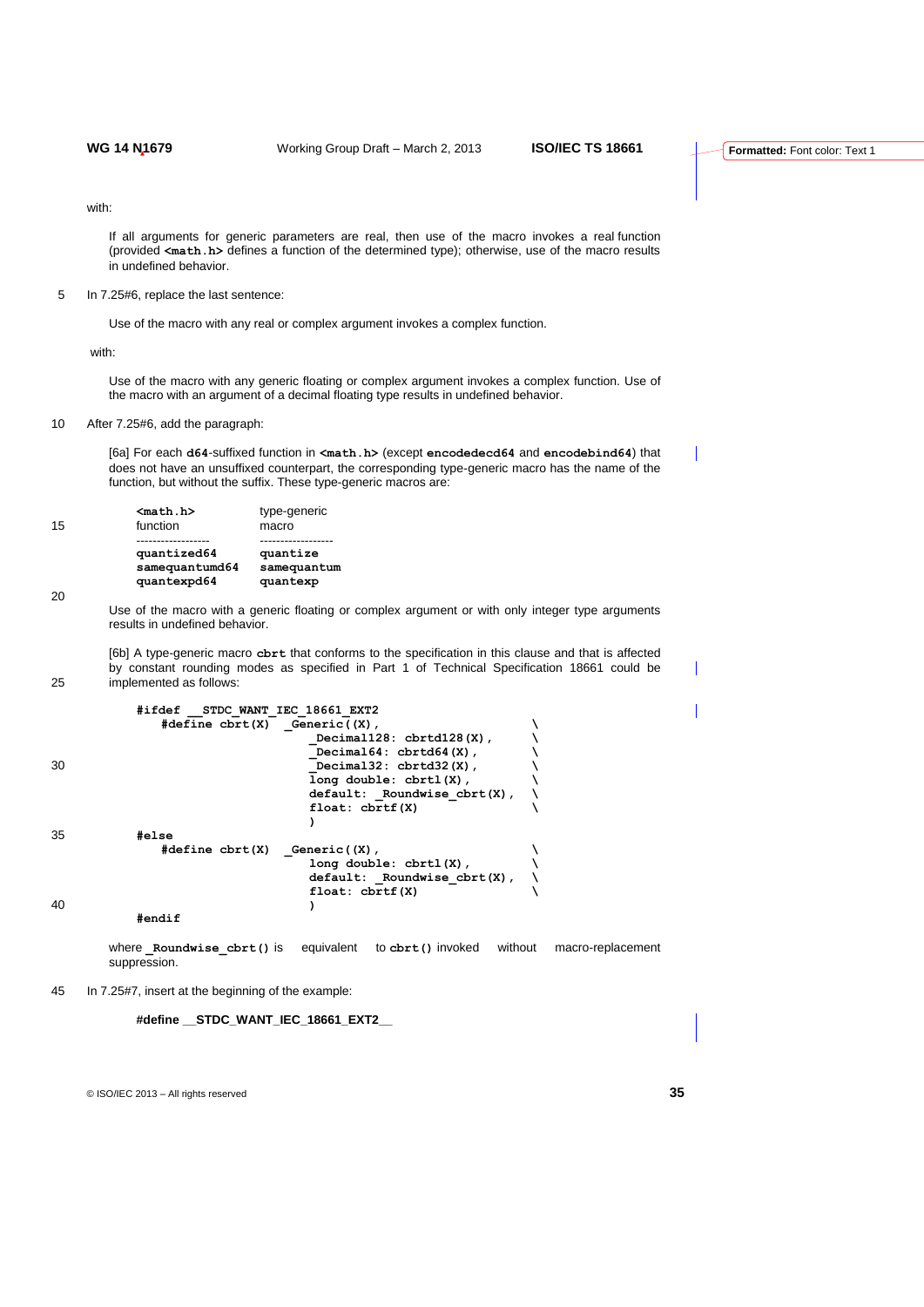In 7.25#7, append to the declarations:

|   | #if STDC IEC 60559 DFP $\geq$ 201ymmL |
|---|---------------------------------------|
|   | Decimal $32 d32$                      |
|   | Decimal $64 d64$ :                    |
| 5 | Decimal128 d128;                      |
|   | #endif                                |

In 7.25#7, append to the table:

|    | exp(164)           | $expd64$ (d64) ;                         |
|----|--------------------|------------------------------------------|
| 10 | sqrt( d32)         | $sqrt(132)(d32)$ ;                       |
|    | fmax(164, d128)    | $fmaxd128$ (d64, d128);                  |
|    | pow(d32, n)        | powd64(d32, n);                          |
|    | remainder (d64, d) | undefined behavior                       |
|    | creal (d64)        | undefined behavior                       |
| 15 |                    | remquo (d32, d32, &n) undefined behavior |
|    | quantexp(d)        | undefined behavior                       |
|    | quantize (dc)      | undefined behavior                       |
|    | samequantum(n, n)  | undefined behavior                       |
|    |                    |                                          |

20